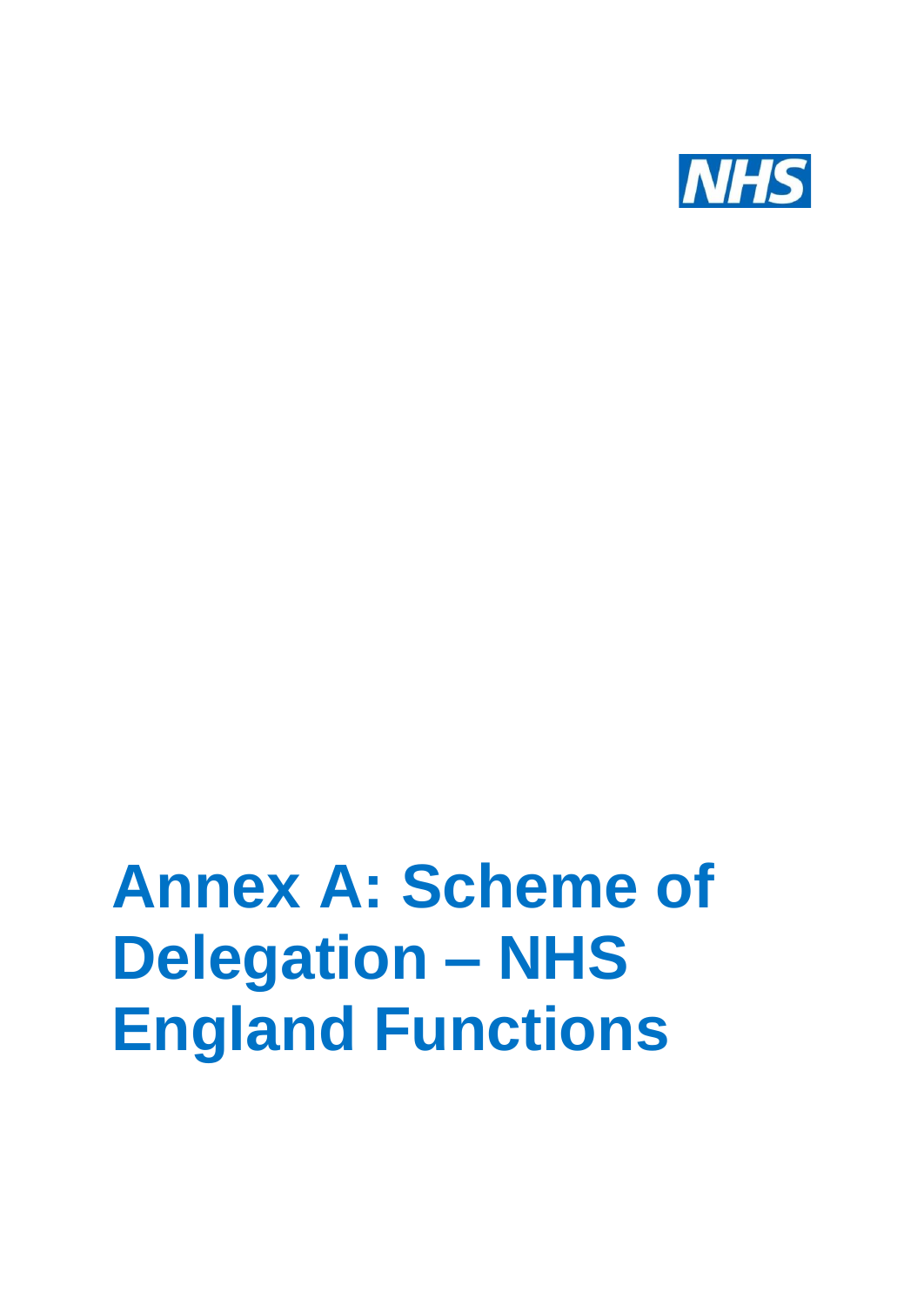#### **Contents**

| 1 |                                                                                                          |  |
|---|----------------------------------------------------------------------------------------------------------|--|
| 2 |                                                                                                          |  |
| 3 | Scheme of Delegation of Statutory Functions, Duties and Powers in respect of Primary Medical Care 17     |  |
| 4 | Scheme of Delegation of Statutory Functions, Duties and Powers in respect of Specialised Commissioned    |  |
|   |                                                                                                          |  |
| 5 | Scheme of Delegation of Statutory Functions, Duties and Powers in respect of High Secure Psychiatric     |  |
|   |                                                                                                          |  |
| 6 | Scheme of Delegation of Statutory Functions, Duties and Powers in respect of Dental Services  25         |  |
| 7 | Scheme of Delegation of Statutory Functions, Duties and Powers in respect of Primary Ophthalmic Services |  |
|   | 27                                                                                                       |  |
| 8 | Scheme of Delegation of Statutory Functions, Duties and Powers in respect of Pharmaceutical Services 30  |  |
| 9 | Scheme of Delegation of Statutory Functions, Duties and Powers in respect of Services for Members of the |  |
|   |                                                                                                          |  |
|   | 10 Scheme of Delegation of Statutory Functions, Duties and Powers in respect of Prisons (and other       |  |
|   |                                                                                                          |  |
|   | 11 Scheme of Delegation of Statutory Functions, Duties and Powers in respect of Public Health  38        |  |
|   |                                                                                                          |  |
|   | 12 Scheme of Delegation of Statutory Functions, Duties and Powers in respect of Clinical Commissioning   |  |
|   |                                                                                                          |  |
|   |                                                                                                          |  |
|   |                                                                                                          |  |
|   | 15 Reservation of Functions, Duties and Powers Derived from Standing Financial Instructions 43           |  |
|   |                                                                                                          |  |
|   | 17 Reservation of Functions, Duties and Powers & Scheme of Delegation Derived from the Memorandum of     |  |
|   | Understanding with the Business Services Authority, in respect of Commissioning Support Units 44         |  |
|   |                                                                                                          |  |
|   | 19 Reservation of Functions, Duties and Powers in respect of Commissioning Support Units  47             |  |
|   |                                                                                                          |  |
|   | 21 Reservation of Functions, Duties and Powers in respect of NHS Interim and Management Support 52       |  |
|   |                                                                                                          |  |
|   | 23 Reservation of Functions, Duties and Powers in respect of the NHS Sustainable Development Unit 54     |  |
|   |                                                                                                          |  |

This is a controlled document. Whilst this document may be printed, the electronic version posted on the internet is the controlled copy. Any printed copies of this document are not controlled. As a controlled document, this document should not be saved onto local or network drives but should always be accessed from the internet.

| Document Owner: Director of<br>Governance & Legal | Prepared by: Board Secretariat | First published: October 2012 |
|---------------------------------------------------|--------------------------------|-------------------------------|
|                                                   | Approval date: 10 March 2022   | Version number: 14.0          |
| Status Approved                                   | Next review date:              | Page 2                        |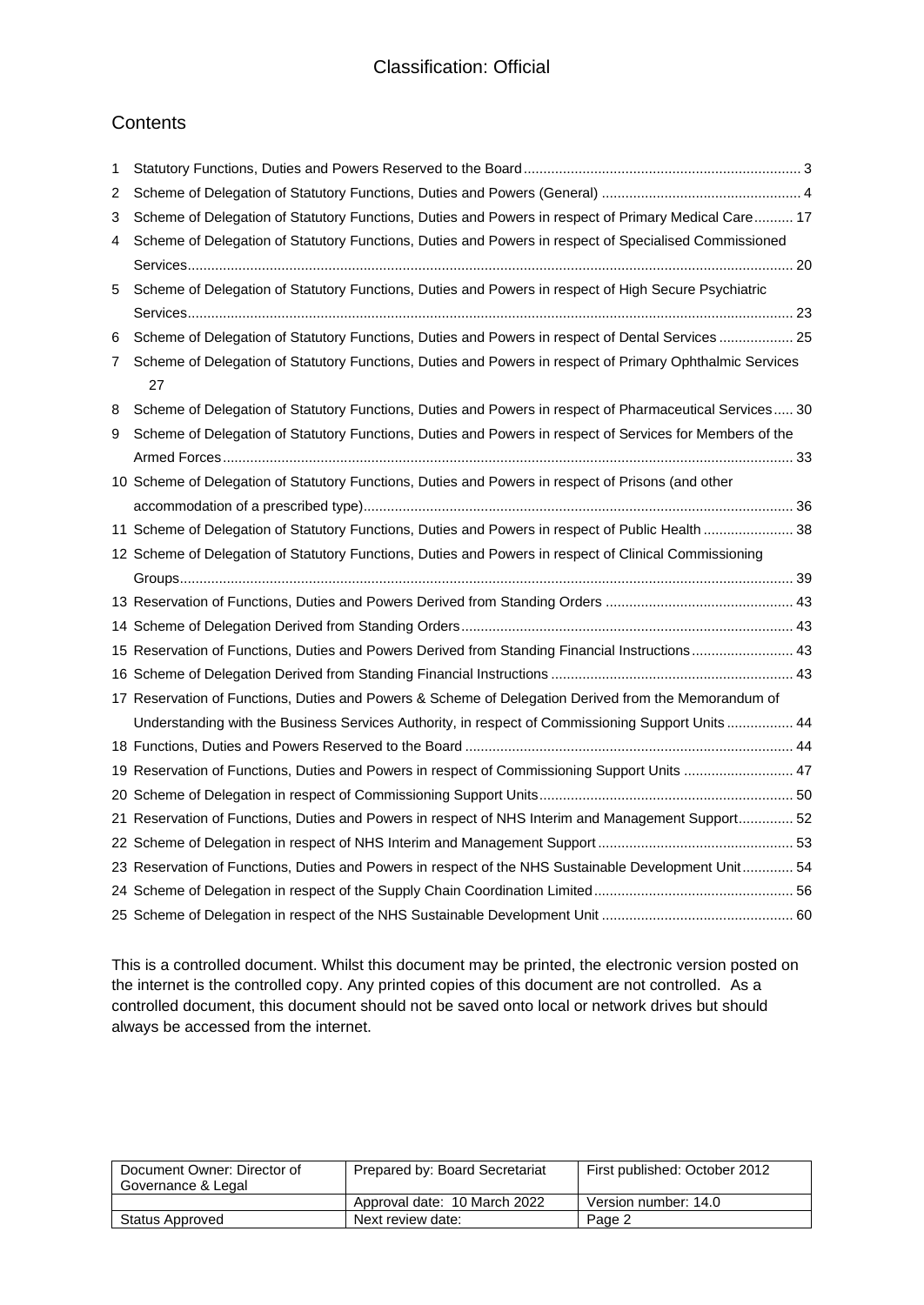### **1 Statutory Functions, Duties and Powers Reserved to the Board**

| <b>Reference:</b>   | <b>Reserved To:</b> | <b>Functions, Duties and Powers:</b>                                                                                                                                                                                                                                                                                                                                                                                                                                                                                          |
|---------------------|---------------------|-------------------------------------------------------------------------------------------------------------------------------------------------------------------------------------------------------------------------------------------------------------------------------------------------------------------------------------------------------------------------------------------------------------------------------------------------------------------------------------------------------------------------------|
| <b>NHS Act 2006</b> |                     |                                                                                                                                                                                                                                                                                                                                                                                                                                                                                                                               |
| Section1H           | <b>Board</b>        | Ensure compliance with the concurrent duty, held with the Secretary of State for Health and Social Care, to continue the<br>promotion in England of a comprehensive health service.                                                                                                                                                                                                                                                                                                                                           |
| Section 2           | <b>Board</b>        | Do that which is considered appropriate for the purposes of discharging any duty imposed on NHS England and anything<br>which is calculated to facilitate, or is conducive or incidental to, the discharge of such a duty.                                                                                                                                                                                                                                                                                                    |
| Section 3B          | Board               | Comply with Regulations which may be issued by the Secretary of State for Health and Social Care to commission the<br>$\bullet$<br>services specified:<br>Dental services of a prescribed description;<br>Services or facilities for members of the armed forces or their families;<br>Services or facilities for persons who are detained in a prison or in other accommodation of a prescribed description;<br>and,<br>Such other services or facilities as may be prescribed.                                              |
| Section 7A          | Board               | Report annually to the Secretary of State on the key deliverables identified in the section 7A agreement, this report being<br>$\bullet$<br>included either as part of NHS England's Annual Report or as a separate document provided no later than the date on<br>which the annual report is laid before Parliament<br>To report after the end of each financial year on the use of funding allocated under the Section 7A agreement, meeting the<br>$\bullet$<br>requirements described in paragraph A32 of that agreement. |
| Section 13A         | <b>Board</b>        | Ensure compliance with the Mandate from the Secretary of State.                                                                                                                                                                                                                                                                                                                                                                                                                                                               |
| Section 13 D        | <b>Board</b>        | Make arrangements to comply with duty to exercise functions effectively, efficiently and economically.<br>$\bullet$                                                                                                                                                                                                                                                                                                                                                                                                           |
| Section 13F         | Board               | Have regard to the desirability of promoting autonomy, in exercising functions, so that any other person exercising functions<br>$\bullet$<br>or providing services is free to do so in the manner in which it considers most appropriate and without unnecessary burdens<br>imposed on such a person.                                                                                                                                                                                                                        |
| Section 13Q         | Board               | Make arrangements to secure public involvement and consultation by the Board in relation to the exercise of its function to<br>make commissioning arrangements.                                                                                                                                                                                                                                                                                                                                                               |
| Section 13T         | <b>Board</b>        | Publish a business plan before the start of each financial year, specifically explaining how NHS England proposes to<br>$\bullet$<br>discharge its duties under sections 13E, G and Q, and sections 223C and E.                                                                                                                                                                                                                                                                                                               |
| Section 13U         | <b>Board</b>        | To consider and approve NHS England's statutory annual report and accounts<br>$\bullet$                                                                                                                                                                                                                                                                                                                                                                                                                                       |
| Section 13Z         | Board               | Exercise the power to delegate functions to a Special Health Authority, CCG or such other body as may be prescribed in<br>$\bullet$<br>legislation and on the basis of NHS Executive guidance.                                                                                                                                                                                                                                                                                                                                |
| Section 14O(5)      | <b>Board</b>        | Duty to publish guidance to CCGs on their registers of interests and management of conflicts of interest.<br>$\bullet$                                                                                                                                                                                                                                                                                                                                                                                                        |
| <b>HSCA 2012</b>    |                     |                                                                                                                                                                                                                                                                                                                                                                                                                                                                                                                               |

<span id="page-2-0"></span>

| Document Owner: Director of<br>Governance & Legal | Prepared by: Board Secretariat | First published: October 2012 |
|---------------------------------------------------|--------------------------------|-------------------------------|
|                                                   | Approval date: 10 March 2022   | Version number: 14.0          |
| <b>Status Approved</b>                            | Next review date:              | Page 3                        |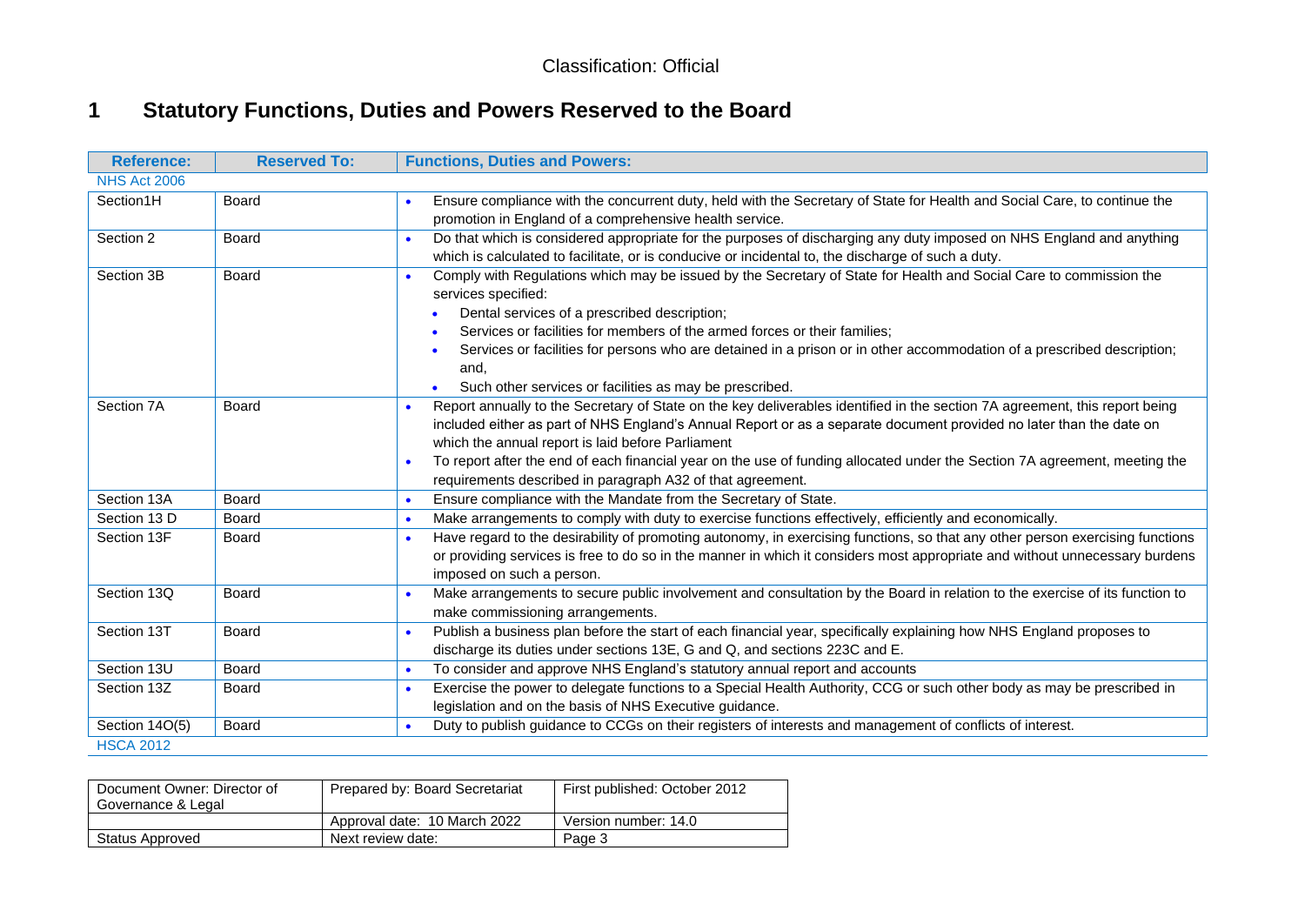| <b>Reference:</b>                               | <b>Reserved To:</b>                |  | <b>Functions, Duties and Powers:</b>                                                                                      |  |
|-------------------------------------------------|------------------------------------|--|---------------------------------------------------------------------------------------------------------------------------|--|
| Section 290                                     | Board                              |  | make arrangements to co-operate with relevant bodies in the exercise of our functions.                                    |  |
| (section 72 NHS                                 |                                    |  |                                                                                                                           |  |
| Act 2006)                                       |                                    |  |                                                                                                                           |  |
| Section 295                                     | Board                              |  | Arrangements between the Board and Northern Ireland Ministers.                                                            |  |
| Section 296                                     | Board                              |  | Arrangements between the Board and Scottish Ministers etc.                                                                |  |
| Equality Act 2010                               |                                    |  |                                                                                                                           |  |
| Section 149                                     | Board                              |  | Make arrangements to ensure compliance with duties under the Equality Act 2010, include the Public Sector Equality Duty.  |  |
|                                                 | International Development Act 2002 |  |                                                                                                                           |  |
| Section 9 of                                    | Board                              |  | Exercising the power, as a relevant public body, to make arrangements for the purposes of furthering sustainable          |  |
| Schedule 1                                      |                                    |  | development in countries outside the United Kingdom; improving the welfare of the population of one or more such          |  |
|                                                 |                                    |  | countries, or alleviating the effects of natural or man-made disaster or other emergency on the population of one or more |  |
|                                                 |                                    |  | such countries (amended by Schedule 5, paragraph 100; Schedule 7, paragraph 11; Schedule 14, paragraph 82; Schedule       |  |
|                                                 |                                    |  | 17, paragraph 9).                                                                                                         |  |
| Public Bodies (Admissions to Meetings) Act 1960 |                                    |  |                                                                                                                           |  |
| Section 1 (1)                                   | Board                              |  | Responsibility for ensuring compliance with the duty to hold those meetings in public that are required by the Act.       |  |

# **2 Scheme of Delegation of Statutory Functions, Duties and Powers (General)**

| <b>Reference:</b>   | <b>Delegated To:</b>           | <b>Functions, Duties and Powers:</b>                                                                                   |
|---------------------|--------------------------------|------------------------------------------------------------------------------------------------------------------------|
| <b>NHS Act 2006</b> |                                |                                                                                                                        |
| Section 4           | Director of Specialised        | Make arrangements for the provision of hospital accommodation and services for persons who:                            |
|                     | Services Commissioning         | Are liable to be detained under the Mental Health Act 1983; and,                                                       |
|                     | Regional Directors of          | In the opinion of the Secretary of State require treatment under conditions of high security on account of their       |
|                     | Commissioning                  | dangerous, violent or criminal propensities.                                                                           |
| Section 6           | <b>National Directors</b>      | make arrangements for the performance and provision of such health functions outside England.                          |
|                     | <b>Regional Directors</b>      |                                                                                                                        |
| Section 6D          | <b>National Directors</b>      | Comply with Regulations to exercise a specified EU health function.                                                    |
|                     | <b>Regional Directors</b>      |                                                                                                                        |
|                     | <b>Regional Directors</b>      | Oversee arrangements and role of regional teams to apply arrangements for the performance and provision of such        |
|                     | <b>Chief Operating Officer</b> | specified EU health functions and provide assurance on the consistent application of the process to the Audit and Risk |
|                     |                                | Assurance Committee.                                                                                                   |

<span id="page-3-0"></span>

| Document Owner: Director of<br>Governance & Legal | Prepared by: Board Secretariat | First published: October 2012 |
|---------------------------------------------------|--------------------------------|-------------------------------|
|                                                   | Approval date: 10 March 2022   | Version number: 14.0          |
| Status Approved                                   | Next review date:              | Page 4                        |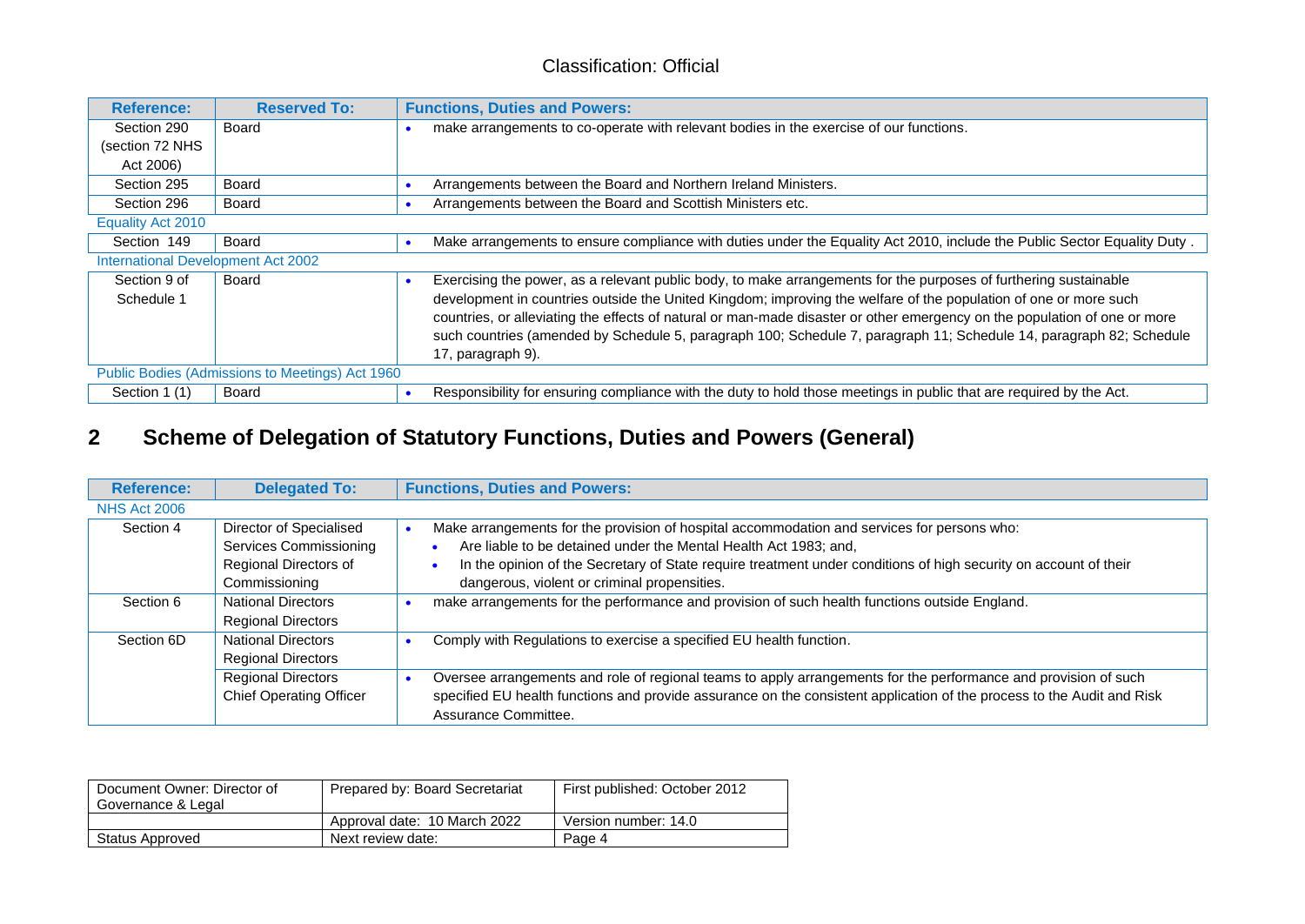| <b>Reference:</b> | <b>Delegated To:</b>                                                                                                | <b>Functions, Duties and Powers:</b>                                                                                                                                                                                                                                                                    |
|-------------------|---------------------------------------------------------------------------------------------------------------------|---------------------------------------------------------------------------------------------------------------------------------------------------------------------------------------------------------------------------------------------------------------------------------------------------------|
|                   | National Director for<br>Primary Care, Community<br>Services and Strategy                                           | Make arrangements to provide a process by which patients can appeal from decisions of the regional team.                                                                                                                                                                                                |
|                   | <b>Regional Directors</b>                                                                                           | Apply arrangements for the exercise of such specified EU health functions and make decisions on such payments within<br>their area.                                                                                                                                                                     |
|                   | <b>Regional Directors</b>                                                                                           | Exercise general duties in relation to the exercise of specified EU health functions.<br>$\bullet$                                                                                                                                                                                                      |
| Section 12A       | National Director for<br>Primary Care, Community<br>Services and Strategy                                           | Make arrangements to make direct payments.<br>$\bullet$                                                                                                                                                                                                                                                 |
|                   | <b>Regional Directors</b><br><b>Chief Operating Officer</b>                                                         | Oversee arrangements and role of regional teams to make direct payments and provide assurance on the consistent<br>application of the process to the Audit and Risk Assurance Committee. Make provision to provide an appeal process for<br>patients from decisions of the regional team.               |
|                   | Regional Directors of<br>Strategy and<br>Transformation<br><b>Devolution Chief Officer</b>                          | Apply arrangements to make direct payments and make decisions on such payments within their region<br>$\bullet$                                                                                                                                                                                         |
| Section 13D       | <b>National Directors</b><br><b>Regional Directors</b><br><b>Devolution Chief Officer</b>                           | Comply with duty to exercise functions effectively, efficiently and economically.                                                                                                                                                                                                                       |
| Section 13E       | <b>Chief Executive</b><br><b>National Directors</b><br><b>Regional Directors</b><br><b>Devolution Chief Officer</b> | Make arrangements to comply with the duty as to exercising the functions of NHS England with a view to securing<br>$\bullet$<br>improvement in the quality of services in connection with:<br>The prevention, diagnosis or treatment of illness; or,<br>The protection or improvement of public health. |
| Section 13G       | <b>National Directors</b><br><b>Regional Directors</b><br><b>Devolution Chief Officer</b>                           | Ensure functions are exercised having regard to the need to reduce inequalities with respect to access to health services<br>and outcomes achieved by the provision of those services.                                                                                                                  |
| Section 13H       | <b>National Directors</b><br><b>Regional Directors</b><br><b>Devolution Chief Officer</b>                           | Make arrangements to comply with the duty to promote involvement of each patient.                                                                                                                                                                                                                       |

| Document Owner: Director of<br>Governance & Legal | Prepared by: Board Secretariat | First published: October 2012 |
|---------------------------------------------------|--------------------------------|-------------------------------|
|                                                   | Approval date: 10 March 2022   | Version number: 14.0          |
| Status Approved                                   | Next review date:              | Page 5                        |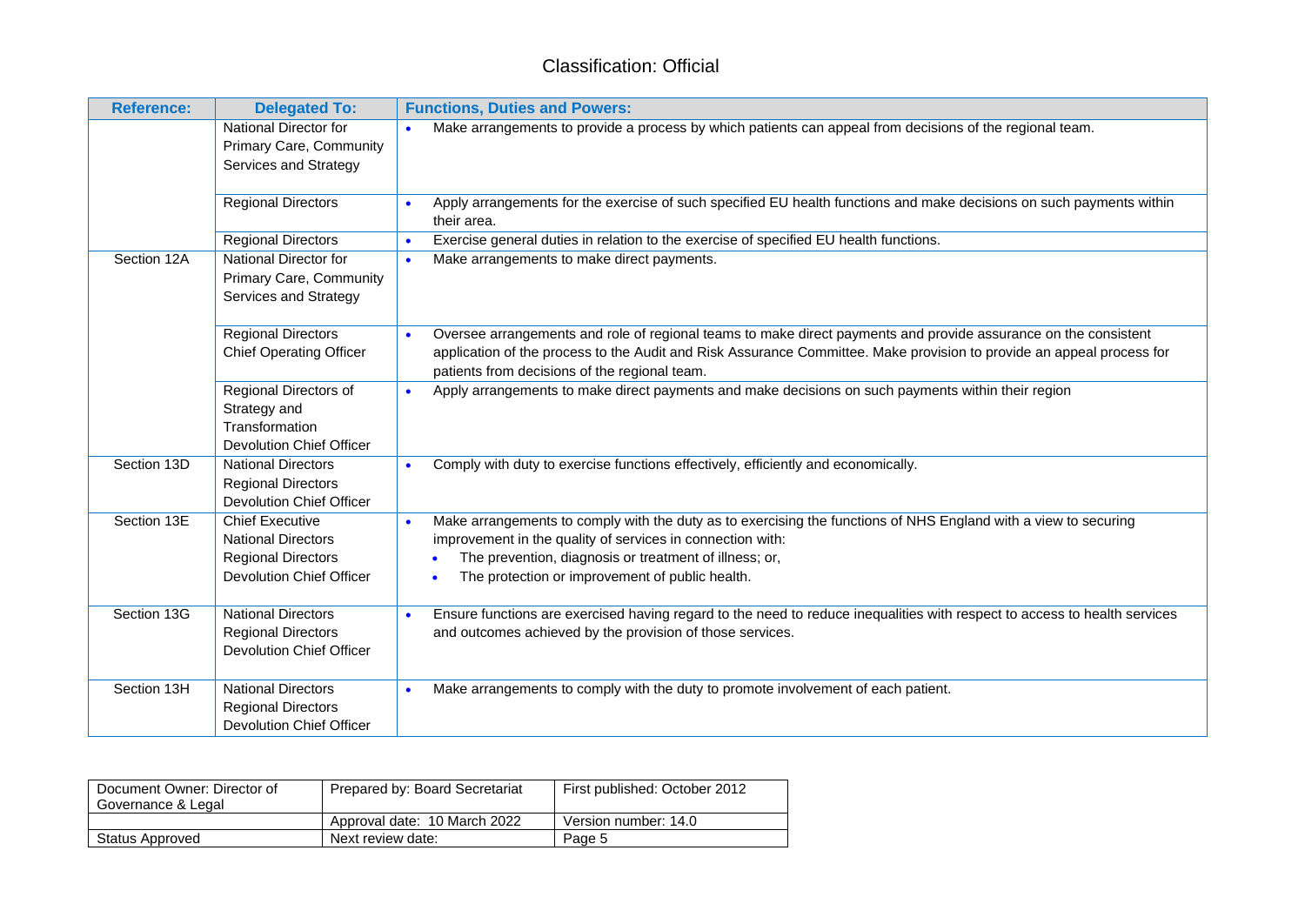| <b>Reference:</b> | <b>Delegated To:</b>            |           | <b>Functions, Duties and Powers:</b>                                                                                      |
|-------------------|---------------------------------|-----------|---------------------------------------------------------------------------------------------------------------------------|
|                   | Director of Experience,         | $\bullet$ | Publish guidance in accordance with obligation under section 14U (2) of Act to CCGs on how they should discharge their    |
|                   | Participation & Equalities      |           | duty to promote the involvement of each patient.                                                                          |
| Section 13I       | National Director for           | $\bullet$ | Make arrangements to comply with the duty as to patient choice.                                                           |
|                   | Primary Care, Community         |           |                                                                                                                           |
|                   | Services and Strategy           |           |                                                                                                                           |
|                   | National Director for           | $\bullet$ | Implement arrangements so that the duty as to patient choice is complied with in exercising functions, duties and powers. |
|                   | Primary Care, Community         |           |                                                                                                                           |
|                   | Services and Strategy           |           |                                                                                                                           |
|                   | <b>Chief Operating Officer</b>  |           |                                                                                                                           |
|                   | <b>Regional Directors</b>       |           |                                                                                                                           |
|                   | Devolution Chief Officer        |           |                                                                                                                           |
|                   | <b>Chief Nursing Officer</b>    |           |                                                                                                                           |
| Section 13J       | <b>Chief Executive</b>          | $\bullet$ | Make arrangements to obtain appropriate advice for enabling the effective discharge of functions.                         |
|                   | <b>National Directors</b>       |           |                                                                                                                           |
|                   | <b>Regional Directors</b>       |           |                                                                                                                           |
| Section 13K       | <b>Chief Commercial Officer</b> | $\bullet$ | Make arrangements to secure compliance with the duty to promote innovation.                                               |
|                   | <b>Chief Commercial Officer</b> | $\bullet$ | Implement arrangements so that the duty as to innovation is complied with in exercising functions, duties and powers.     |
|                   | <b>Regional Directors</b>       |           |                                                                                                                           |
|                   | Devolution Chief Officer        |           |                                                                                                                           |
| Section 13L       | National Director for           | $\bullet$ | Duty in respect of promoting research in the exercise of its functions.                                                   |
|                   | <b>Primary Care, Community</b>  |           |                                                                                                                           |
|                   | Services and Strategy           |           |                                                                                                                           |
|                   | <b>Regional Directors</b>       |           |                                                                                                                           |
|                   | <b>Devolution Chief Officer</b> |           |                                                                                                                           |

| Document Owner: Director of<br>Governance & Legal | Prepared by: Board Secretariat | First published: October 2012 |
|---------------------------------------------------|--------------------------------|-------------------------------|
|                                                   | Approval date: 10 March 2022   | Version number: 14.0          |
| Status Approved                                   | Next review date:              | Page 6                        |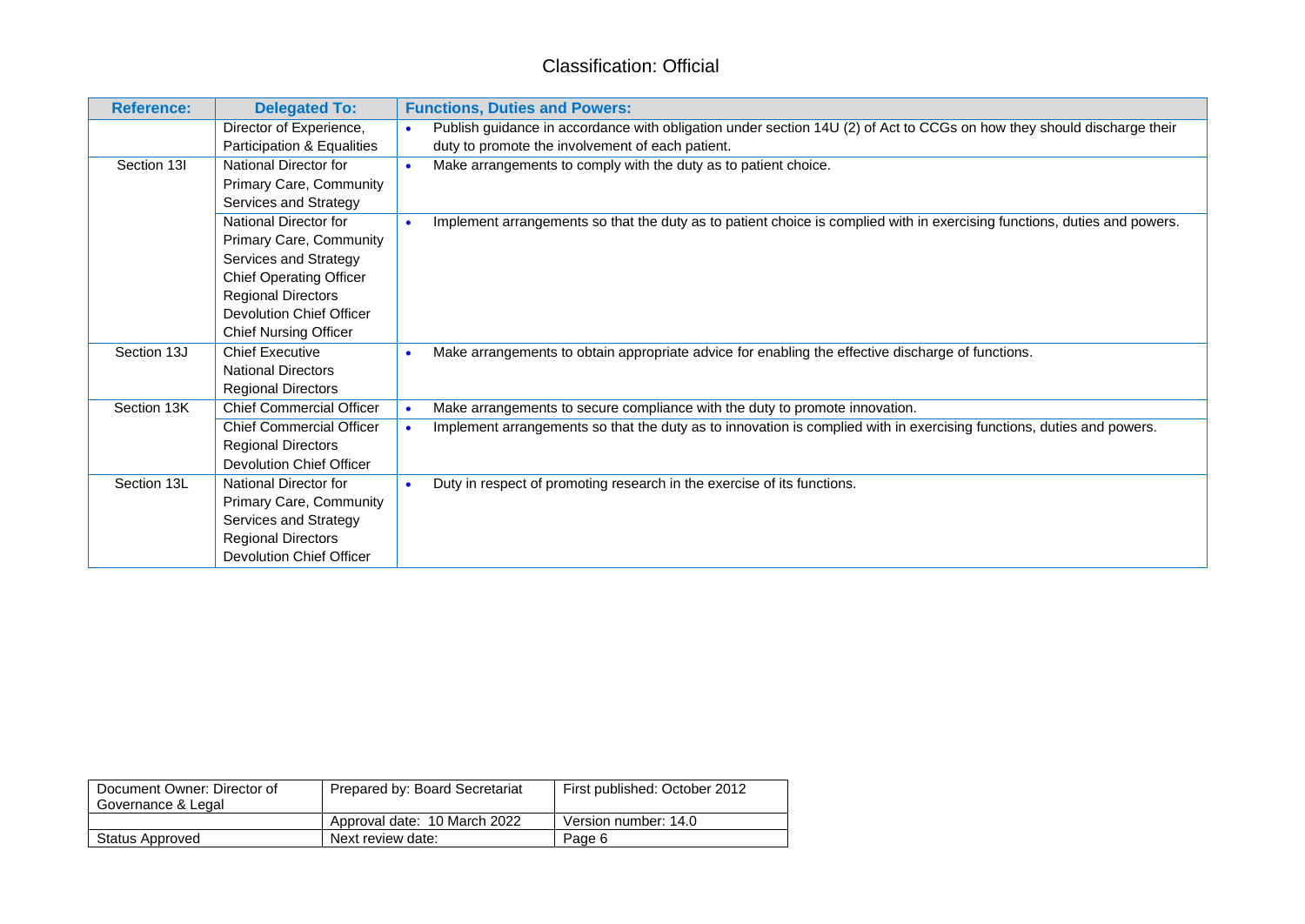| <b>Reference:</b>          | <b>Delegated To:</b>                                                                                                                                                                                                                                                                                                           | <b>Functions, Duties and Powers:</b>                                                                                                                                                                                                                                                                                                                                                                                                              |
|----------------------------|--------------------------------------------------------------------------------------------------------------------------------------------------------------------------------------------------------------------------------------------------------------------------------------------------------------------------------|---------------------------------------------------------------------------------------------------------------------------------------------------------------------------------------------------------------------------------------------------------------------------------------------------------------------------------------------------------------------------------------------------------------------------------------------------|
| Section 13M                | National Director of<br>Improvement<br>National Director of<br>Transformation<br>Lead - Chief People<br>Officer<br>Finance - Chief Financial<br>Officer<br>Clinical - National Medical<br>Director/Chief Nursing<br>Officer<br>Administration - Chief<br>People Officer<br>Administration -<br><b>Devolution Chief Officer</b> | Comply with duty to assist the Secretary of State for Health and Social Care in respect of promoting education and training<br>to persons who are employed, or who are considering becoming employed, in an activity which involves or is concerned<br>with the provision of services as part of the health service in England.                                                                                                                   |
| Section 13O<br>Section 13P | <b>Chief Operating Officer</b><br><b>Regional Directors</b><br><b>Devolution Chief Officer</b><br><b>National Directors</b><br><b>Regional Directors</b><br>Regional Directors of<br>Commissioning<br><b>Devolution Chief Officer</b><br>Managing Directors of<br><b>Commissioning Support</b><br>Units                        | Make arrangements to ensure compliance with the duty to have regard to the likely impact on services for those who live<br>close to the border in Scotland and Wales, from commissioning decisions made by NHS England in England.<br>Comply with duty not to exercise NHS England's functions so as to cause a variation in the provision of health services by<br>persons by reference to their ownership or some other aspect of their status. |
| Section 13Q                | <b>Chief Nursing Officer</b><br>Regional Directors of<br>Commissioning<br><b>Regional Chief Nurses</b><br><b>Devolution Chief Officer</b>                                                                                                                                                                                      | Issue guidance on how NHS England will comply with its duty to secure public involvement and consultation.<br>Implement arrangements to secure public involvement and consultation within a region and, for issues which cover more<br>than one region, on that wider basis                                                                                                                                                                       |
| Section 13S                | <b>National Director Digital</b>                                                                                                                                                                                                                                                                                               | Publish guidance for registered persons in relation to the processing of patient information and other information obtained or<br>generated in the course of the provision of the health service.                                                                                                                                                                                                                                                 |

| Document Owner: Director of<br>Governance & Legal | Prepared by: Board Secretariat | First published: October 2012 |
|---------------------------------------------------|--------------------------------|-------------------------------|
|                                                   | Approval date: 10 March 2022   | Version number: 14.0          |
| Status Approved                                   | Next review date:              | Page 7                        |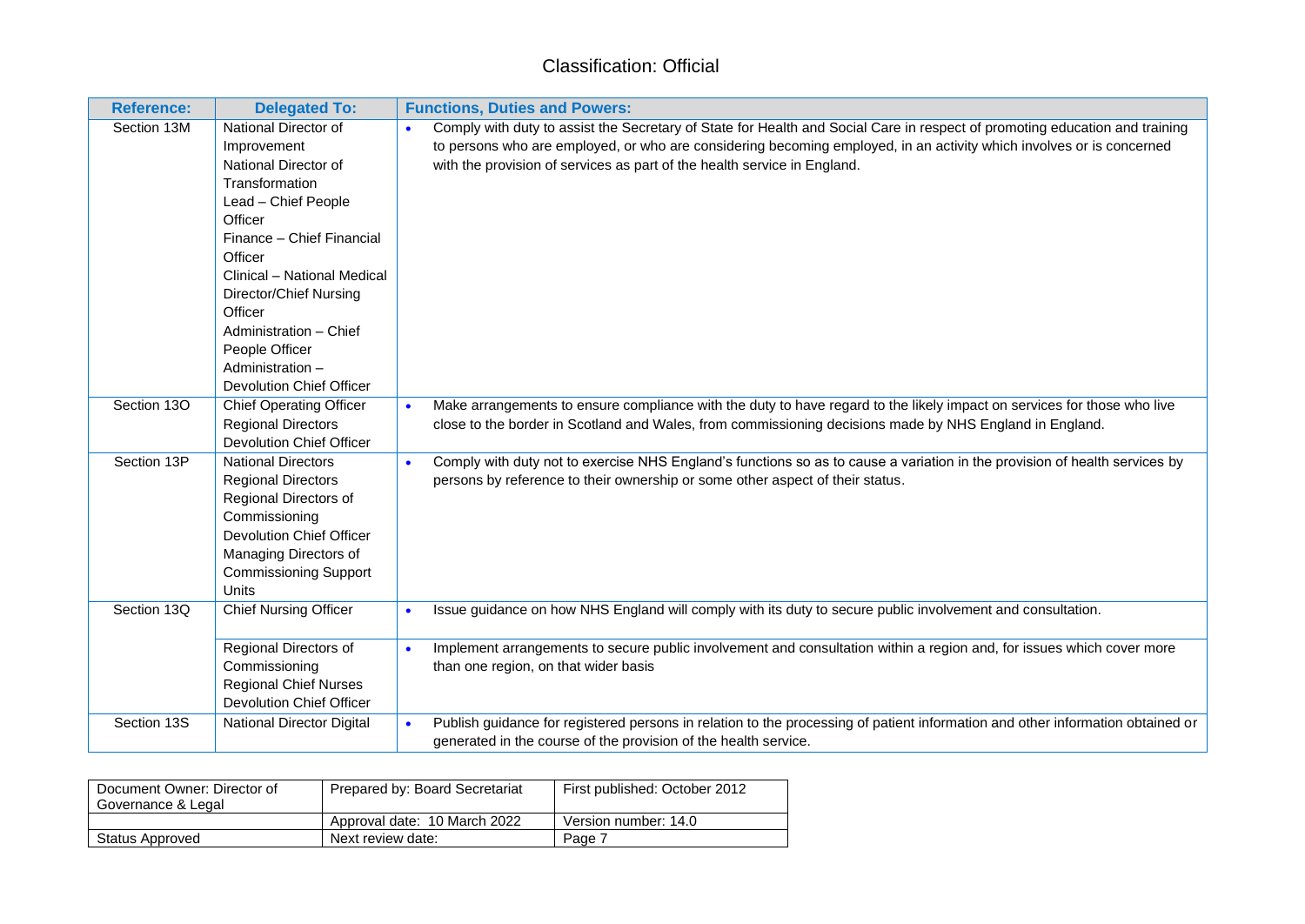| <b>Reference:</b> | <b>Delegated To:</b>                                                                                                                     | <b>Functions, Duties and Powers:</b>                                                                                                                                                                                                                  |  |
|-------------------|------------------------------------------------------------------------------------------------------------------------------------------|-------------------------------------------------------------------------------------------------------------------------------------------------------------------------------------------------------------------------------------------------------|--|
| Section 13U       | <b>Chief Financial Officer</b>                                                                                                           | Publish an annual report (subject to Board approval) as soon as practicable after the end of each financial year. Such report<br>must be laid before Parliament and a copy sent to the Secretary of State.                                            |  |
| Section 13V       | <b>Chief Financial Officer</b><br>Regional Directors of<br>Finance<br><b>Regional Directors</b><br><b>Devolution Chief Officer</b>       | Power to establish pooled funds with one of more CCGs.                                                                                                                                                                                                |  |
| Section 13W       | <b>Chief Financial Officer</b><br>Regional Directors of<br>Finance<br><b>Chief Commercial Officer</b><br><b>Devolution Chief Officer</b> | Board's power to generate income, etc.<br>$\bullet$                                                                                                                                                                                                   |  |
|                   | <b>Chief Operating Officer</b><br>Director of CSU Transition<br>Programme                                                                | Responsibility for the generation of income through the activities of Commissioning Support Units, which NHS England<br>hosts with the NHS Business Services Authority, and for oversight and assurance to the Audit and Risk Assurance<br>Committee. |  |
|                   | Managing Directors of<br><b>Commissioning Support</b><br><b>Units</b>                                                                    | Responsibility for decision-making over income generation by individual Commissioning Support Units and responsibility for<br>running them in-line with NHS England guidance                                                                          |  |
| Section 13X       | <b>Chief Financial Officer</b><br><b>Commercial Panel</b><br><b>Commercial Executive</b><br>Group<br><b>Devolution Chief Officer</b>     | Make arrangements to exercise the power to make grants to a voluntary organisation.                                                                                                                                                                   |  |
| Section 13Y       | <b>National Directors</b><br><b>Regional Directors</b><br><b>Budget holders</b><br><b>Devolution Chief Officer</b>                       | Exercise of the Board's incidental powers to in particular enter into agreements, acquire and dispose of property and to<br>$\bullet$<br>accept gifts, subject to compliance with delegated financial limits.                                         |  |
| Section 13Z3      | <b>National Directors</b><br><b>Regional Directors</b>                                                                                   | Put in place arrangements to enable NHS England to make permitted disclosures of information when it is determined to be<br>appropriate.                                                                                                              |  |
| Section 75        | <b>Regional Directors</b><br><b>Devolution Chief Officer</b>                                                                             | Exercise of the Board's power to enter into partnership arrangements between NHS bodies and local authorities to improve<br>the way in which NHS England's functions are exercised.                                                                   |  |
| Section 222       | <b>Chief Financial Officer</b>                                                                                                           | Power to engage in fundraising<br>$\bullet$                                                                                                                                                                                                           |  |

| Document Owner: Director of<br>Governance & Legal | Prepared by: Board Secretariat | First published: October 2012 |
|---------------------------------------------------|--------------------------------|-------------------------------|
|                                                   | Approval date: 10 March 2022   | Version number: 14.0          |
| Status Approved                                   | Next review date:              | Page 8                        |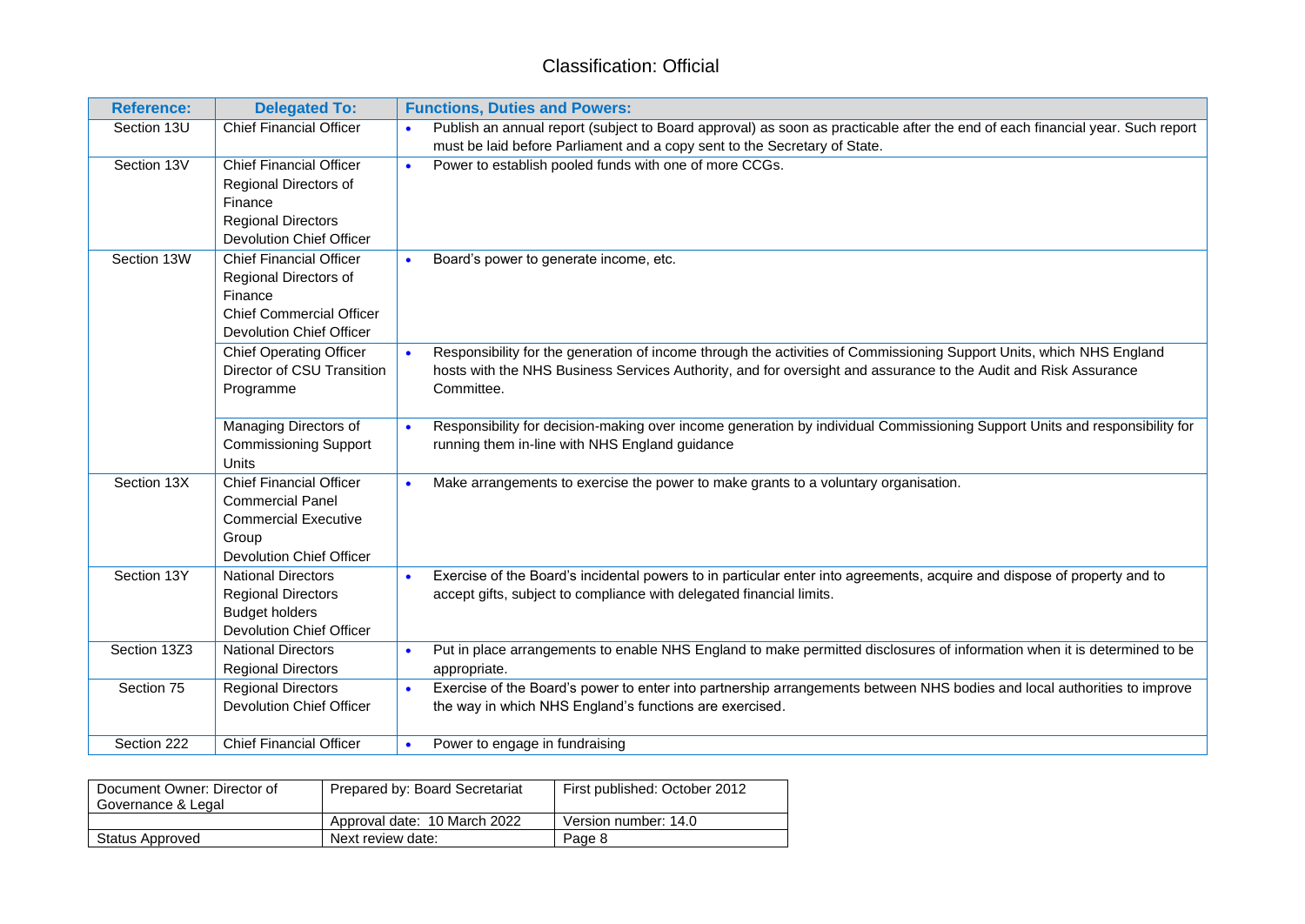| <b>Reference:</b> | <b>Delegated To:</b>                             | <b>Functions, Duties and Powers:</b>                                                                                        |
|-------------------|--------------------------------------------------|-----------------------------------------------------------------------------------------------------------------------------|
| Section 223       | <b>Chief Financial Officer</b>                   | Power to participate in the formation of companies                                                                          |
| Section 223D      | <b>Chief Financial Officer</b>                   | Duty to ensure that total capital resource use and total revenue resource use in a financial year do not exceed the amount  |
|                   |                                                  | specified by the Secretary of State                                                                                         |
| Section 223E      | <b>Chief Financial Officer</b>                   | Duty to comply with directions from the Secretary of State as to resource use                                               |
| Section 223F      | <b>Chief Financial Officer</b>                   | Power to establish and manage a contingency fund                                                                            |
| Section 223G      | <b>Chief Financial Officer</b>                   | Duty to determine the allocation of monies to CCGs and make payments                                                        |
| Section 223H      | <b>Chief Financial Officer</b>                   | Power to direct CCGs as to the accounting treatment of income and expenditure                                               |
| Section 223I      | <b>Chief Financial Officer</b>                   | Power to direct the allocation of capital or revenue resources to CCGs                                                      |
| Section 223J      | <b>Chief Financial Officer</b>                   | Power to direct the allocation of capital or revenue resources to CCGs                                                      |
| Section 223K      | <b>Chief Financial Officer</b>                   | Power to make payments to CCGs in respect of quality                                                                        |
| Section 244       | <b>Regional Directors</b>                        | Perform duty to advise and consult the local authority health and overview scrutiny committee for the area or any joint     |
|                   | Regional Directors of                            | committee on issues relating to NHS commissioning arrangements.                                                             |
|                   | Commissioning                                    |                                                                                                                             |
|                   | <b>Devolution Chief Officer</b>                  |                                                                                                                             |
|                   | <b>Regional Directors</b>                        | Perform duty to advise and consult the local authority health and overview scrutiny committees or any joint committee for   |
|                   | Regional Directors of                            | issues relating to NHS commissioning arrangements which cover more than one area.                                           |
|                   | Commissioning<br><b>Devolution Chief Officer</b> |                                                                                                                             |
|                   | <b>National Directors</b>                        | Perform duty to advise and consult the local authority health and overview scrutiny committees or any joint committee for   |
|                   |                                                  | issues relating to NHS commissioning arrangements which have national coverage.                                             |
| Section 252A      | <b>National Directors</b>                        | Perform duty to take appropriate steps for securing that each clinical commissioning group is properly prepared for dealing |
|                   | <b>Regional Directors</b>                        | with a relevant emergency                                                                                                   |
|                   | <b>Chief Devolution Officer</b>                  | Perform duty to monitor compliance by each clinical commissioning group<br>$\bullet$                                        |
|                   | Regional Directors of                            | To take appropriate steps to ensure that each relevant service provider is properly prepared for dealing with a relevant    |
|                   | Commissioning                                    | emergency                                                                                                                   |
|                   |                                                  |                                                                                                                             |
|                   | <b>Regional Medical</b>                          |                                                                                                                             |
|                   | <b>Directors Chief Nursing</b>                   |                                                                                                                             |
|                   | Officer                                          |                                                                                                                             |
|                   | <b>Regional Chief Nursing</b>                    |                                                                                                                             |
|                   | Officer                                          |                                                                                                                             |
|                   |                                                  |                                                                                                                             |
| Section 256       | <b>Chief Financial Officer</b>                   | Power to make payments towards expenditure on community services by local authorities or housing authorities                |

| Document Owner: Director of<br>Governance & Legal | Prepared by: Board Secretariat | First published: October 2012 |
|---------------------------------------------------|--------------------------------|-------------------------------|
|                                                   | Approval date: 10 March 2022   | Version number: 14.0          |
| Status Approved                                   | Next review date:              | Page 9                        |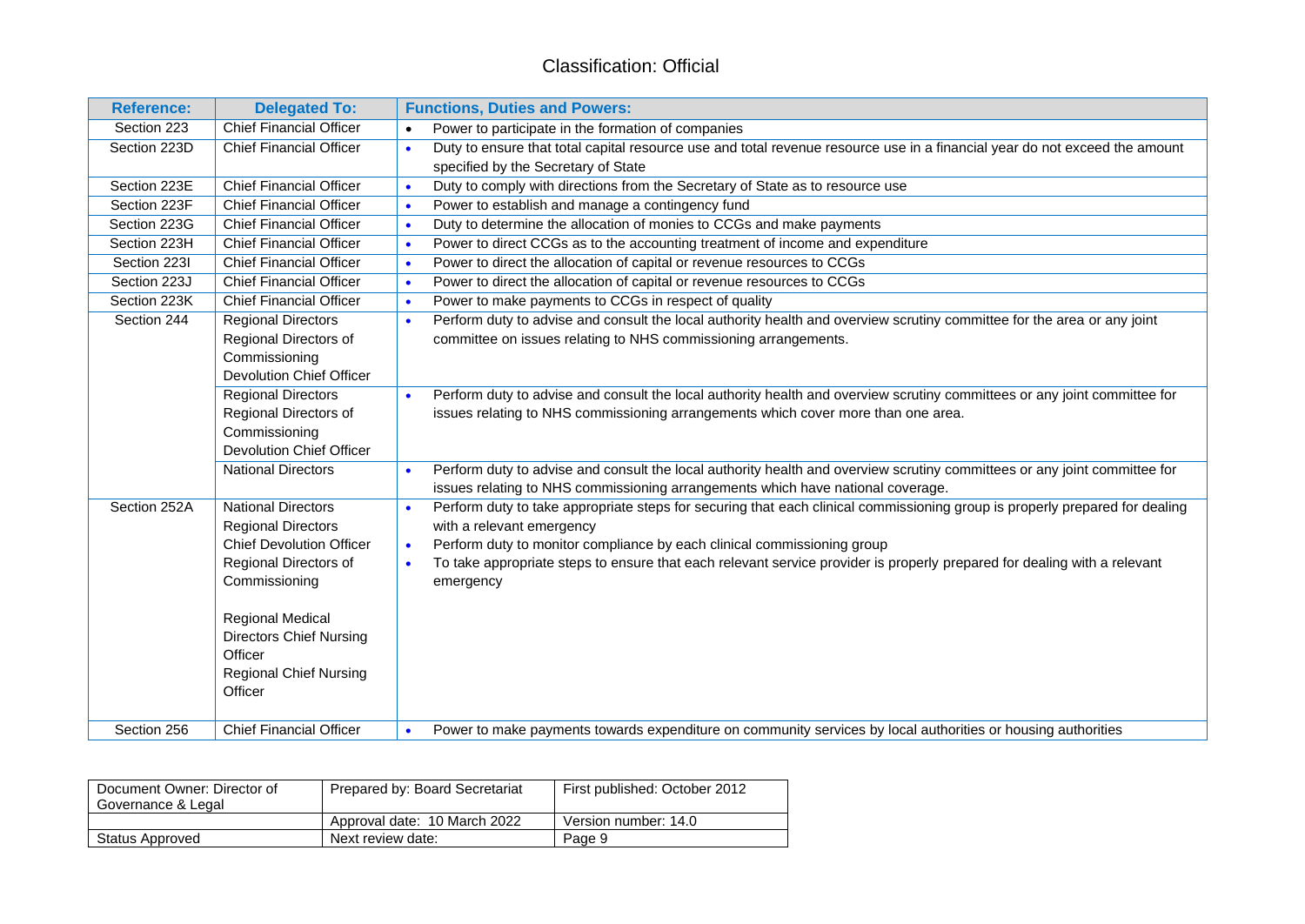| <b>Reference:</b> | <b>Delegated To:</b>            | <b>Functions, Duties and Powers:</b>                                                                                                       |
|-------------------|---------------------------------|--------------------------------------------------------------------------------------------------------------------------------------------|
| Section 257       | <b>Chief Financial Officer</b>  | Power to make payments to voluntary organisations<br>$\bullet$                                                                             |
| Section 258       | National Medical Director       | Perform duty to exercise functions to as to secure that there are made available such facilities as considered reasonably                  |
|                   |                                 | required by any university which has a medical or dental school in connection with clinical teaching and research connected                |
|                   |                                 | with clinical medicine or clinical dentistry                                                                                               |
| Schedule A1       | Non-Executive Members           | Appoint the Chief Executive and the other Executive Members of the Board.                                                                  |
| <b>HSCA 2012</b>  |                                 |                                                                                                                                            |
| Sections 118 and  | Director of Strategic           | Agree proposals for the national tariff with Monitor in accordance with s 118 and s 119.                                                   |
| 119               | Finance                         |                                                                                                                                            |
| Section 126(5)    | Director of Strategic           | Have regard to any notification received from Monitor regarding local modification of prices when arranging for the provision<br>$\bullet$ |
|                   | Finance                         | of health care services for the purposes of the NHS.                                                                                       |
| Section 254       | National Director for           | Use of powers to direct NHS Digital to establish and operate a system for the collection and analysis of information as<br>$\bullet$       |
|                   | Digital                         | required by NHS England.                                                                                                                   |
| Section 255(5)    | National Director Digital       | Use of powers to direct NHS Digital not to comply with a request by a third party for the establishment and operation of a                 |
|                   |                                 | system for the collection or analysis of information                                                                                       |
| Section 255(6)    | National Director Digital       | Use of powers to direct NHS Digital to comply with a request for the establishment and operation of a system for the                       |
|                   |                                 | collection or analysis on information, made by a person outside England                                                                    |
| Section 290       | <b>National Directors</b>       | Comply with duty to co-operate with relevant bodies in the exercise of our functions                                                       |
| (section 72 NHS   | <b>Regional Directors</b>       |                                                                                                                                            |
| Act 2006)         | <b>Devolution Chief Officer</b> |                                                                                                                                            |

| Document Owner: Director of<br>Governance & Legal | Prepared by: Board Secretariat | First published: October 2012 |
|---------------------------------------------------|--------------------------------|-------------------------------|
|                                                   | Approval date: 10 March 2022   | Version number: 14.0          |
| Status Approved                                   | Next review date:              | Page 10                       |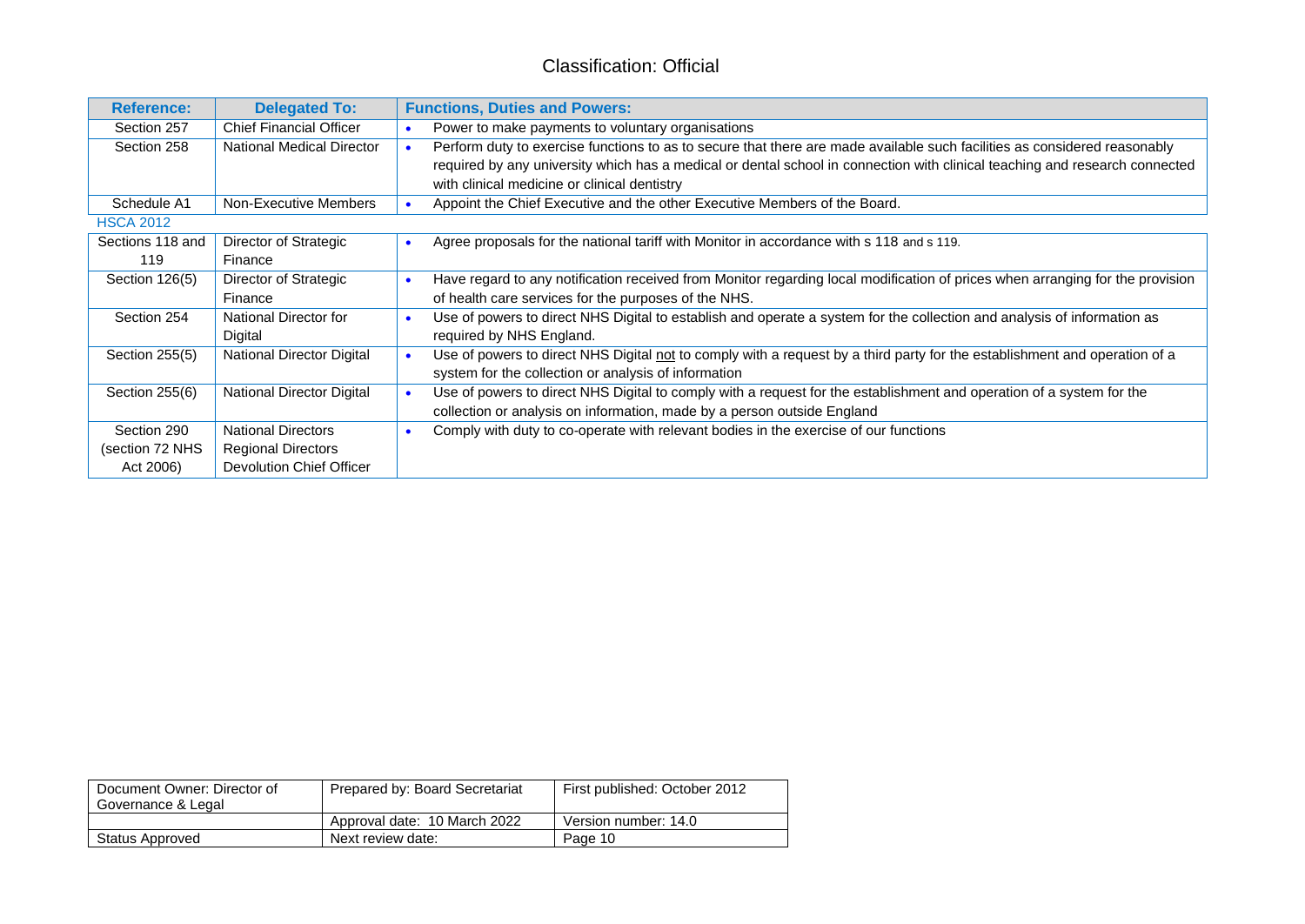| <b>Reference:</b>  | <b>Delegated To:</b>             | <b>Functions, Duties and Powers:</b>                                                                                           |
|--------------------|----------------------------------|--------------------------------------------------------------------------------------------------------------------------------|
| Children Act 2004  |                                  |                                                                                                                                |
| Section 10         | National Medical Director,       | Responsibility for ensuring that the duty to co-operate with local authorities and others to improve well-being of children is |
|                    | <b>Chief Nursing Officer</b>     | complied with.                                                                                                                 |
|                    | Director of Specialised          |                                                                                                                                |
|                    | Commissioning                    |                                                                                                                                |
|                    | <b>Regional Directors</b>        |                                                                                                                                |
| Section 11         | National Medical Director,       | Responsibility for ensuring that the duty to ensure that NHS England's functions are discharged having regard to the need      |
|                    | <b>Chief Nursing Officer</b>     | to safeguard and promote the welfare of children.                                                                              |
|                    | <b>Regional Directors</b>        |                                                                                                                                |
|                    | Director of Specialised          |                                                                                                                                |
|                    | Commissioning                    |                                                                                                                                |
| Childcare Act 2006 |                                  |                                                                                                                                |
| Section 4          | <b>National Medical Director</b> | Responsibility for ensuring that NHS England as a "relevant partner", complies with duty to work with local authority in       |
|                    | <b>Chief Nursing Officer</b>     | connection with the authority's arrangements for improving well-being etc. of young children.                                  |
|                    | <b>Regional Directors</b>        |                                                                                                                                |
|                    | Director of Specialised          |                                                                                                                                |
|                    | Commissioning                    |                                                                                                                                |

#### Criminal Justice Act 2003

| Section 325 | Director of Specialised | Complying with duty to co-operate with the Police, Probation and Prison services in relation to arrangements for assessing |
|-------------|-------------------------|----------------------------------------------------------------------------------------------------------------------------|
|             | Commissioning           | risks of violent or sexual offenders                                                                                       |

| Local Government and Public Involvement in Health Act 2007            |                           |  |                                                                                                                               |  |
|-----------------------------------------------------------------------|---------------------------|--|-------------------------------------------------------------------------------------------------------------------------------|--|
| Section 116B(2)                                                       | <b>Regional Directors</b> |  | Responsibility for ensuring that the duty, when exercising any functions in arranging for the provision of health services in |  |
|                                                                       | Regional Directors of     |  | relation to the area of a responsible local authority, to have regard to the following:                                       |  |
|                                                                       | Commissioning             |  | Any relevant needs assessment prepared under section 116; and,                                                                |  |
|                                                                       | Devolution Chief Officer  |  | Any relevant joint health and wellbeing strategy prepared under section 116A.                                                 |  |
| National Health Service (Performers Lists) (England) Regulations 2013 |                           |  |                                                                                                                               |  |
| Regulation 3                                                          | National Medical Director |  | Ensure that arrangements are in place to prepare, maintain and publish performers lists and make determinations as to the     |  |
|                                                                       |                           |  | inclusion of performers in the lists.                                                                                         |  |

| Mental Health Act 1983       |                           |  |                                                                                                             |  |  |
|------------------------------|---------------------------|--|-------------------------------------------------------------------------------------------------------------|--|--|
| Section 12(2)                | National Medical Director |  | Make arrangements for the designation of mental health doctors pursuant to section 12(2) Mental Health Act. |  |  |
|                              |                           |  |                                                                                                             |  |  |
| Civil Contingencies Act 2004 |                           |  |                                                                                                             |  |  |

| Document Owner: Director of<br>Governance & Legal | Prepared by: Board Secretariat | First published: October 2012 |
|---------------------------------------------------|--------------------------------|-------------------------------|
|                                                   | Approval date: 10 March 2022   | Version number: 14.0          |
| Status Approved                                   | Next review date:              | Page 11                       |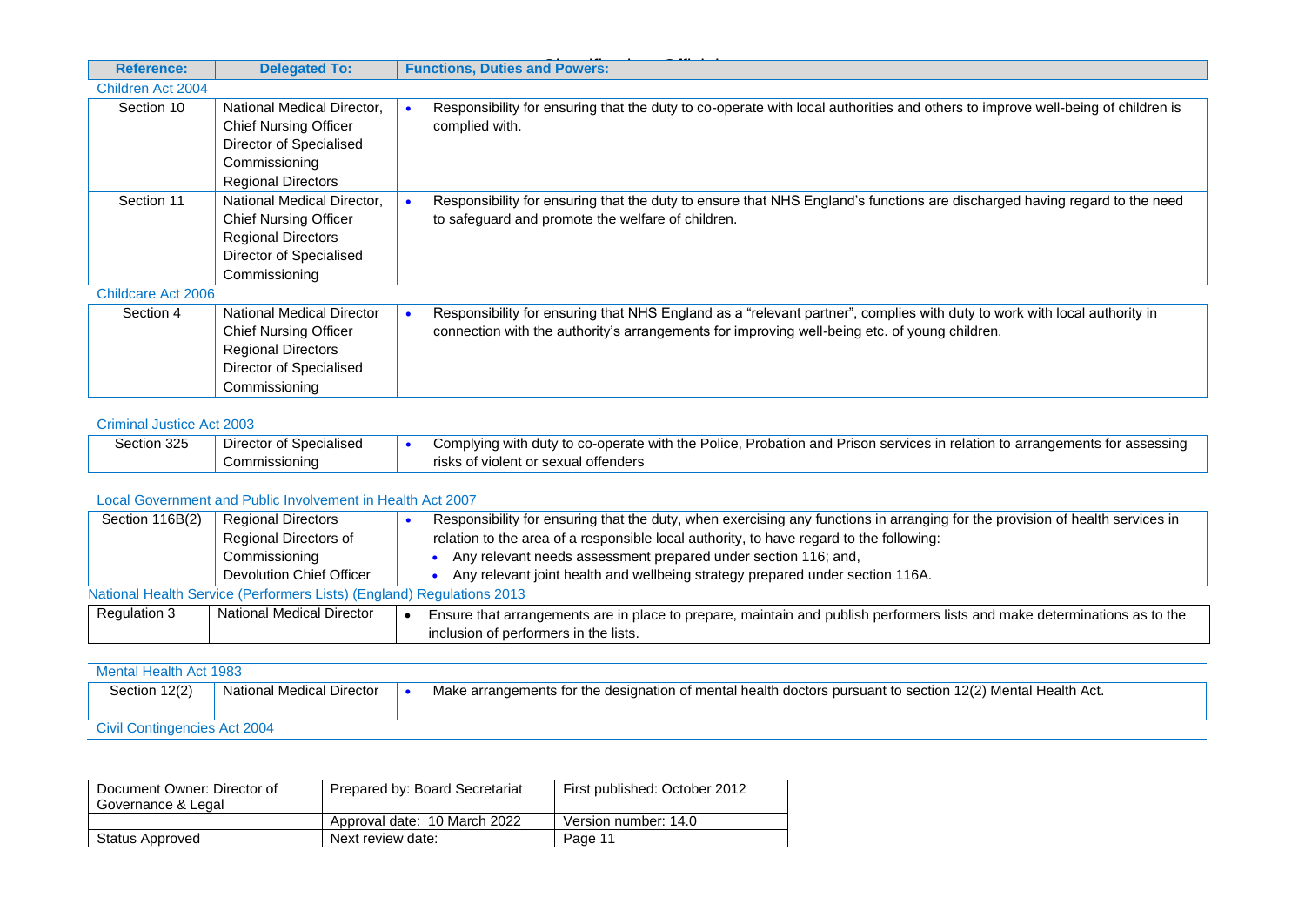| Schedule 1   | <b>Chief Operating Officer</b>                | Make arrangements for NHS England to comply with obligations as a Category 1 responder. Those obligations include a   |
|--------------|-----------------------------------------------|-----------------------------------------------------------------------------------------------------------------------|
|              |                                               |                                                                                                                       |
|              |                                               | duty under section 2 to assess, plan and advise ("contingency planning").                                             |
|              | Regional EPRR Lead                            | Implement local arrangements to comply with obligations as a Category 1 responder in their Area.                      |
|              | <b>Regional Directors</b>                     | Assure the NHS England Board that the Regional Team's arrangements are sufficient to comply with Category 1 Responder |
|              |                                               | obligations and where necessary implement such arrangements for NHS England.                                          |
|              | Domestic Violence, Crime and Victims Act 2004 |                                                                                                                       |
| Section 9(3) | <b>Regional Chief Nurses</b>                  | Make arrangements, as directed by the Secretary of State, for the conduct of domestic homicide reviews.               |
|              | Regional Medical Director                     |                                                                                                                       |
|              | & CCIO <sub>S</sub>                           |                                                                                                                       |
|              | <b>Regional Medical</b>                       | Undertake domestic homicide reviews                                                                                   |
|              | Directors & CCIO OR                           |                                                                                                                       |
|              | <b>Regional Chief Nurses</b>                  |                                                                                                                       |
|              | <b>Devolution Chief Officer</b>               |                                                                                                                       |
|              | <b>Regional Medical Director</b>              | Assure Quality Assurance Group as to Regional Team's performance of domestic homicide reviews and if, the review is   |
|              | & CCIOs OR Regional                           | across multiple areas, undertake the domestic homicide review.                                                        |
|              | <b>Chief Nurses</b>                           |                                                                                                                       |

| <b>Reference:</b>          | <b>Delegated To:</b>                                                                                                                              | <b>Functions, Duties and Powers:</b>                                                                                                                                                                                                                                                                                                                                 |
|----------------------------|---------------------------------------------------------------------------------------------------------------------------------------------------|----------------------------------------------------------------------------------------------------------------------------------------------------------------------------------------------------------------------------------------------------------------------------------------------------------------------------------------------------------------------|
|                            | Public Bodies (Admissions to Meetings) Act 1960                                                                                                   |                                                                                                                                                                                                                                                                                                                                                                      |
| Section 1(2)               | Chair                                                                                                                                             | Ability to exercise the power to hold meetings or parts of meetings in private (following a resolution) whenever publicity<br>would be prejudicial to the public interest by reason of the confidential nature of the business transacted, or for other special<br>reasons stated in the resolution and arising from the nature of that business or the proceedings. |
|                            | Public Services (Social Value) Act 2012                                                                                                           |                                                                                                                                                                                                                                                                                                                                                                      |
| Section 1<br>Care Act 2014 | <b>Chief Commercial Officer</b><br>Regional Directors of<br>Commissioning<br><b>Head of Commercial</b><br>Devolution Chief Officer<br><b>CSUs</b> | Duty to consider how, in the context of procuring services, economic, social and environmental well-being may be enhanced                                                                                                                                                                                                                                            |
| Section 6                  | <b>Regional Directors</b>                                                                                                                         | General reciprocal duty to cooperate with local authorities in                                                                                                                                                                                                                                                                                                       |
|                            | Devolution Chief Officer<br><b>Regional Chief Nurse</b>                                                                                           | (a) their respective functions relating to adults with needs for care and support, and<br>(b) Their respective functions relating to carers.<br>These duties are to be performed in particular for the purposes of:                                                                                                                                                  |

| Document Owner: Director of<br>Governance & Legal | Prepared by: Board Secretariat | First published: October 2012 |
|---------------------------------------------------|--------------------------------|-------------------------------|
|                                                   | Approval date: 10 March 2022   | Version number: 14.0          |
| Status Approved                                   | Next review date:              | Page 12                       |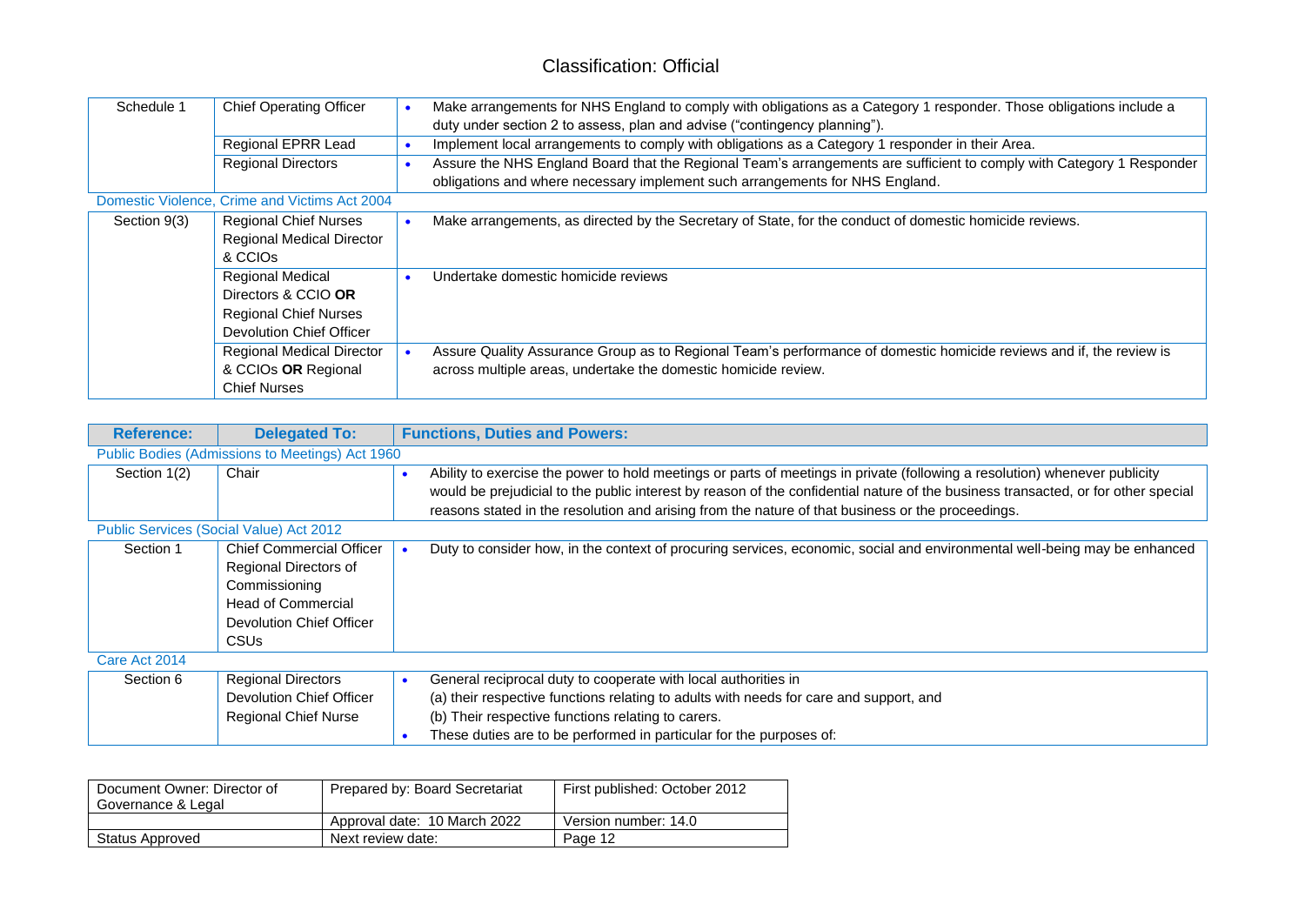| <b>Reference:</b>                      | <b>Delegated To:</b>                                                                                                                        | <b>Functions, Duties and Powers:</b>                                                                                                                                                                                                                                                                                                                                                                                                                                                                                                                                                                                                                                                                                                                                                     |
|----------------------------------------|---------------------------------------------------------------------------------------------------------------------------------------------|------------------------------------------------------------------------------------------------------------------------------------------------------------------------------------------------------------------------------------------------------------------------------------------------------------------------------------------------------------------------------------------------------------------------------------------------------------------------------------------------------------------------------------------------------------------------------------------------------------------------------------------------------------------------------------------------------------------------------------------------------------------------------------------|
|                                        |                                                                                                                                             | (a) promoting the well-being of adults with needs for care and support and of carers in the [local] authority's area,<br>(b) improving the quality of care and support for adults and support for carers provided in the authority's area (including the<br>outcomes that are achieved from such provision),<br>© smoothing the transition to the system provided for by this Part for persons in relation to whom functions under sections<br>58 to 65 are exercisable.<br>(d) protecting adults with needs for care and support who are experiencing, or are at risk of, abuse or neglect, a©(e)<br>Identifying lessons to be learned from cases where adults with needs for care and support have experienced serious abuse<br>or neglect and applying those lessons to future cases. |
| Section 7                              | <b>Regional Directors</b><br>Director of Primary Care<br>& System Transformation<br><b>Devolution Chief Officer</b>                         | Duties to comply with requests for cooperation, unless doing so would be incompatible with NHS England's own duties or<br>the exercise of its functions. Duty to give written reasons for any refusal.<br>Power to request cooperation of local authorities (unless doing so would be incompatible with the local authority's own<br>$\bullet$<br>duties or the exercise of its functions).                                                                                                                                                                                                                                                                                                                                                                                              |
| Section 22                             | <b>Chief Nursing Officer</b><br><b>Regional Chief Nurses</b><br>Director of Specialised<br>Commissioning<br><b>Devolution Chief Officer</b> | Power to authorise local authority to arrange the provision of accommodation with the provision of nursing care by a<br>registered nurse, where NHS England otherwise would be responsible for arranging the accommodation with nursing care.                                                                                                                                                                                                                                                                                                                                                                                                                                                                                                                                            |
| Section<br>121 / 223GA NHS<br>Act 2006 | System Oversight<br>Committee<br><b>Chief Financial Officer</b>                                                                             | Power to direct a clinical commissioning group that an amount (a "designated amount") of the sums paid to the group under<br>$\bullet$<br>section 223G is to be used for purposes relating to service integration.                                                                                                                                                                                                                                                                                                                                                                                                                                                                                                                                                                       |
|                                        | Local Audit and Accountability Act 2014                                                                                                     |                                                                                                                                                                                                                                                                                                                                                                                                                                                                                                                                                                                                                                                                                                                                                                                          |
| Section 13                             | Chair of Audit and Risk<br><b>Assurance Committee</b>                                                                                       | Duty to notify the Secretary of State for Health and Social Care if a CCG has failed to appoint an auditor by 25 March each<br>$\bullet$<br>year (and power, where this is the case, to direct an auditor is appointed/to appoint an auditor directly)                                                                                                                                                                                                                                                                                                                                                                                                                                                                                                                                   |
|                                        | National Health Service (Cross-Border healthcare) Regulations 2013                                                                          |                                                                                                                                                                                                                                                                                                                                                                                                                                                                                                                                                                                                                                                                                                                                                                                          |
| Section 9                              | National Director for<br>Primary Care,<br>Community Services and<br>Strategy                                                                | Duty to make available information to patients about rights to receive cross-border healthcare, in particular as regards the<br>terms and conditions for reimbursement of costs; procedures for accessing and determining those entitlements; and for<br>appeal and redress if patients consider that their rights have not been respected.                                                                                                                                                                                                                                                                                                                                                                                                                                              |
|                                        | Official Statistics Order 2013/1163/Statistics and Registration Act 2007                                                                    |                                                                                                                                                                                                                                                                                                                                                                                                                                                                                                                                                                                                                                                                                                                                                                                          |

| Document Owner: Director of<br>Governance & Legal | Prepared by: Board Secretariat | First published: October 2012 |
|---------------------------------------------------|--------------------------------|-------------------------------|
|                                                   | Approval date: 10 March 2022   | Version number: 14.0          |
| Status Approved                                   | Next review date:              | Page 13                       |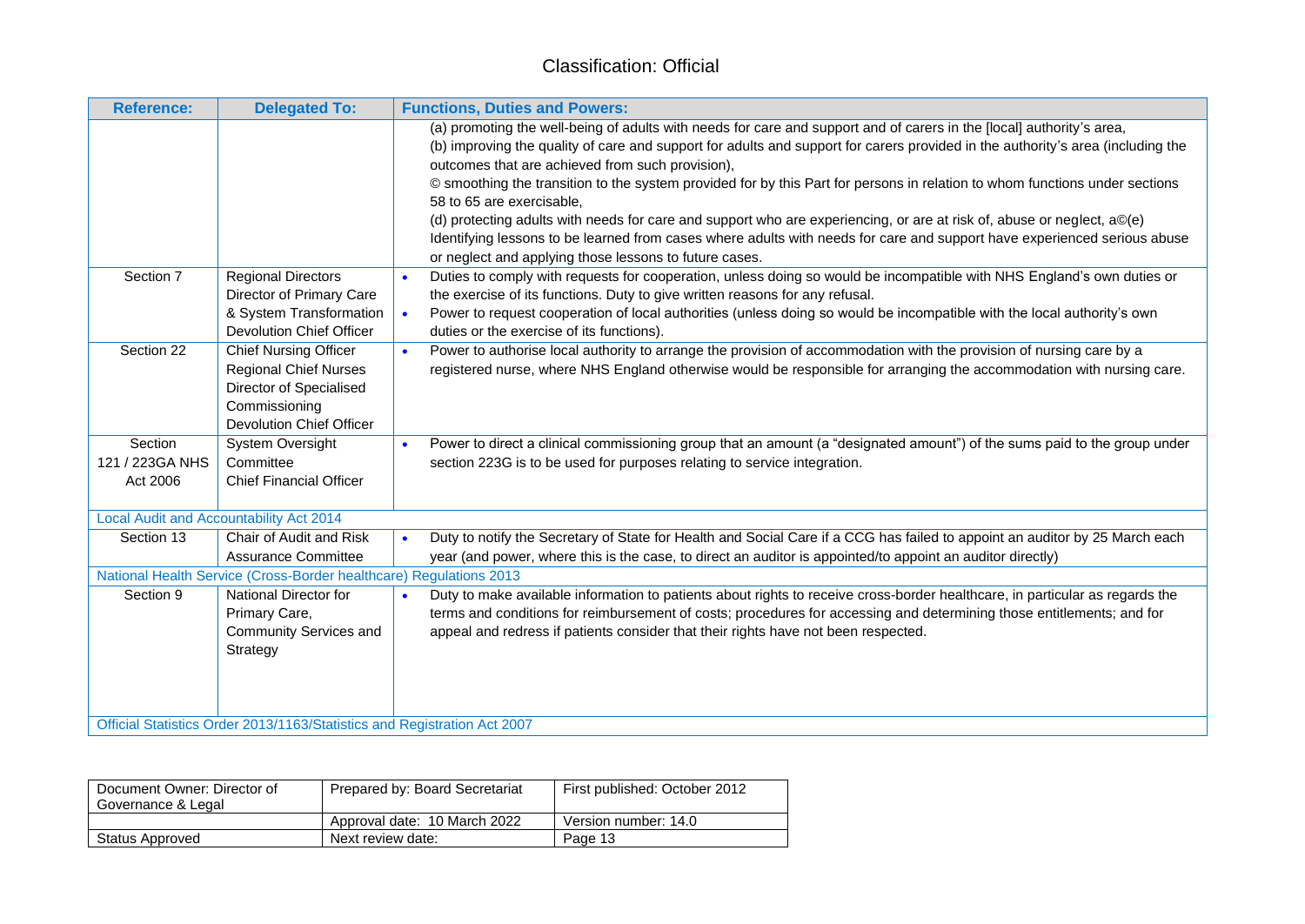| <b>Reference:</b>                                                             | <b>Delegated To:</b>                                                                                                                                                |  | <b>Functions, Duties and Powers:</b>                                                                                            |  |
|-------------------------------------------------------------------------------|---------------------------------------------------------------------------------------------------------------------------------------------------------------------|--|---------------------------------------------------------------------------------------------------------------------------------|--|
| Schedule 1/                                                                   | <b>Chief Operating Officer</b>                                                                                                                                      |  | Statistics produced by NHS England are to be designated as 'official statistics' [to the extent that statistics comply with the |  |
| Sections $10 - 14$                                                            |                                                                                                                                                                     |  | Code of Practice on statistics, the UK Statistical Authority must then designate them as national statistics, and if NHS        |  |
| of the Statistics                                                             |                                                                                                                                                                     |  | England wishes to maintain/obtain designation as national statistics, it must comply with the Code of Practice].                |  |
| and Registration                                                              |                                                                                                                                                                     |  |                                                                                                                                 |  |
| Act 2007                                                                      |                                                                                                                                                                     |  |                                                                                                                                 |  |
|                                                                               |                                                                                                                                                                     |  |                                                                                                                                 |  |
|                                                                               | Functions of the National Health Service Commissioning Board and the NHS Business Services Authority (Awdurdod Gwasanaethau Busnes y GIG) (Primary Dental Services) |  |                                                                                                                                 |  |
| (England) Regulations 2013                                                    |                                                                                                                                                                     |  |                                                                                                                                 |  |
| <b>Regulation 2</b>                                                           | <b>NHS Business Services</b>                                                                                                                                        |  | The functions of NHS England relating to primary dental services in England are to be exercised by the NHS Business             |  |
|                                                                               | Authority                                                                                                                                                           |  | Services Authority.                                                                                                             |  |
| Medical Profession (Responsible Officers) Regulations 2010 (as amended, 2013) |                                                                                                                                                                     |  |                                                                                                                                 |  |
| <b>Regulation 7</b>                                                           | National Medical Director                                                                                                                                           |  | Duty to nominate or appoint a sufficient number of responsible officers.                                                        |  |
| Regulation 14                                                                 | National Medical Director                                                                                                                                           |  | Duty to provide nominated or appointed responsible officer for that body with sufficient funds and other resources necessary    |  |
|                                                                               |                                                                                                                                                                     |  | to enable the officer to discharge their responsibilities for NHS England under the regulations.                                |  |
|                                                                               |                                                                                                                                                                     |  |                                                                                                                                 |  |

| <b>Reference:</b> | <b>Delegated To:</b>                                                  | <b>Functions, Duties and Powers:</b>                                                                                                                                                                                                        |
|-------------------|-----------------------------------------------------------------------|---------------------------------------------------------------------------------------------------------------------------------------------------------------------------------------------------------------------------------------------|
|                   | Controlled Drugs (Supervision of Management and Use) Regulations 2013 |                                                                                                                                                                                                                                             |
| Regulation 8      | <b>National Medical Director</b>                                      | Duty to nominate or appoint, or in a group with one or more other designated bodies must jointly nominate or appoint, a<br>fit, proper and suitably experienced person to be its Controlled Drugs Accountable Officer, and NHS England must |
|                   |                                                                       | nominate or appoint a fit, proper and suitably experienced person to be its Controlled Drugs Accountable Officer in<br>respect of each local intelligence network area                                                                      |
| Regulation 10     | National Medical Director                                             | Duty to notify CQC of the identity of the Controlled Drugs Accountable Officer.                                                                                                                                                             |
| Regulation 14     | <b>National Medical Director</b>                                      | Duty to determine what are to be the local intelligence network areas for England. The NHS England Controlled Drugs                                                                                                                         |
|                   |                                                                       | accountable officer is the lead CDAO for the local intelligence network.                                                                                                                                                                    |
| Regulation 14     | <b>NHS England Controlled</b>                                         | Duty to establish and operate a local intelligence network for their designated area                                                                                                                                                        |
|                   | Drugs Accountable Officer                                             |                                                                                                                                                                                                                                             |
| Regulation 15     | National Medical Director                                             | Duty to cooperate with other members of the local intelligence network, in connection with-                                                                                                                                                 |
|                   | NHS England Controlled                                                | (a) the identification of cases in which action may need to be taken in respect of matter arising in relation to the                                                                                                                        |
|                   | Drugs Accountable Officer                                             | management or use of controlled drugs by individuals who are relevant persons as regards any member of the<br>network;                                                                                                                      |
|                   |                                                                       | (b) the consideration of issues relating to the taking of action in respect of such matters and                                                                                                                                             |
|                   |                                                                       | (c) the taking of action in respect of such matters.                                                                                                                                                                                        |

| Document Owner: Director of<br>Governance & Legal | Prepared by: Board Secretariat | First published: October 2012 |
|---------------------------------------------------|--------------------------------|-------------------------------|
|                                                   | Approval date: 10 March 2022   | Version number: 14.0          |
| Status Approved                                   | Next review date:              | Page 14                       |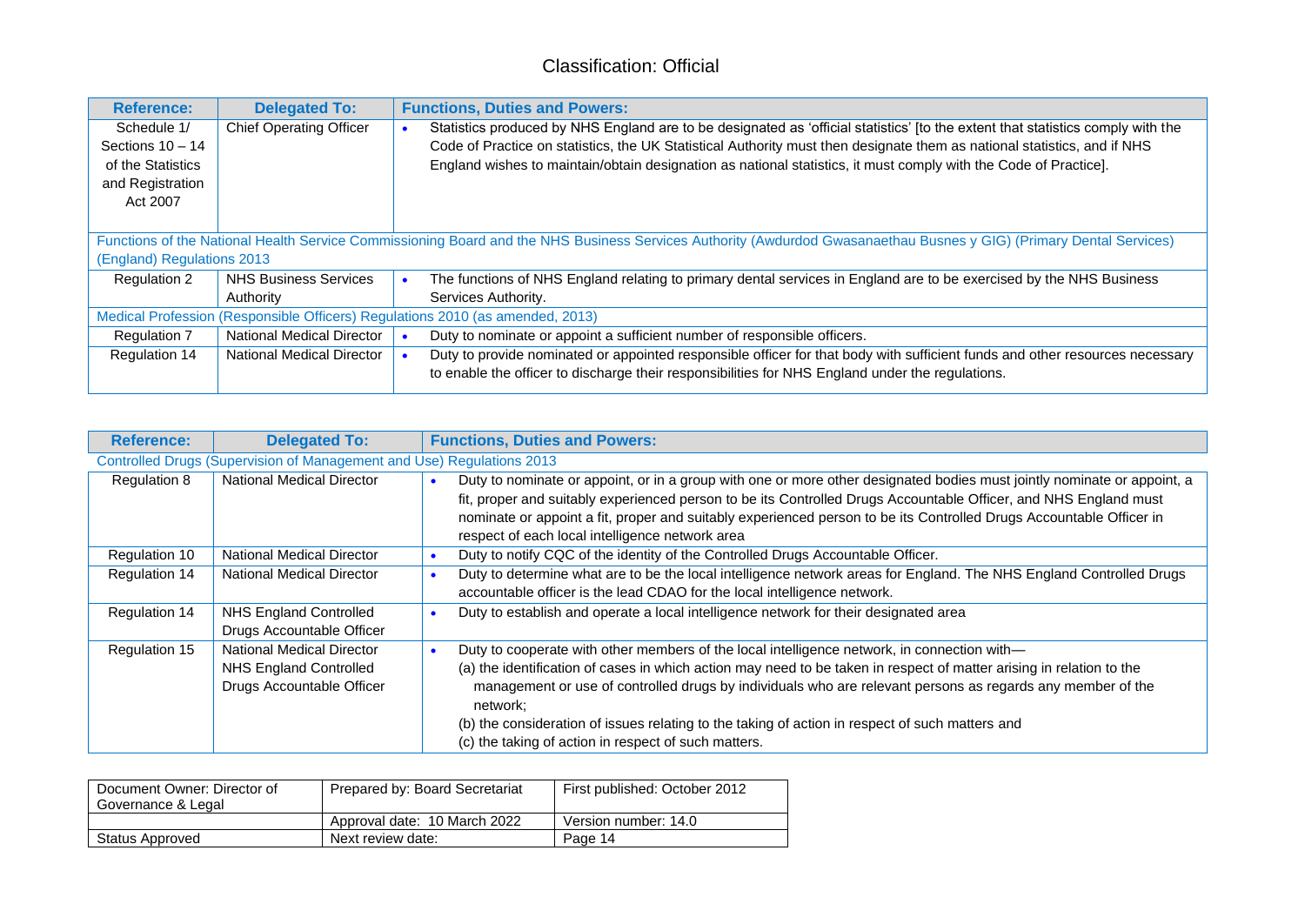| <b>Reference:</b> | <b>Delegated To:</b>                                                  | <b>Functions, Duties and Powers:</b>                                                                                                                                       |
|-------------------|-----------------------------------------------------------------------|----------------------------------------------------------------------------------------------------------------------------------------------------------------------------|
|                   |                                                                       |                                                                                                                                                                            |
|                   |                                                                       | National Health Service (Procurement, Patient Choice and Competition) (No. 2) Regulations 2013 further to s. 75 HSCA 2012; NHS England as a 'relevant body' is required to |
|                   | comply with other provisions within these regulations more generally. |                                                                                                                                                                            |
| Regulations 4, 9  | <b>Chief Commercial Officer</b>                                       | Duty to maintain a register on a website of advertising by relevant bodies of opportunities for providers to provide health                                                |
|                   | <b>Head of Procurement</b>                                            | care services for the purposes of the NHS, and of contracts granted.                                                                                                       |
| Regulation 10     | <b>Chief Commercial Officer</b>                                       | Duty not to restrict individual patient choice as regards primary care<br>$\bullet$                                                                                        |
|                   | National Director for Primary                                         |                                                                                                                                                                            |
|                   | Care, Community Services                                              |                                                                                                                                                                            |
|                   | and Strategy                                                          |                                                                                                                                                                            |
|                   | <b>Regional Directors</b>                                             |                                                                                                                                                                            |
|                   | Director of Primary Care &                                            |                                                                                                                                                                            |
|                   | <b>System Transformation</b>                                          |                                                                                                                                                                            |
|                   |                                                                       | National Health Service Commissioning Board and Clinical Commissioning Groups (Responsibilities and Standing Rules) Regulations 2012                                       |
| Part 3            | <b>Chief Executive Officer</b>                                        | Duty to commission specified healthcare services, for specified persons, and in accordance with requirements set out in                                                    |
|                   | <b>Chief Financial Officer</b>                                        | the Regulations.                                                                                                                                                           |
|                   | <b>Regional Directors</b>                                             |                                                                                                                                                                            |
|                   | Director of Specialised                                               |                                                                                                                                                                            |
|                   | Commissioning                                                         |                                                                                                                                                                            |
|                   | National Director for Primary                                         |                                                                                                                                                                            |
|                   | Care, Community Services                                              |                                                                                                                                                                            |
|                   | and Strategy                                                          |                                                                                                                                                                            |
|                   |                                                                       |                                                                                                                                                                            |
| Part 5            | National Director for Primary                                         | Draft terms and conditions for inclusion in commissioning contracts and model commissioning contracts reflecting<br>$\bullet$                                              |
|                   | Care, Community Services                                              | relevant terms and conditions and publish the same                                                                                                                         |
|                   | and Strategy                                                          |                                                                                                                                                                            |
| Part 8            | National Director for Primary                                         | Duty to devise arrangements to ensure that patients are given prescribed choices in respect of their care and to<br>$\bullet$                                              |
|                   | Care, Community Services                                              | publicise and promote such choices                                                                                                                                         |
|                   | and Strategy                                                          |                                                                                                                                                                            |
| Part 8            | Director of Specialised                                               | Duty to implement arrangements to ensure that patients are given prescribed choice in respect of their care and to<br>$\bullet$                                            |
|                   | Commissioning                                                         | promote such choices                                                                                                                                                       |
|                   | Regional Directors of                                                 |                                                                                                                                                                            |
|                   | Commissioning                                                         |                                                                                                                                                                            |
|                   |                                                                       |                                                                                                                                                                            |

| Document Owner: Director of<br>Governance & Legal | Prepared by: Board Secretariat | First published: October 2012 |
|---------------------------------------------------|--------------------------------|-------------------------------|
|                                                   | Approval date: 10 March 2022   | Version number: 14.0          |
| Status Approved                                   | Next review date:              | Page 15                       |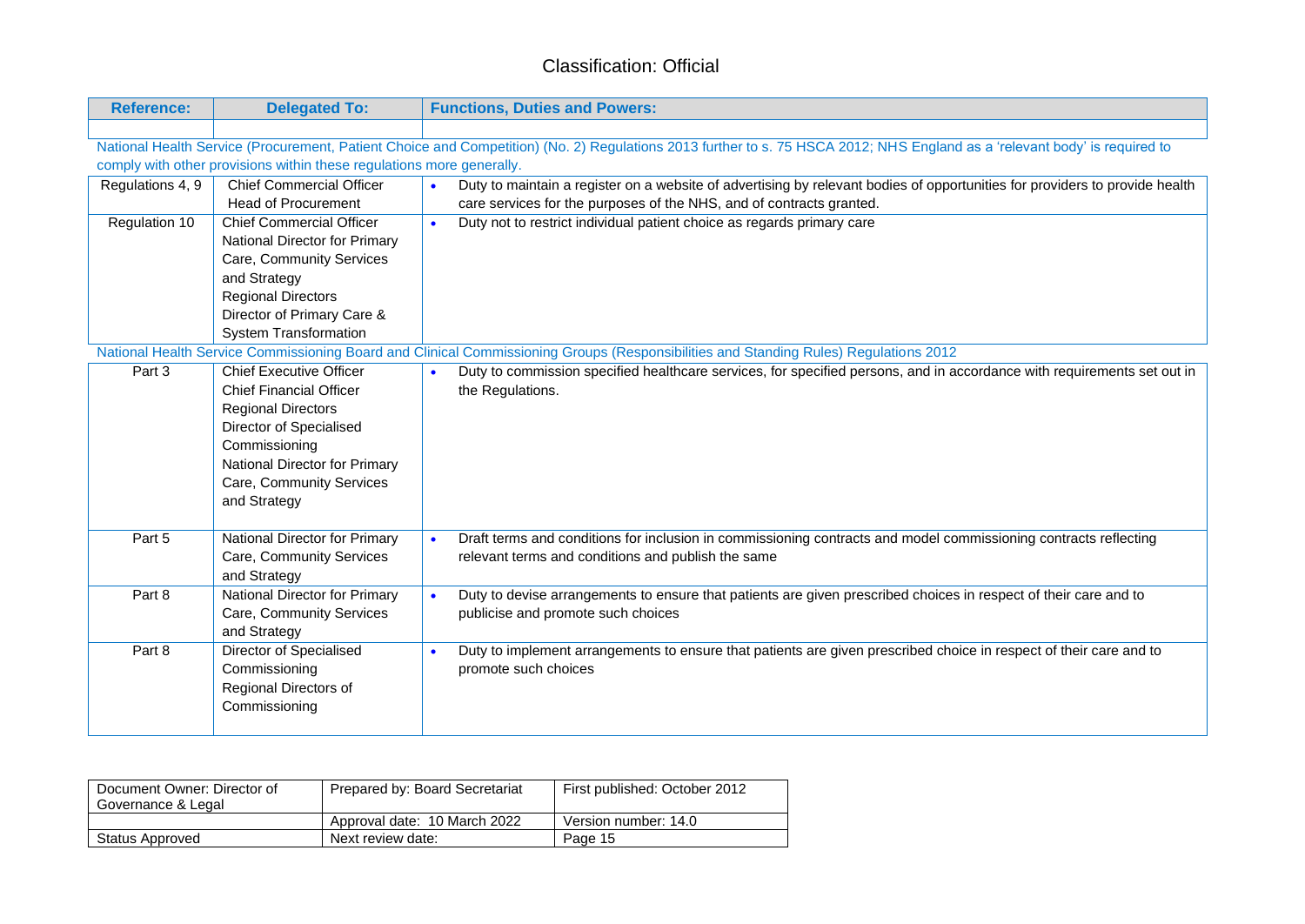| <b>Reference:</b> | <b>Delegated To:</b>                     | <b>Functions. Duties and Powers:</b>                                                                        |  |
|-------------------|------------------------------------------|-------------------------------------------------------------------------------------------------------------|--|
| $-Part 10$        | Director of Specialised<br>Commissioning | Ensuring compliance with Scheme for funding of certain diseases modifying therapies for Multiple Sclerosis. |  |

#### Public Services (Social Value) Act 2012

| <b>Reference:</b> | <b>Delegated To:</b>            | <b>Functions. Duties and Powers:</b>                                                                                          |
|-------------------|---------------------------------|-------------------------------------------------------------------------------------------------------------------------------|
| Section           | <b>Chief Commercial Officer</b> | Duty to consider, how in the context of procuring services, economic, social and environmental well-being may be<br>enhanced. |

#### Public Contracts Regulations 2015

| Reference: | <b>Delegated</b>                | <b>Functions. Duties and Powers:</b>                                                       |
|------------|---------------------------------|--------------------------------------------------------------------------------------------|
| Section 1  | <b>Chief Commercial Officer</b> | Make arrangements to comply with the requirements of the Public Contracts Regulations 2015 |

#### National Institute for Health and Care Excellence (Constitution and Functions) and the Health and Social Care Information Centre (Functions) Regulations 2013

| <b>Reference:</b> | <b>Delegated To:</b>      | <b>Functions. Duties and Powers:</b>                                                                                   |
|-------------------|---------------------------|------------------------------------------------------------------------------------------------------------------------|
| <b>Reg 32</b>     | National Director Digital | power to direct NHS Digital to exercise such of its systems delivery functions as may be specified in the<br>direction |

| Document Owner: Director of<br>Governance & Legal | Prepared by: Board Secretariat | First published: October 2012 |
|---------------------------------------------------|--------------------------------|-------------------------------|
|                                                   | Approval date: 10 March 2022   | Version number: 14.0          |
| Status Approved                                   | Next review date:              | Page 16                       |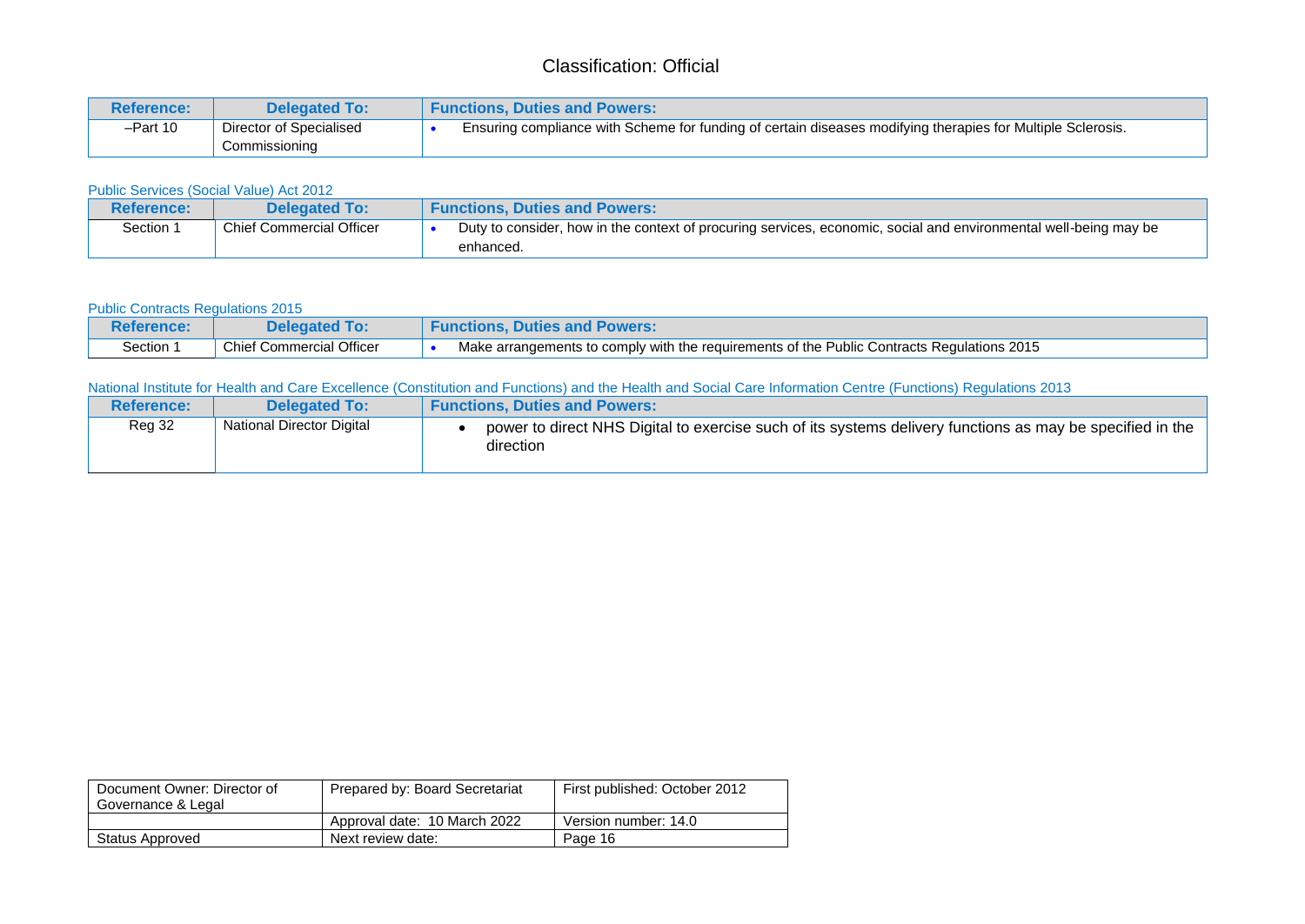### **3 Scheme of Delegation of Statutory Functions, Duties and Powers in respect of Primary Medical Care**

| <b>Reference:</b>       | <b>Delegated To:</b>                                                                                                                                                                    | <b>Functions, Duties and Powers:</b>                                                                                                                                                                                   |
|-------------------------|-----------------------------------------------------------------------------------------------------------------------------------------------------------------------------------------|------------------------------------------------------------------------------------------------------------------------------------------------------------------------------------------------------------------------|
| <b>NHS Act 2006</b>     |                                                                                                                                                                                         |                                                                                                                                                                                                                        |
| Sections 83, 92<br>& 96 | <b>Chief Operating Officer</b><br>Director of Primary Care and<br><b>System Transformation</b>                                                                                          | Develop and publish strategy for securing the provision of primary medical services.<br>$\bullet$                                                                                                                      |
|                         | <b>Regional Directors</b>                                                                                                                                                               | Implement the strategy for securing the provision of primary medical services.                                                                                                                                         |
|                         | <b>National Medical Director</b>                                                                                                                                                        | Develop guidance for implementation of the obligations under the NHS (Performers Lists) Regulations.<br>$\bullet$                                                                                                      |
|                         | <b>Regional Directors</b><br>Regional Directors of<br>Commissioning<br><b>Regional Directors of Primary</b><br>Care & Public Health<br>Commissioning<br><b>Devolution Chief Officer</b> | Exercise general duties in relation to the commissioning and/or provision of primary medical services.<br>$\bullet$                                                                                                    |
|                         | <b>Regional Directors</b><br>Regional Directors of<br>Commissioning<br><b>Regional Directors of Primary</b><br>Care & Public Health<br>Commissioning<br><b>Devolution Chief Officer</b> | Enter into arrangements, contractual or otherwise, subject to compliance with delegated financial limits, to secure the<br>$\bullet$<br>provision of primary medical services.                                         |
|                         | <b>Regional Directors</b><br>Regional Directors of<br>Commissioning<br>Regional Directors of Primary<br>Care & Public Health<br>Commissioning                                           | Ensure contracts and other arrangements are correctly monitored and governed including ensuring that all contractors<br>sign NHS England's data confidentiality code of conduct and IT security policy where relevant. |
|                         | <b>Regional Director</b><br>Regional Medical Directors &<br>CCIO <sub>s</sub><br><b>Devolution Chief Officer</b>                                                                        | Exercise the functions specifically that of investigating and regulating performers, as described in the NHS (Performers<br>$\bullet$<br>Lists) Regulations and in accordance with NHS England guidance.               |

<span id="page-16-0"></span>

| Document Owner: Director of<br>Governance & Legal | Prepared by: Board Secretariat | First published: October 2012 |
|---------------------------------------------------|--------------------------------|-------------------------------|
|                                                   | Approval date: 10 March 2022   | Version number: 14.0          |
| Status Approved                                   | Next review date:              | Page 17                       |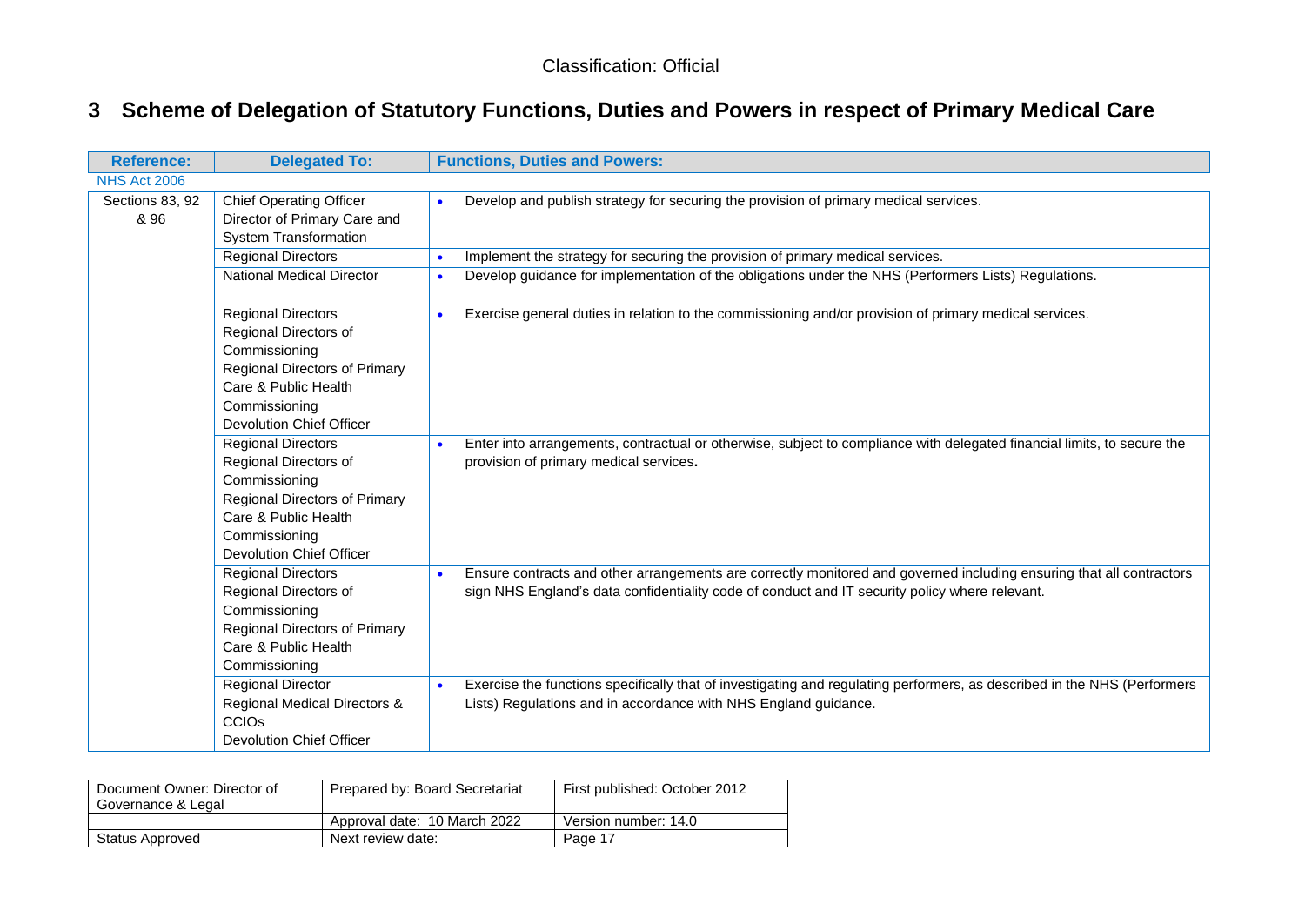| <b>Reference:</b> | <b>Delegated To:</b>                                             | <b>Functions, Duties and Powers:</b>                                                                                  |
|-------------------|------------------------------------------------------------------|-----------------------------------------------------------------------------------------------------------------------|
|                   | Regional Medical Director &                                      | Make arrangements to have in place a panel to determine performance list issues raised locally in pursuance of their  |
|                   | <b>CCIOs</b>                                                     | function to investigate and regulate performers under the Regulations.                                                |
|                   | <b>Devolution Chief Officer</b>                                  |                                                                                                                       |
|                   | <b>Regional Directors</b>                                        | Exercise functions to work with CCGs, local authorities and health and wellbeing boards to deliver primary care       |
|                   | Regional Directors of                                            | services in their area.                                                                                               |
|                   | Commissioning                                                    |                                                                                                                       |
|                   | Regional Directors of Primary                                    |                                                                                                                       |
|                   | Care & Public Health                                             |                                                                                                                       |
|                   | Commissioning                                                    |                                                                                                                       |
|                   | <b>Devolution Chief Officer</b>                                  |                                                                                                                       |
|                   | <b>Regional Director</b>                                         | Authorisation to investigate and respond to any complaint related to the provision of primary medical services by any |
|                   | Regional Director of<br>Commissioning                            | provider from whom NHS England commissions such services, either directly or indirectly through CCGs.                 |
|                   | Regional Director of Primary                                     |                                                                                                                       |
|                   | Care & Public Health                                             |                                                                                                                       |
|                   | Regional Medical Director &                                      |                                                                                                                       |
|                   | <b>CCIO</b>                                                      |                                                                                                                       |
|                   | Regional Director of Strategy &                                  |                                                                                                                       |
|                   | Transformation                                                   |                                                                                                                       |
|                   | Regional Director of<br>Performance and Improvement              |                                                                                                                       |
|                   | <b>Clinical Director of Quality</b>                              |                                                                                                                       |
|                   | <b>Regional Chief Nurse</b>                                      |                                                                                                                       |
|                   | <b>Devolution Chief Officer</b>                                  |                                                                                                                       |
|                   | Executive lead for Quality/                                      |                                                                                                                       |
|                   | <b>Medical Director</b>                                          |                                                                                                                       |
|                   | Director of Nursing, Leadership                                  |                                                                                                                       |
|                   | and Quality<br>Director of Nursing,                              |                                                                                                                       |
|                   | Professional and System                                          |                                                                                                                       |
|                   | Development                                                      |                                                                                                                       |
|                   | <b>Clinical Quality Director</b>                                 |                                                                                                                       |
|                   | Regional Director of                                             |                                                                                                                       |
|                   | Specialised Commissioning,                                       |                                                                                                                       |
|                   | Public Health Commissioning,                                     |                                                                                                                       |
|                   | Health in Justice and Military<br>Director of Nursing - Clinical |                                                                                                                       |
|                   | Quality                                                          |                                                                                                                       |

| Document Owner: Director of<br>Governance & Legal | Prepared by: Board Secretariat | First published: October 2012 |
|---------------------------------------------------|--------------------------------|-------------------------------|
|                                                   | Approval date: 10 March 2022   | Version number: 14.0          |
| Status Approved                                   | Next review date:              | Page 18                       |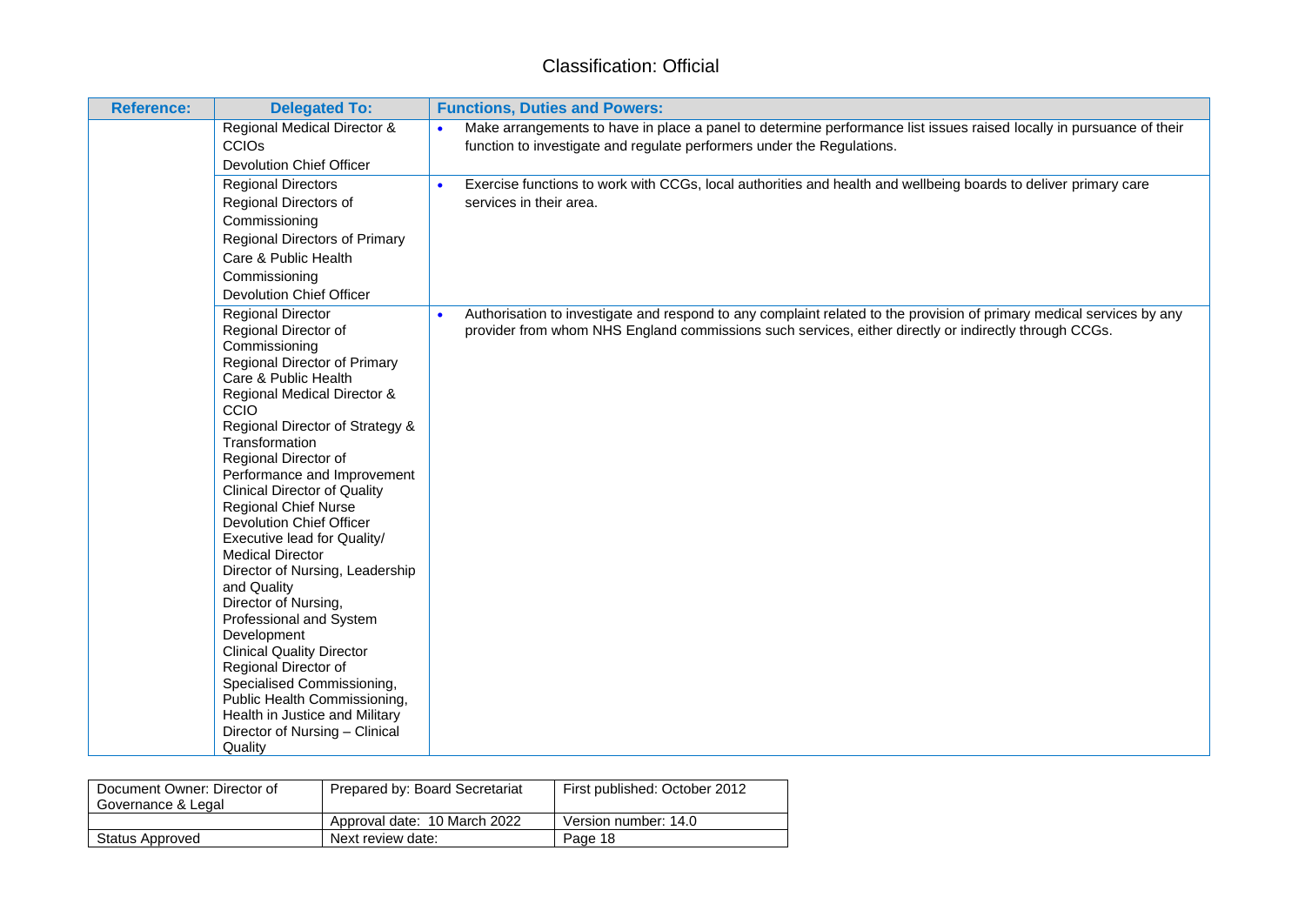| <b>Reference:</b> | <b>Delegated To:</b>                                                                                                                                                                         | <b>Functions, Duties and Powers:</b>                                                                                                                                                                                                                                 |
|-------------------|----------------------------------------------------------------------------------------------------------------------------------------------------------------------------------------------|----------------------------------------------------------------------------------------------------------------------------------------------------------------------------------------------------------------------------------------------------------------------|
|                   | Medical Director - System<br>Improvement and Professional<br><b>Standards</b><br>Medical Director of<br>Commissioning<br>Director of Strategic<br>Transformation<br><b>Locality Director</b> |                                                                                                                                                                                                                                                                      |
|                   | <b>Regional Directors</b><br>Regional Directors of<br>Commissioning<br>Regional Directors of Primary<br>Care & Public Health<br>Commissioning<br><b>Devolution Chief Officer</b>             | Take urgent and emergency action to safeguard and maintain the provision of primary medical services.                                                                                                                                                                |
| Section 98A       | <b>Chief Executive Officer</b>                                                                                                                                                               | Give directions to a CCG about the exercise by it of any functions of NHS England relating to the provision of primary<br>medical services.                                                                                                                          |
|                   | <b>Regional Directors</b>                                                                                                                                                                    | Oversee the local NHS England exercise of functions to deliver primary care services and assure the System Oversight<br>$\bullet$<br>Committee that such services are commissioned and monitored in accordance with the legal framework and NHS<br>England guidance. |
|                   | Regional Medical Director &<br><b>CCIO<sub>s</sub></b>                                                                                                                                       | Undertake investigations into service provision or performer list issues where they cover more than one geography.<br>$\bullet$                                                                                                                                      |

| Document Owner: Director of<br>Governance & Legal | Prepared by: Board Secretariat | First published: October 2012 |
|---------------------------------------------------|--------------------------------|-------------------------------|
|                                                   | Approval date: 10 March 2022   | Version number: 14.0          |
| Status Approved                                   | Next review date:              | Page 19                       |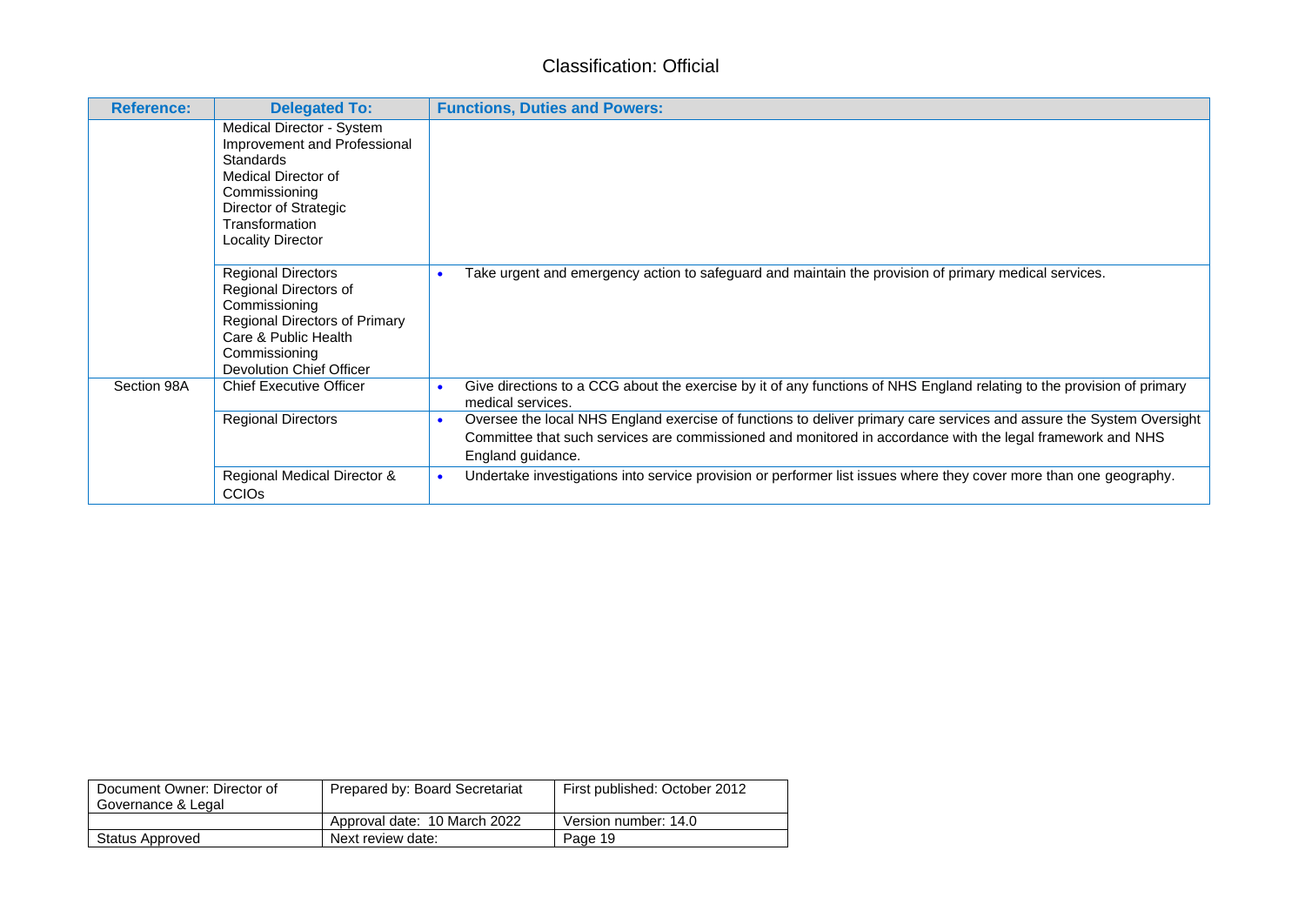### **4 Scheme of Delegation of Statutory Functions, Duties and Powers in respect of Specialised Commissioned Services**

| <b>Reference:</b>   | <b>Delegated To:</b>                | <b>Functions, Duties and Powers:</b>                                                                                    |
|---------------------|-------------------------------------|-------------------------------------------------------------------------------------------------------------------------|
| <b>NHS Act 2006</b> |                                     |                                                                                                                         |
| Section 3B          | <b>Chief Financial Officer</b>      | Develop and publish strategy for securing the provision of specialised commissioned services.                           |
|                     | Director of Specialised             |                                                                                                                         |
|                     | Commissioning                       |                                                                                                                         |
|                     | <b>Clinical Priorities Advisory</b> | Provide advice and recommendations to the Board over the provision of specialised commissioned services.                |
|                     | Group                               |                                                                                                                         |
|                     | Director of Specialised             |                                                                                                                         |
|                     | Commissioning                       |                                                                                                                         |
|                     | <b>Chief Financial Officer</b>      |                                                                                                                         |
|                     | Director of Specialised             | Implement the strategy for securing the provision of specialised commissioned services.                                 |
|                     | Commissioning                       |                                                                                                                         |
|                     | Regional Directors of               |                                                                                                                         |
|                     | Commissioning                       |                                                                                                                         |
|                     | Regional Directors of               |                                                                                                                         |
|                     | Specialised & Health & Justice      |                                                                                                                         |
|                     | Commissioning                       |                                                                                                                         |
|                     | <b>Devolution Chief Officer</b>     |                                                                                                                         |
|                     | Director of Specialised             | Exercise general duties in relation to the commissioning and/or provision of specialised commissioned services.         |
|                     | Commissioning                       |                                                                                                                         |
|                     | Regional Directors of               |                                                                                                                         |
|                     | Commissioning                       |                                                                                                                         |
|                     | Regional Directors of               |                                                                                                                         |
|                     | Specialised & Health & Justice      |                                                                                                                         |
|                     | Commissioning                       |                                                                                                                         |
|                     | <b>Devolution Chief Officer</b>     |                                                                                                                         |
|                     | <b>Regional Director</b>            | Enter into arrangements, contractual or otherwise, subject to compliance with delegated financial limits, to secure the |
|                     | Regional Directors of               | provision of specialised commissioned services.                                                                         |
|                     | Commissioning                       |                                                                                                                         |

<span id="page-19-0"></span>

| Document Owner: Director of<br>Governance & Legal | Prepared by: Board Secretariat | First published: October 2012 |
|---------------------------------------------------|--------------------------------|-------------------------------|
|                                                   | Approval date: 10 March 2022   | Version number: 14.0          |
| Status Approved                                   | Next review date:              | Page 20                       |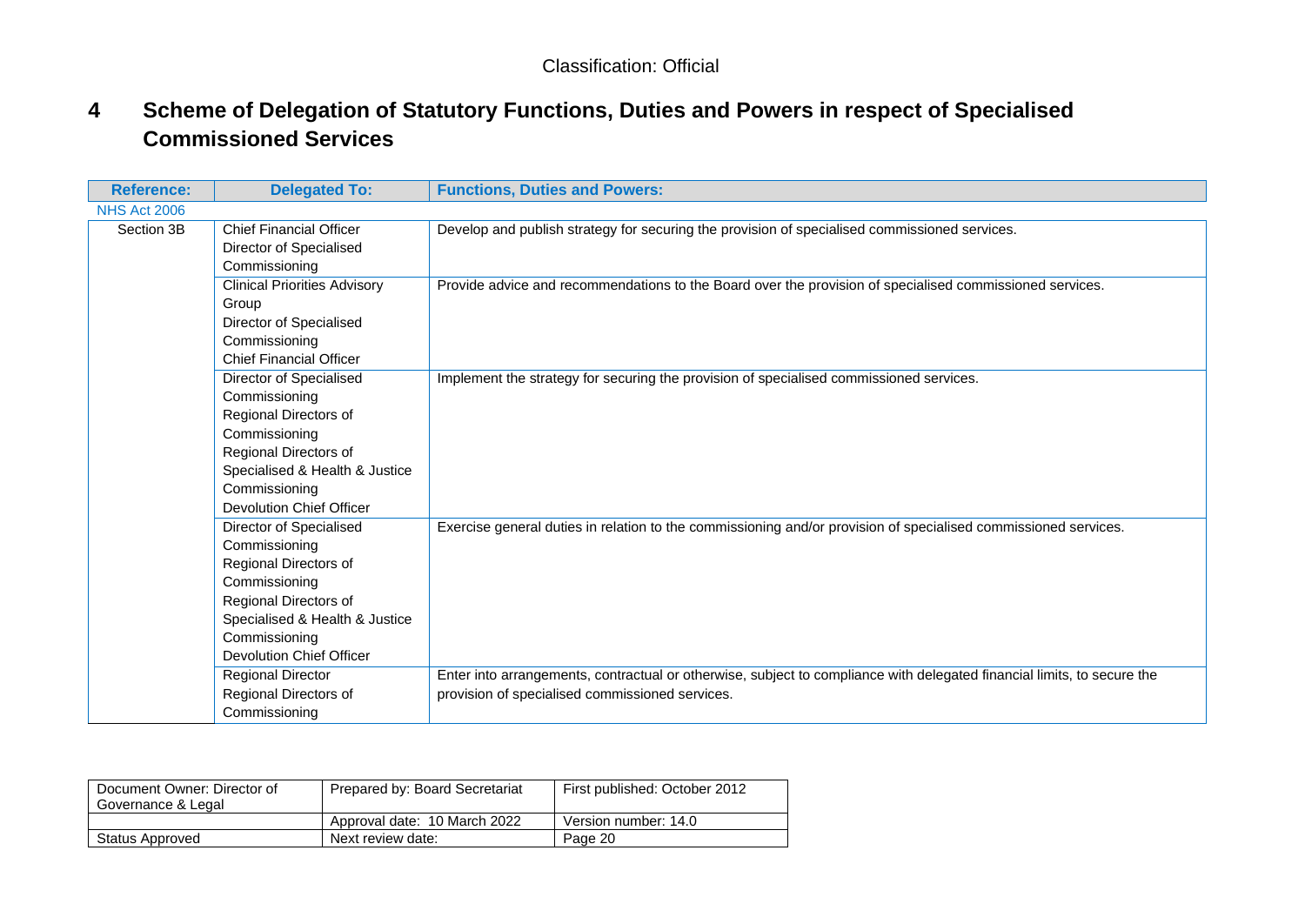| <b>Reference:</b>         | <b>Delegated To:</b>                                                                                                                                                                                                                                                                                                                                                                                                                                                                                                                                                                                                           | <b>Functions, Duties and Powers:</b>                                                                                                                                                                                       |
|---------------------------|--------------------------------------------------------------------------------------------------------------------------------------------------------------------------------------------------------------------------------------------------------------------------------------------------------------------------------------------------------------------------------------------------------------------------------------------------------------------------------------------------------------------------------------------------------------------------------------------------------------------------------|----------------------------------------------------------------------------------------------------------------------------------------------------------------------------------------------------------------------------|
|                           | Regional Directors of<br>Specialised & Health & Justice<br>Commissioning<br><b>Devolution Chief Officer</b>                                                                                                                                                                                                                                                                                                                                                                                                                                                                                                                    |                                                                                                                                                                                                                            |
|                           | Director of Specialised<br>Commissioning<br>Regional Directors of<br>Commissioning<br>Regional Directors of<br>Specialised & Health & Justice<br>Commissioning<br><b>Devolution Chief Officer</b>                                                                                                                                                                                                                                                                                                                                                                                                                              | Ensure contracts and other arrangements are correctly monitored and governed including ensuring that all contractors sign<br>NHS England's data confidentiality code of conduct and IT security policy where relevant.     |
| Section 3B<br>(continued) | Director of Specialised<br>Commissioning<br><b>Regional Director</b><br>Regional Director of<br>Commissioning<br>Regional Director of<br>Specialised Commissioning &<br>Health & Justice<br>Regional Medical Director &<br>CCIO<br>Regional Director of Strategy &<br>Transformation<br>Regional Director of<br>Performance and Improvement<br>Regional Director of Nursing,<br>Specialised Commissioning<br><b>Clinical Director of Quality</b><br><b>Regional Chief Nurse</b><br><b>Devolution Chief Officer</b><br>Executive lead for Quality/<br><b>Medical Director</b><br>Director of Nursing, Leadership<br>and Quality | Authorisation to investigate and respond to any complaint related to the provision of specialised commissioned services by<br>any provider from whom NHS England commissions such services, either directly or indirectly. |

| Document Owner: Director of<br>Governance & Legal | Prepared by: Board Secretariat | First published: October 2012 |
|---------------------------------------------------|--------------------------------|-------------------------------|
|                                                   | Approval date: 10 March 2022   | Version number: 14.0          |
| Status Approved                                   | Next review date:              | Page 21                       |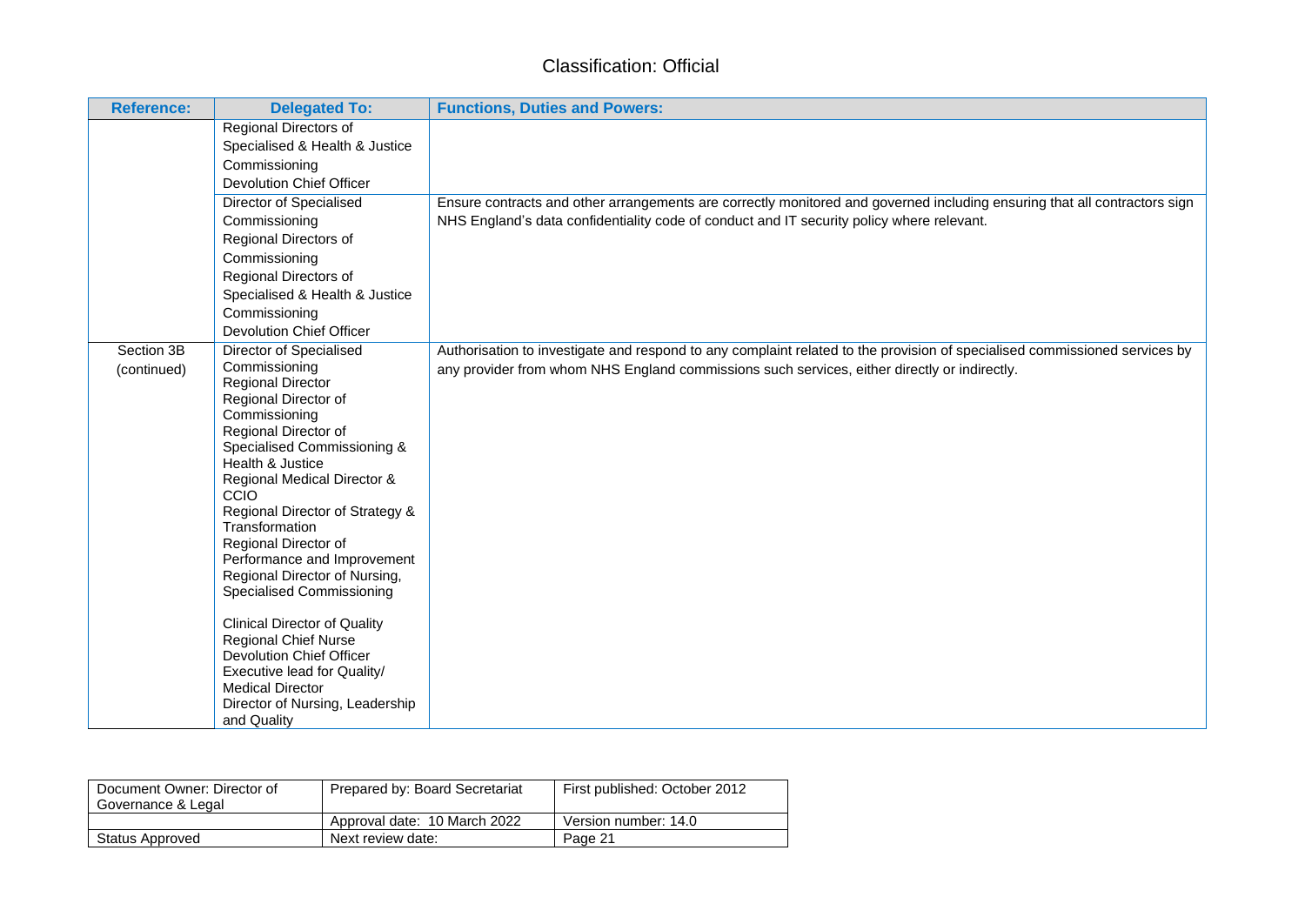| <b>Reference:</b> | <b>Delegated To:</b>                                                                                                                                                                                                                                                                                                                                                                                                                                                                                        | <b>Functions, Duties and Powers:</b>                                                                                                                   |
|-------------------|-------------------------------------------------------------------------------------------------------------------------------------------------------------------------------------------------------------------------------------------------------------------------------------------------------------------------------------------------------------------------------------------------------------------------------------------------------------------------------------------------------------|--------------------------------------------------------------------------------------------------------------------------------------------------------|
|                   | Director of Nursing,<br>Professional and System<br>Development<br><b>Clinical Quality Director</b><br>Regional Director of<br>Specialised Commissioning,<br>Public Health Commissioning,<br>Health in Justice and Military<br>Director of Nursing - Clinical<br>Quality<br>Medical -Director - System<br>Improvement and Professional<br>Standards<br>Medical Director of<br>Commissioning<br>Director of Strategic<br>Transformation<br><b>Locality Director</b><br>Regional Directors of<br>Commissioning | Take urgent and emergency action to safeguard and maintain the provision of specialised commissioned services.                                         |
|                   | Regional Directors of<br>Specialised & Health & Justice<br>Commissioning<br><b>Devolution Chief Officer</b>                                                                                                                                                                                                                                                                                                                                                                                                 |                                                                                                                                                        |
|                   | Regional Directors of<br>Commissioning<br>Regional Directors of<br>Specialised & Health & Justice<br>Commissioning<br><b>Devolution Chief Officer</b>                                                                                                                                                                                                                                                                                                                                                       | Exercise functions to work with CCGs, local authorities and health and wellbeing boards to deliver specialised<br>commissioned services in their area. |
|                   | Director of Specialised<br>Commissioning<br>Regional Directors of<br>Commissioning                                                                                                                                                                                                                                                                                                                                                                                                                          | Ensure that processes are in place to make determinations over Individual Funding Requests in respect of specialised<br>commissioned services.         |

| Document Owner: Director of<br>Governance & Legal | Prepared by: Board Secretariat | First published: October 2012 |
|---------------------------------------------------|--------------------------------|-------------------------------|
|                                                   | Approval date: 10 March 2022   | Version number: 14.0          |
| Status Approved                                   | Next review date:              | Page 22                       |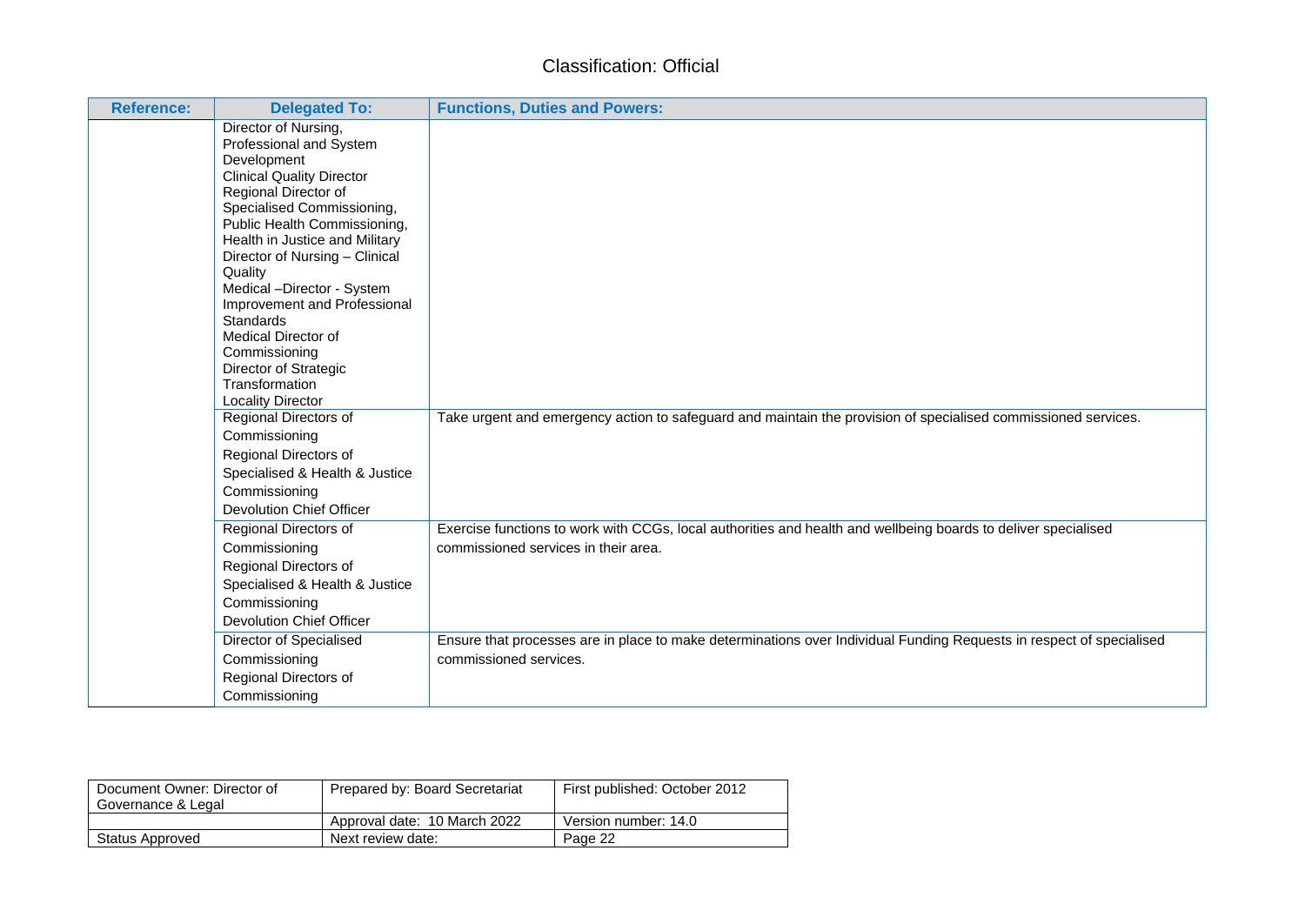| <b>Reference:</b> | <b>Delegated To:</b>            | <b>Functions, Duties and Powers:</b>                                                                                                           |
|-------------------|---------------------------------|------------------------------------------------------------------------------------------------------------------------------------------------|
|                   | Regional Directors of           |                                                                                                                                                |
|                   | Specialised & Health & Justice  |                                                                                                                                                |
|                   | Commissioning                   |                                                                                                                                                |
|                   | <b>Devolution Chief Officer</b> |                                                                                                                                                |
|                   | Regional Directors of           | Oversee regional teams in exercising functions to deliver specialised commissioned services and assure the Audit and                           |
|                   | Commissioning                   | Risk Assurance Committee that such services are commissioned and monitored in accordance with the legal framework<br>and NHS England guidance. |
|                   | Regional Directors of           | Undertake investigations into service provision where they cover more than one geography.                                                      |
|                   | Commissioning                   |                                                                                                                                                |
|                   | Regional Directors of           |                                                                                                                                                |
|                   | Specialised & Health & Justice  |                                                                                                                                                |
|                   | Commissioning                   |                                                                                                                                                |

### **5 Scheme of Delegation of Statutory Functions, Duties and Powers in respect of High Secure Psychiatric Services**

| <b>Reference:</b>   | <b>Delegated To:</b>                                                                                               | <b>Functions, Duties and Powers:</b>                                                                                                                                                                                                                                                                                                                                                                |
|---------------------|--------------------------------------------------------------------------------------------------------------------|-----------------------------------------------------------------------------------------------------------------------------------------------------------------------------------------------------------------------------------------------------------------------------------------------------------------------------------------------------------------------------------------------------|
| <b>NHS Act 2006</b> |                                                                                                                    |                                                                                                                                                                                                                                                                                                                                                                                                     |
| Section 4           | <b>Chief Financial Officer</b><br>Director of Specialised<br>Commissioning                                         | Make arrangements for the provision of hospital accommodation and services for persons who:<br>Are liable to be detained under the Mental Health Act 1983; and,<br>In the opinion of the Secretary of State for Health and Social Care require treatment under conditions of high<br>security on account of their dangerous, violent or criminal propensities.                                      |
|                     | Regional Directors of<br>Commissioning<br>Regional Directors of<br>Specialised & Health & Justice<br>Commissioning | Exercise general duties in relation to the commissioning and/or provision of high secure psychiatric services.                                                                                                                                                                                                                                                                                      |
|                     | Director of Specialised<br>Commissioning<br>Regional Directors of<br>Commissioning                                 | Enter into arrangements, contractual or otherwise, subject to compliance with delegated financial limits, to secure the<br>provision of high secure psychiatric services.<br>Ensure contracts and other arrangements are correctly monitored and governed including ensuring that all contractors<br>sign NHS England's data confidentiality code of conduct and IT security policy where relevant. |

<span id="page-22-0"></span>

| Document Owner: Director of<br>Governance & Legal | Prepared by: Board Secretariat | First published: October 2012 |
|---------------------------------------------------|--------------------------------|-------------------------------|
|                                                   | Approval date: 10 March 2022   | Version number: 14.0          |
| Status Approved                                   | Next review date:              | Page 23                       |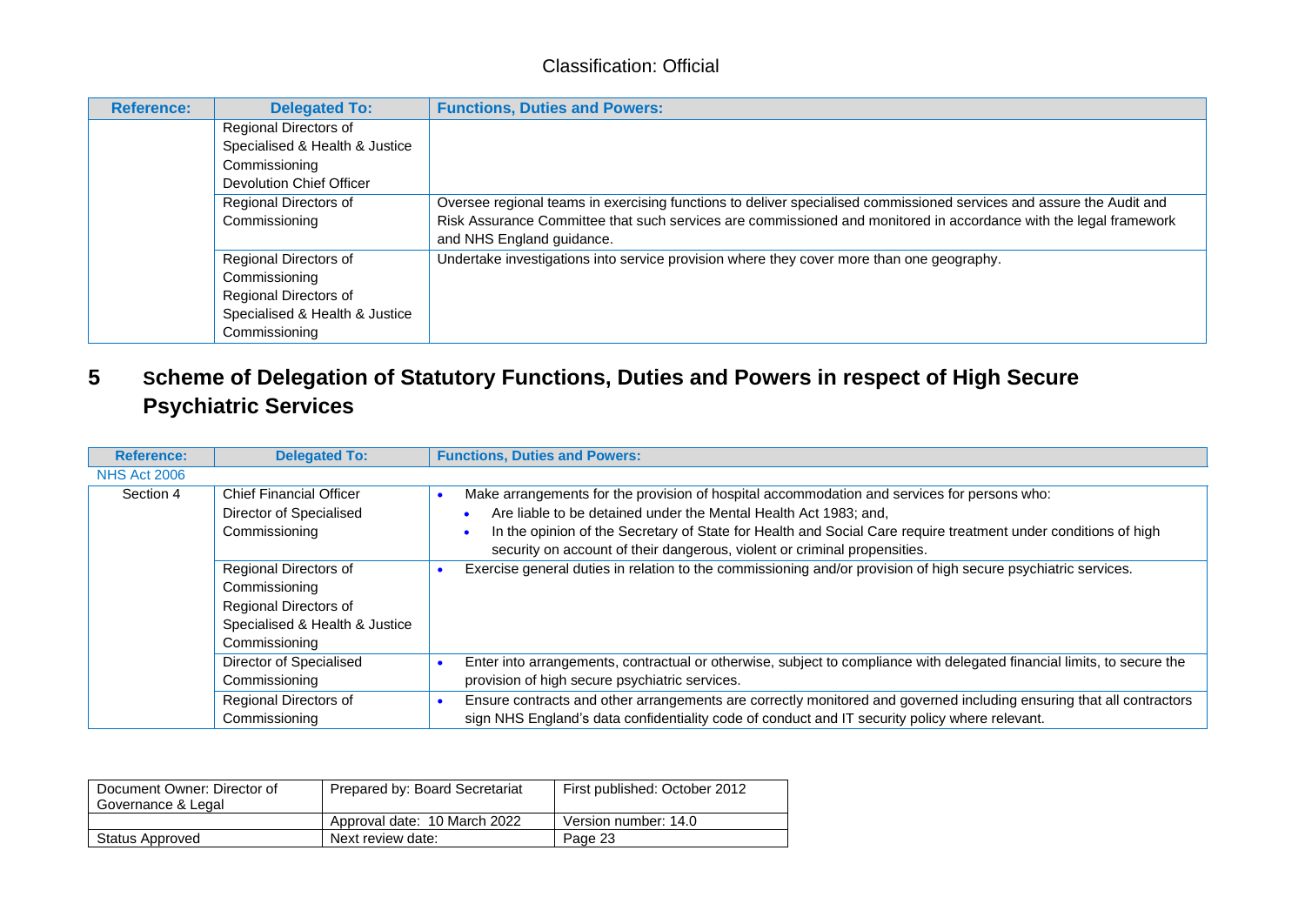| Reference: | <b>Delegated To:</b>                                       | <b>Functions, Duties and Powers:</b>                                                                                   |
|------------|------------------------------------------------------------|------------------------------------------------------------------------------------------------------------------------|
|            | Regional Directors of                                      |                                                                                                                        |
|            | Specialised & Health & Justice                             |                                                                                                                        |
|            | Commissioning                                              |                                                                                                                        |
|            | Director of Specialised                                    | Authorisation to investigate and respond to any complaint related to the provision of high secure psychiatric services |
|            | Commissioning<br><b>Regional Director</b>                  | by any provider from whom NHS England commissions such services, either directly or indirectly.                        |
|            | Regional Director of                                       |                                                                                                                        |
|            | Commissioning                                              |                                                                                                                        |
|            | Regional Director of                                       |                                                                                                                        |
|            | Specialised Commissioning                                  |                                                                                                                        |
|            | &Health & Justice                                          |                                                                                                                        |
|            | Regional Medical Director &<br>CCIO                        |                                                                                                                        |
|            | Regional Director of Strategy &<br>Transformation          |                                                                                                                        |
|            | Regional Director of                                       |                                                                                                                        |
|            | Performance and Improvement                                |                                                                                                                        |
|            | Regional Director of Nursing,                              |                                                                                                                        |
|            | <b>Specialised Commissioning</b>                           |                                                                                                                        |
|            | <b>Regional Chief Nurse</b>                                |                                                                                                                        |
|            | <b>Devolution Chief Officer</b>                            |                                                                                                                        |
|            | Executive lead for Quality/                                |                                                                                                                        |
|            | <b>Medical Director</b><br>Director of Nursing, Leadership |                                                                                                                        |
|            | and Quality                                                |                                                                                                                        |
|            | Director of Nursing,                                       |                                                                                                                        |
|            | Professional and System                                    |                                                                                                                        |
|            | Development                                                |                                                                                                                        |
|            | <b>Clinical Quality Director</b>                           |                                                                                                                        |
|            | Regional Director of                                       |                                                                                                                        |
|            | Specialised Commissioning,<br>Public Health Commissioning, |                                                                                                                        |
|            | Health in Justice and Military                             |                                                                                                                        |
|            | Director of Nursing - Clinical                             |                                                                                                                        |
|            | Quality                                                    |                                                                                                                        |
|            | Medical Director - System                                  |                                                                                                                        |
|            | Improvement and Professional                               |                                                                                                                        |
|            | Standards                                                  |                                                                                                                        |

| Document Owner: Director of<br>Governance & Legal | Prepared by: Board Secretariat | First published: October 2012 |
|---------------------------------------------------|--------------------------------|-------------------------------|
|                                                   | Approval date: 10 March 2022   | Version number: 14.0          |
| Status Approved                                   | Next review date:              | Page 24                       |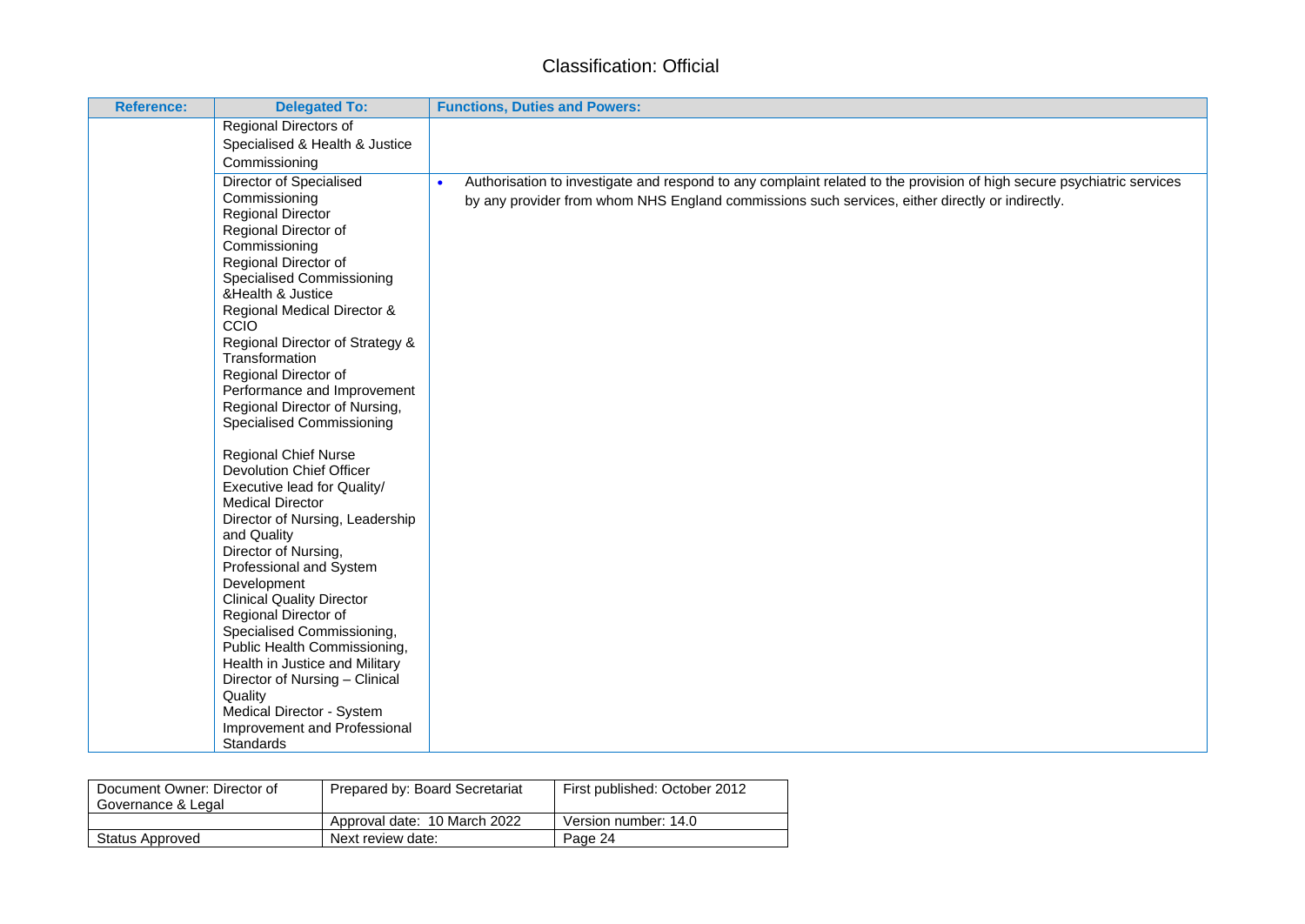| <b>Reference:</b> | <b>Delegated To:</b>                 | <b>Functions, Duties and Powers:</b>                                                                               |
|-------------------|--------------------------------------|--------------------------------------------------------------------------------------------------------------------|
|                   | Medical Director of                  |                                                                                                                    |
|                   | Commissioning                        |                                                                                                                    |
|                   | Director of Strategic                |                                                                                                                    |
|                   | Transformation                       |                                                                                                                    |
|                   | <b>Locality Director</b>             |                                                                                                                    |
|                   | Director of Specialised              | Take urgent and emergency action to safeguard and maintain the provision of high secure psychiatric services.      |
|                   | Commissioning                        |                                                                                                                    |
|                   | <b>Designated Regional Directors</b> | Oversee NHS England exercise of functions to deliver high secure service and assure the System oversight committee |
|                   | of Commissioning                     | that such services are commissioned and monitored in accordance with the legal framework and NHS England           |
|                   |                                      | quidance.                                                                                                          |

### **6 Scheme of Delegation of Statutory Functions, Duties and Powers in respect of Dental Services**

| <b>Reference:</b>   | <b>Delegated To:</b>             | <b>Functions, Duties and Powers:</b>                                                                                    |
|---------------------|----------------------------------|-------------------------------------------------------------------------------------------------------------------------|
| <b>NHS Act 2006</b> |                                  |                                                                                                                         |
| Section 5, 99,      | <b>Chief Operating Officer</b>   | Make arrangements, to the extent which NHS England considers necessary to meet all reasonable requirements, to          |
| 100 & 112           | Director of Primary Care and     | exercise powers so as to secure the provision of dental services throughout England.                                    |
|                     | <b>System Transformation</b>     |                                                                                                                         |
|                     | <b>National Medical Director</b> | Develop guidance for implementation of the obligations under the NHS (Performers Lists) Regulations.                    |
|                     | <b>Regional Directors</b>        | Exercise general duties in relation to the commissioning and/or provision of dental services.<br>$\bullet$              |
|                     | Regional Directors of            |                                                                                                                         |
|                     | Commissioning                    |                                                                                                                         |
|                     | Regional Directors of Primary    |                                                                                                                         |
|                     | Care & Public Health             |                                                                                                                         |
|                     | Commissioning                    |                                                                                                                         |
|                     | Devolution Chief Officer         |                                                                                                                         |
|                     | <b>Regional Directors</b>        | Enter into arrangements, contractual or otherwise, subject to compliance with delegated financial limits, to secure the |
|                     | Regional Directors of            | provision of dental services.                                                                                           |
|                     | Commissioning                    |                                                                                                                         |
|                     | Regional Directors of Primary    |                                                                                                                         |
|                     | Care& Public Health              |                                                                                                                         |
|                     | Commissioning                    |                                                                                                                         |
|                     | Devolution Chief Officer         |                                                                                                                         |

<span id="page-24-0"></span>

| Document Owner: Director of<br>Governance & Legal | Prepared by: Board Secretariat | First published: October 2012 |
|---------------------------------------------------|--------------------------------|-------------------------------|
|                                                   | Approval date: 10 March 2022   | Version number: 14.0          |
| Status Approved                                   | Next review date:              | Page 25                       |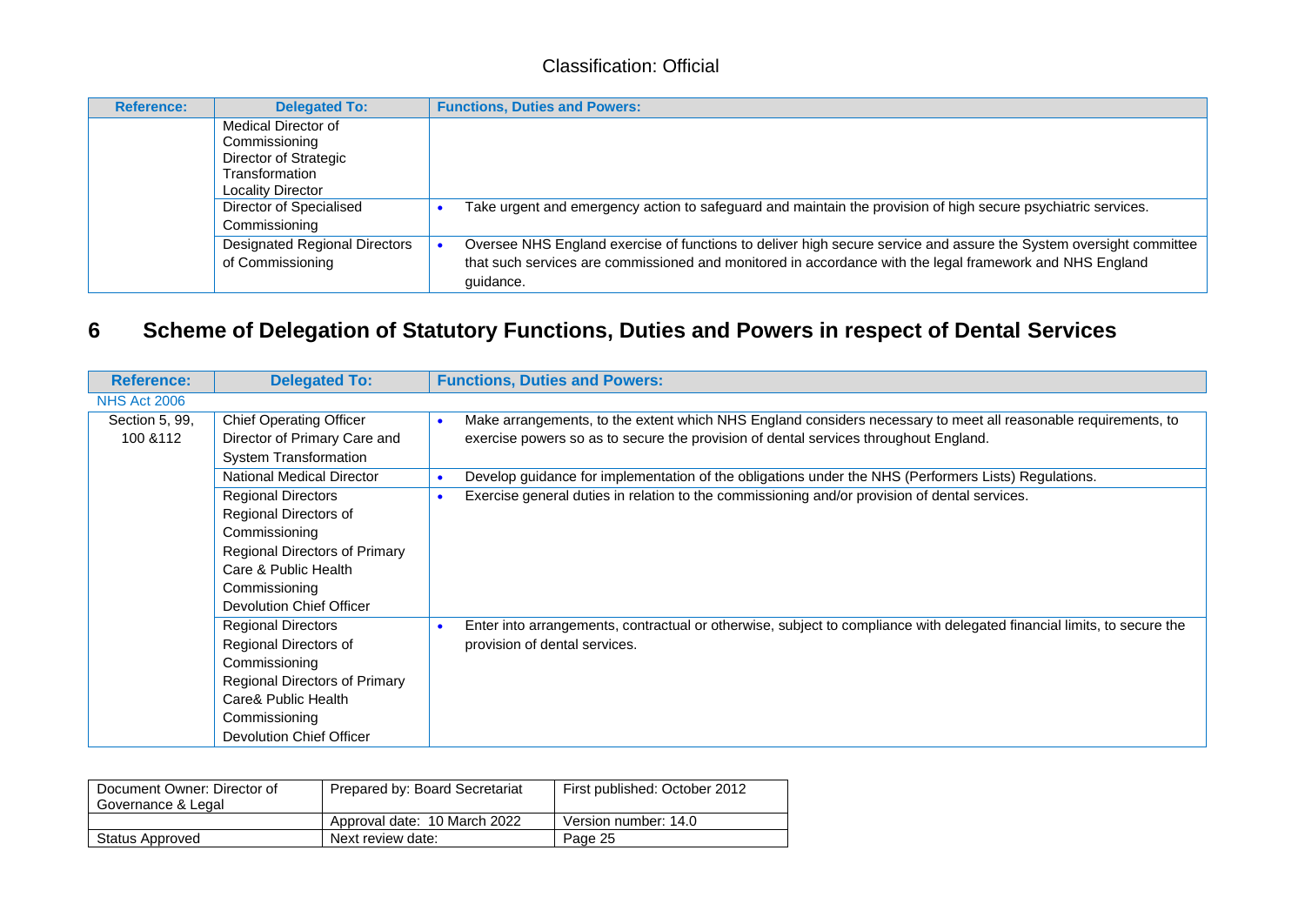| <b>Reference:</b>                                                                                                                                                                                                                                                                                                                                          | <b>Delegated To:</b>                                                                                                                                                                                                                                     | <b>Functions, Duties and Powers:</b>                                                                                                                                                                                   |
|------------------------------------------------------------------------------------------------------------------------------------------------------------------------------------------------------------------------------------------------------------------------------------------------------------------------------------------------------------|----------------------------------------------------------------------------------------------------------------------------------------------------------------------------------------------------------------------------------------------------------|------------------------------------------------------------------------------------------------------------------------------------------------------------------------------------------------------------------------|
| <b>Regional Directors</b><br>Regional Directors of<br>Commissioning<br>Care & Public Health<br>Commissioning<br><b>Devolution Chief Officer</b>                                                                                                                                                                                                            | Regional Directors of Primary                                                                                                                                                                                                                            | Ensure contracts and other arrangements are correctly monitored and governed including ensuring that all contractors<br>sign NHS England's data confidentiality code of conduct and IT security policy where relevant. |
| <b>Regional Directors</b><br>CCIOs<br><b>Devolution Chief Officer</b>                                                                                                                                                                                                                                                                                      | Regional Medical Director &                                                                                                                                                                                                                              | Exercise the functions specifically that of investigating and regulating performers, as described in the NHS (Performers<br>Lists) Regulations and in accordance with NHS England guidance.                            |
| <b>CCIOs</b><br><b>Devolution Chief Officer</b>                                                                                                                                                                                                                                                                                                            | Regional Medical Director &                                                                                                                                                                                                                              | Make arrangements to have in place a panel to determine performance list issues raised by the Regional Teams in<br>pursuance of their function to investigate and regulate performers under the Regulations.           |
| <b>Regional Director</b><br>Regional Director of<br>Commissioning<br>Care & Public Health<br>CCIO<br>Transformation<br>Regional Director of<br><b>Regional Chief Nurse</b><br><b>Devolution Chief Officer</b><br><b>Medical Director</b><br>and Quality<br>Director of Nursing,<br>Development<br><b>Clinical Quality Director</b><br>Regional Director of | Regional Director of Primary<br>Regional Medical Director &<br>Regional Director of Strategy &<br>Performance and Improvement<br>Executive lead for Quality/<br>Director of Nursing, Leadership<br>Professional and System<br>Specialised Commissioning, | Authorisation to investigate and respond to any complaint related to the provision of dental services by any provider<br>from whom NHS England commissions such services, either directly or indirectly.               |

| Document Owner: Director of<br>Governance & Legal | Prepared by: Board Secretariat | First published: October 2012 |
|---------------------------------------------------|--------------------------------|-------------------------------|
|                                                   | Approval date: 10 March 2022   | Version number: 14.0          |
| Status Approved                                   | Next review date:              | Page 26                       |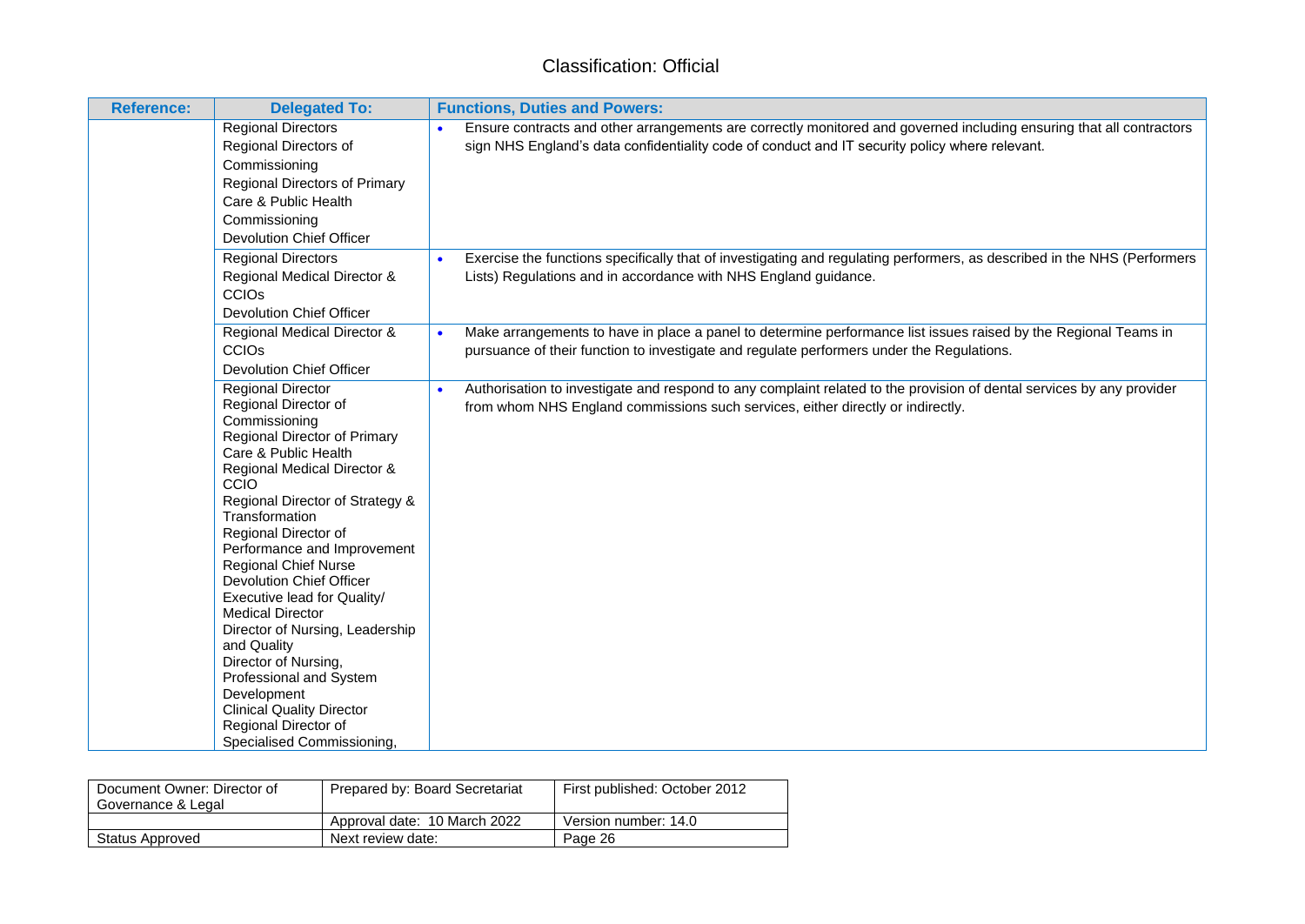| <b>Reference:</b> | <b>Delegated To:</b>                                                                                                                                                                                                                                                                                        | <b>Functions, Duties and Powers:</b>                                                                                                                                                                                                    |
|-------------------|-------------------------------------------------------------------------------------------------------------------------------------------------------------------------------------------------------------------------------------------------------------------------------------------------------------|-----------------------------------------------------------------------------------------------------------------------------------------------------------------------------------------------------------------------------------------|
|                   | Public Health Commissioning,<br>Health in Justice and Military<br>Director of Nursing - Clinical<br>Quality<br>Medical Director - System<br>Improvement and Professional<br><b>Standards</b><br>Medical Director of<br>Commissioning<br>Director of Strategic<br>Transformation<br><b>Locality Director</b> |                                                                                                                                                                                                                                         |
|                   | <b>Regional Directors</b><br>Regional Directors of<br>Commissioning<br>Regional Directors of Primary<br>Care & Public Health<br><b>Devolution Chief Officer</b>                                                                                                                                             | Take urgent and emergency action to safeguard and maintain the provision of dental services.<br>$\bullet$                                                                                                                               |
|                   | <b>Regional Directors</b><br>Regional Directors of<br>Commissioning<br>Regional Directors of Primary<br>Care & Public Health<br><b>Devolution Chief Officer</b>                                                                                                                                             | Ensure that processes are in place to make determinations over Individual Funding Requests in respect of dental<br>services.                                                                                                            |
|                   | <b>Regional Directors</b><br>Regional Directors of<br>Commissioning                                                                                                                                                                                                                                         | Oversee NHS England exercise of functions to deliver dental services and assure the System Oversight Committee<br>that such services are commissioned and monitored in accordance with the legal framework and NHS England<br>guidance. |
|                   | <b>Regional Directors</b><br>Regional Medical Director &<br>CCIOs                                                                                                                                                                                                                                           | Undertake investigations into service provision or performer list issues where they cover more than one geography.<br>$\bullet$                                                                                                         |

**7 Scheme of Delegation of Statutory Functions, Duties and Powers in respect of Primary Ophthalmic Services**

<span id="page-26-0"></span>

| Document Owner: Director of<br>Governance & Legal | Prepared by: Board Secretariat | First published: October 2012 |
|---------------------------------------------------|--------------------------------|-------------------------------|
|                                                   | Approval date: 10 March 2022   | Version number: 14.0          |
| Status Approved                                   | Next review date:              | Page 27                       |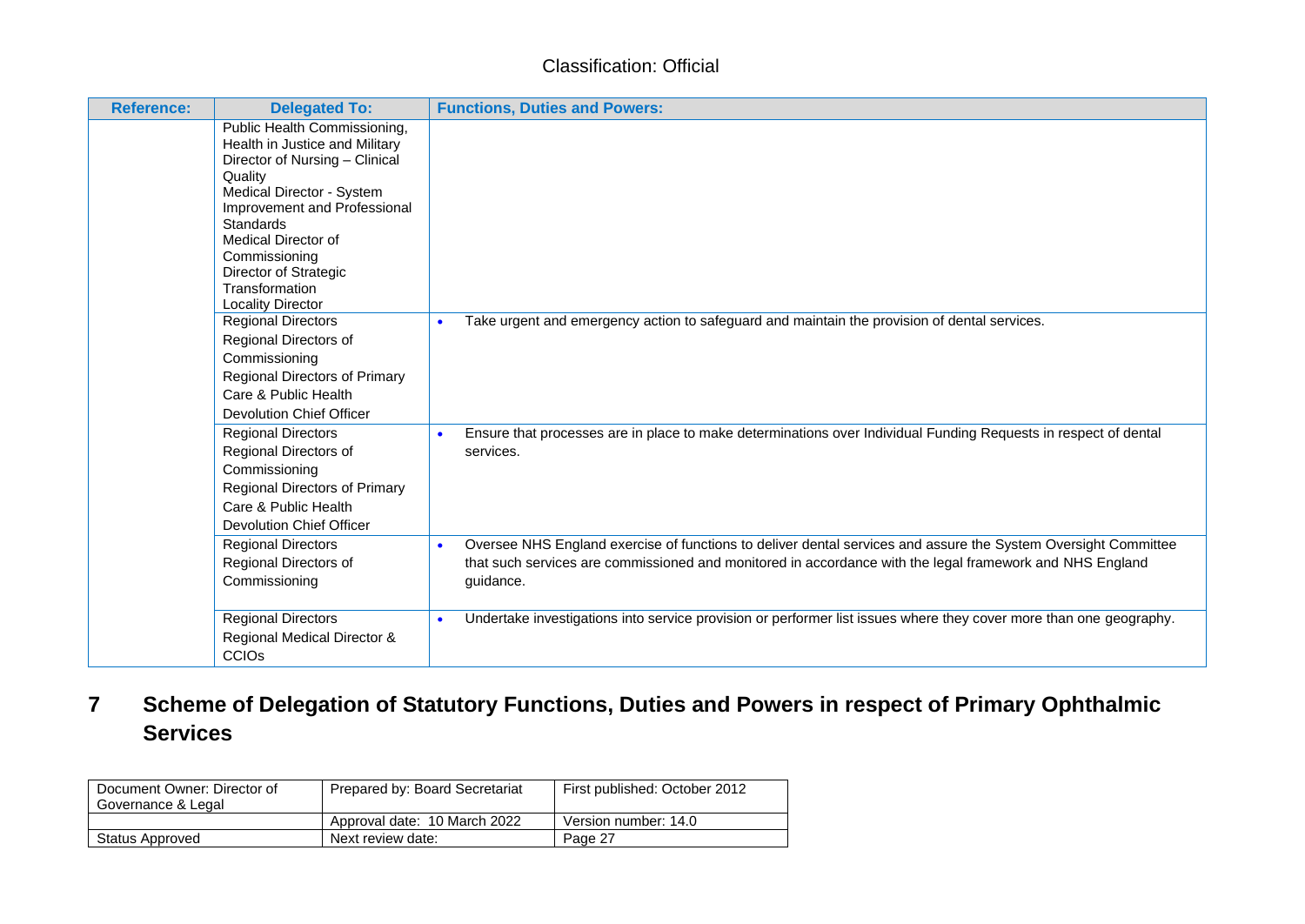| <b>Reference:</b>        | <b>Delegated To:</b>                                                                                                                                                             | <b>Functions, Duties and Powers:</b>                                                                                                                                                                                      |  |
|--------------------------|----------------------------------------------------------------------------------------------------------------------------------------------------------------------------------|---------------------------------------------------------------------------------------------------------------------------------------------------------------------------------------------------------------------------|--|
| <b>NHS Act 2006</b>      |                                                                                                                                                                                  |                                                                                                                                                                                                                           |  |
| Sections 6, 115<br>& 124 | <b>Chief Operating Officer</b><br>Director of Primary Care and<br><b>System Transformation</b>                                                                                   | Make arrangements to secure the provision of primary ophthalmic services throughout England.                                                                                                                              |  |
|                          | <b>National Medical Director</b>                                                                                                                                                 | Develop guidance for implementation of the obligations under the NHS (Performers Lists) Regulations.                                                                                                                      |  |
|                          | Regional Directors of<br>Commissioning<br>Regional Directors of Primary<br>Care & Public Health<br><b>Commissioning Devolution Chief</b><br>Officer                              | Exercise general duties in relation to the commissioning/provision of primary ophthalmic services.                                                                                                                        |  |
|                          | <b>Regional Directors</b><br>Regional Directors of<br>Commissioning<br>Regional Directors of Primary<br>Care & Public Health<br>Commissioning<br><b>Devolution Chief Officer</b> | Enter into arrangements, contractual or otherwise, subject to compliance with delegated financial limits, to secure the<br>$\bullet$<br>provision of primary ophthalmic services.                                         |  |
|                          | <b>Regional Directors</b><br>Regional Directors of<br>Commissioning<br>Regional Directors of Primary<br>Care & Public Health<br>Commissioning<br><b>Devolution Chief Officer</b> | Ensure contracts and other arrangements are correctly monitored and governed including ensuring that all contractors<br>sign NHS England's data confidentiality code of conduct and IT security policy where relevant.    |  |
|                          | <b>Regional Directors</b><br><b>Regional Directors</b><br>Regional Medical Director &<br><b>CCIOs</b><br><b>Devolution Chief Officer</b>                                         | Exercise the functions specifically that of investigating and regulating performers, as described in the NHS (Performers<br>$\bullet$<br>Lists) Regulations and in accordance with NHS England guidance.                  |  |
|                          | Regional Medical Directors &<br>CCIO                                                                                                                                             | Make arrangements to have in place a panel to determine performance list issues raised by the Regional teams in<br>$\bullet$<br>pursuance of their function to investigate and regulate performers under the Regulations. |  |

| Document Owner: Director of<br>Governance & Legal | Prepared by: Board Secretariat | First published: October 2012 |
|---------------------------------------------------|--------------------------------|-------------------------------|
|                                                   | Approval date: 10 March 2022   | Version number: 14.0          |
| Status Approved                                   | Next review date:              | Page 28                       |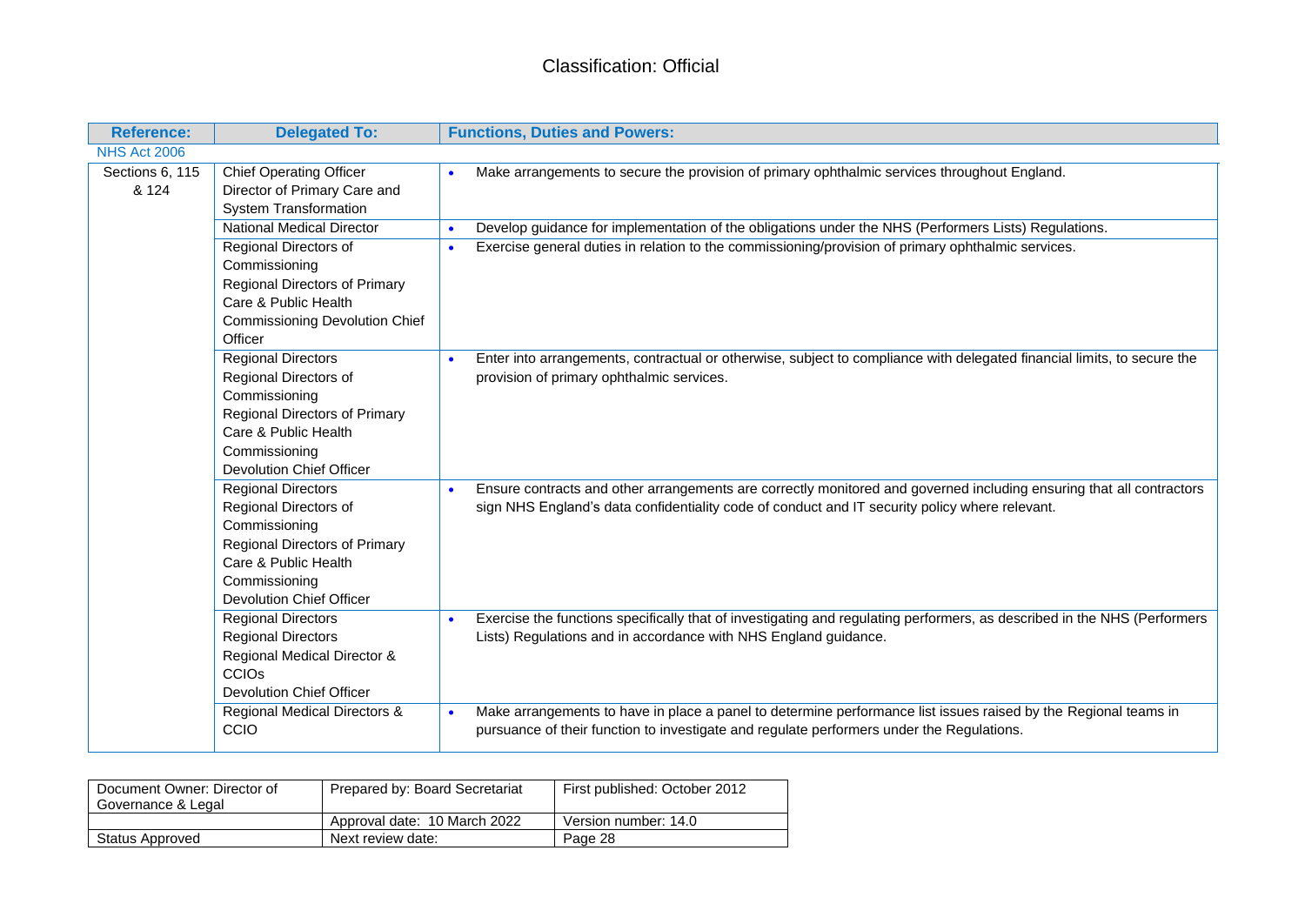| <b>Reference:</b> | <b>Delegated To:</b>                                             | <b>Functions, Duties and Powers:</b>                                                                                              |
|-------------------|------------------------------------------------------------------|-----------------------------------------------------------------------------------------------------------------------------------|
|                   | <b>Devolution Chief Officer</b>                                  |                                                                                                                                   |
|                   |                                                                  |                                                                                                                                   |
|                   |                                                                  |                                                                                                                                   |
|                   | <b>Regional Director</b><br>Regional Director of                 | Authorisation to investigate and respond to any complaint related to the provision of primary ophthalmic services by<br>$\bullet$ |
|                   | Commissioning                                                    | any provider from whom NHS England commissions such services, either directly or indirectly.                                      |
|                   | Regional Director of Primary                                     |                                                                                                                                   |
|                   | Care & Public Health                                             |                                                                                                                                   |
|                   | Regional Medical Director &                                      |                                                                                                                                   |
|                   | CCIO                                                             |                                                                                                                                   |
|                   | Regional Director of Strategy &                                  |                                                                                                                                   |
|                   | Transformation                                                   |                                                                                                                                   |
|                   | Regional Director of Performance                                 |                                                                                                                                   |
|                   | and Improvement                                                  |                                                                                                                                   |
|                   | Regional Chief Nurse Devolution                                  |                                                                                                                                   |
|                   | <b>Chief Officer</b>                                             |                                                                                                                                   |
|                   | Executive lead for Quality/                                      |                                                                                                                                   |
|                   | <b>Medical Director</b>                                          |                                                                                                                                   |
|                   | Director of Nursing, Leadership                                  |                                                                                                                                   |
|                   | and Quality                                                      |                                                                                                                                   |
|                   | Director of Nursing, Professional                                |                                                                                                                                   |
|                   | and System Development                                           |                                                                                                                                   |
|                   | <b>Clinical Quality Director</b>                                 |                                                                                                                                   |
|                   | Regional Director of Specialised<br>Commissioning, Public Health |                                                                                                                                   |
|                   | Commissioning, Health in Justice                                 |                                                                                                                                   |
|                   | and Military                                                     |                                                                                                                                   |
|                   | Director of Nursing - Clinical                                   |                                                                                                                                   |
|                   | Quality                                                          |                                                                                                                                   |
|                   | Medical Director - System                                        |                                                                                                                                   |
|                   | Improvement and Professional                                     |                                                                                                                                   |
|                   | <b>Standards</b>                                                 |                                                                                                                                   |
|                   | Medical Director of                                              |                                                                                                                                   |
|                   | Commissioning                                                    |                                                                                                                                   |
|                   | Director of Strategic                                            |                                                                                                                                   |
|                   | Transformation<br><b>Locality Director</b>                       |                                                                                                                                   |
|                   | <b>Regional Directors</b>                                        | Take urgent and emergency action to safeguard and maintain the provision of primary ophthalmic services.<br>$\bullet$             |
|                   |                                                                  |                                                                                                                                   |

| Document Owner: Director of<br>Governance & Legal | Prepared by: Board Secretariat | First published: October 2012 |
|---------------------------------------------------|--------------------------------|-------------------------------|
|                                                   | Approval date: 10 March 2022   | Version number: 14.0          |
| Status Approved                                   | Next review date:              | Page 29                       |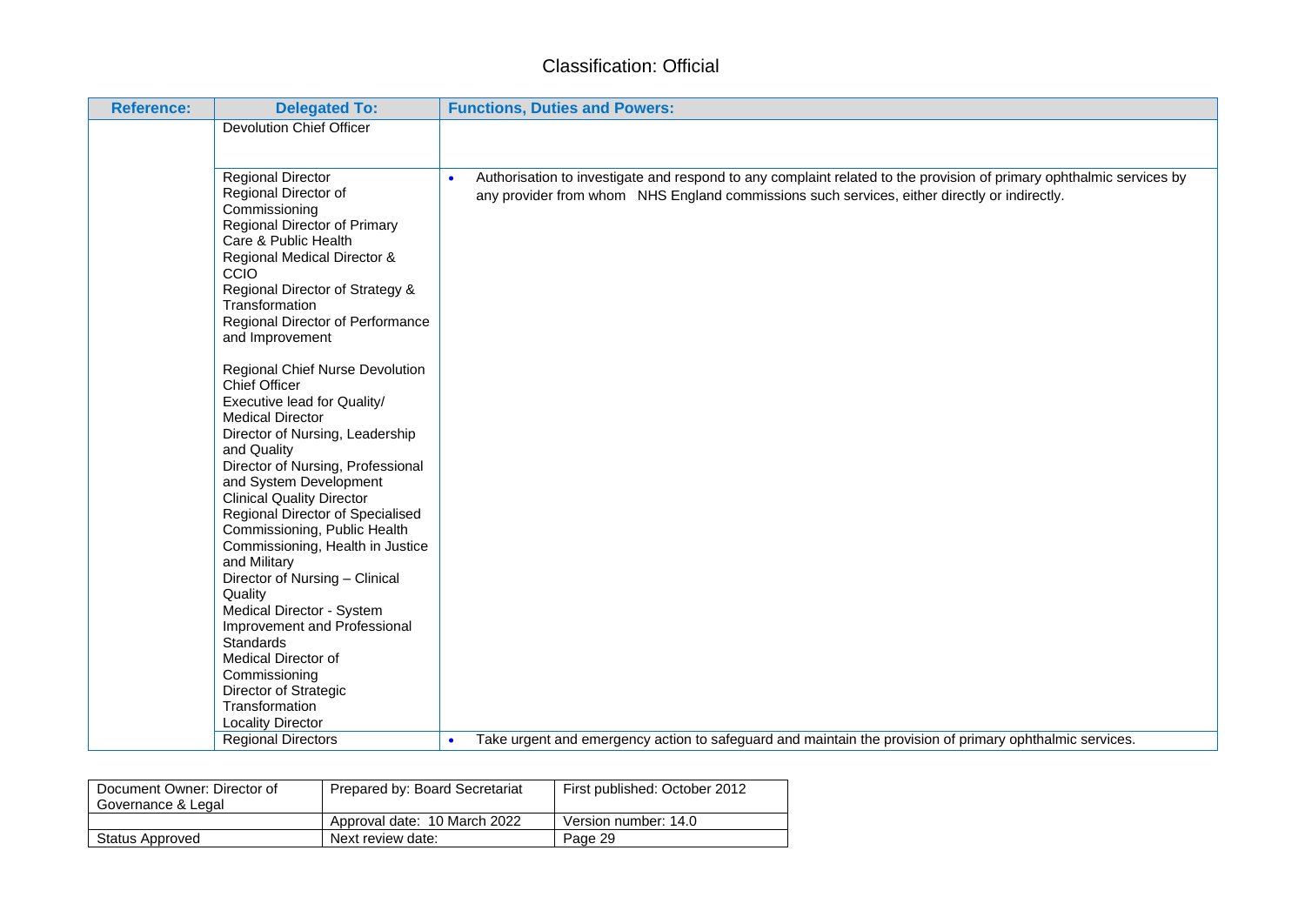| <b>Reference:</b> | <b>Delegated To:</b>          | <b>Functions, Duties and Powers:</b>                                                                                            |
|-------------------|-------------------------------|---------------------------------------------------------------------------------------------------------------------------------|
|                   | Regional Directors of         |                                                                                                                                 |
|                   | Commissioning                 |                                                                                                                                 |
|                   | Regional Director of Primary  |                                                                                                                                 |
|                   | Care & Public Health          |                                                                                                                                 |
|                   | Commissioning                 |                                                                                                                                 |
|                   | Devolution Chief Officer      |                                                                                                                                 |
|                   | <b>Regional Directors</b>     | Ensure that processes are in place to make determinations over Individual Funding Requests in respect of primary                |
|                   | Regional Directors of         | ophthalmic services.                                                                                                            |
|                   | Commissioning                 |                                                                                                                                 |
|                   | Regional Directors of Primary |                                                                                                                                 |
|                   | Care & Public Health          |                                                                                                                                 |
|                   | Commissioning                 |                                                                                                                                 |
|                   | Devolution Chief Officer      |                                                                                                                                 |
|                   | <b>Regional Directors</b>     | Oversee NHS England exercise of functions to deliver primary care services and assure the System Oversight<br>$\bullet$         |
|                   | Regional Directors of         | Committee that such services are commissioned and monitored in accordance with the legal framework and NHS                      |
|                   | Commissioning                 | England guidance.                                                                                                               |
|                   | <b>Regional Directors</b>     | Undertake investigations into service provision or performer list issues where they cover more than one geography.<br>$\bullet$ |
|                   | Regional Medical Director &   |                                                                                                                                 |
|                   | <b>CCIOS</b>                  |                                                                                                                                 |

### **8 Scheme of Delegation of Statutory Functions, Duties and Powers in respect of Pharmaceutical Services**

| <b>Reference:</b>   | <b>Delegated To:</b>           | <b>Functions, Duties and Powers:</b>                                                           |
|---------------------|--------------------------------|------------------------------------------------------------------------------------------------|
| <b>NHS Act 2006</b> |                                |                                                                                                |
| Section 126, 127    | <b>Chief Operating Officer</b> | Make arrangements to secure the provision of pharmaceutical services throughout England.       |
| &134                | Director of Primary Care and   |                                                                                                |
|                     | <b>System Transformation</b>   |                                                                                                |
|                     | <b>Regional Directors</b>      | Exercise general duties in relation to the commissioning/provision of pharmaceutical services. |
|                     | Regional Directors of          |                                                                                                |
|                     | Commissioning                  |                                                                                                |

<span id="page-29-0"></span>

| Document Owner: Director of<br>Governance & Legal | Prepared by: Board Secretariat | First published: October 2012 |
|---------------------------------------------------|--------------------------------|-------------------------------|
|                                                   | Approval date: 10 March 2022   | Version number: 14.0          |
| Status Approved                                   | Next review date:              | Page 30                       |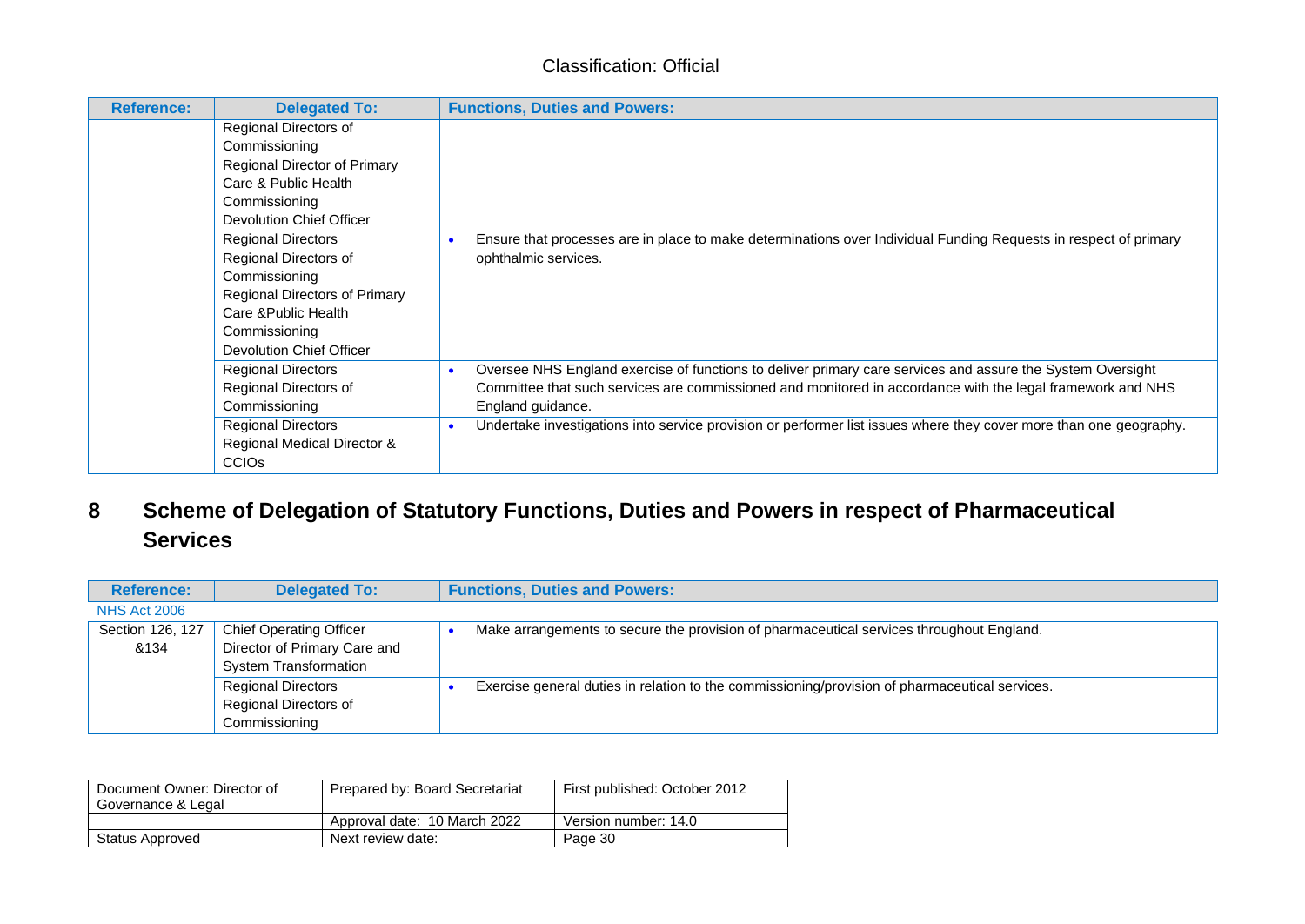| <b>Reference:</b> | <b>Delegated To:</b>                                                                                                                                                                                                          | <b>Functions, Duties and Powers:</b>                                                                                                                                                                                          |
|-------------------|-------------------------------------------------------------------------------------------------------------------------------------------------------------------------------------------------------------------------------|-------------------------------------------------------------------------------------------------------------------------------------------------------------------------------------------------------------------------------|
|                   | <b>Regional Directors of Primary</b><br>Care & Public Health<br>Commissioning<br><b>Devolution Chief Officer</b>                                                                                                              |                                                                                                                                                                                                                               |
|                   | <b>Regional Directors</b><br>Regional Directors of<br>Commissioning<br>Regional Directors of Primary<br>Care & Public Health<br>Commissioning                                                                                 | Enter into arrangements, contractual or otherwise, subject to compliance with delegated financial limits, to secure the<br>provision of primary pharmaceutical services.                                                      |
|                   | <b>Devolution Chief Officer</b><br><b>Regional Directors</b><br>Regional Directors of<br>Commissioning<br><b>Regional Directors of Primary</b><br>Care & Public Health<br>Commissioning<br><b>Devolution Chief Officer</b>    | Ensure contracts and other arrangements are correctly monitored and governed including ensuring that all contractors<br>sign NHS England's data confidentiality code of conduct and IT security policy where relevant.        |
|                   | <b>Regional Directors</b><br>Regional Directors of<br>Commissioning<br><b>Regional Directors of Primary</b><br>Care & Public Health<br><b>Commissioning Devolution Chief</b><br>Officer                                       | Exercise powers under contracts of Terms of Service to performance manage pharmaceutical contractors.                                                                                                                         |
|                   | <b>Regional Director</b><br>Regional Directors of<br>Commissioning<br>Director of Primary Care &<br><b>System Transformation</b><br>Regional Medical Directors &<br>CCIO<br>Regional Director of Strategy &<br>Transformation | Authorisation to investigate and respond to any complaint related to the provision of pharmaceutical services by any<br>$\bullet$<br>provider from whom NHS England commissions such services, either directly or indirectly. |

| Document Owner: Director of<br>Governance & Legal | Prepared by: Board Secretariat | First published: October 2012 |
|---------------------------------------------------|--------------------------------|-------------------------------|
|                                                   | Approval date: 10 March 2022   | Version number: 14.0          |
| Status Approved                                   | Next review date:              | Page 31                       |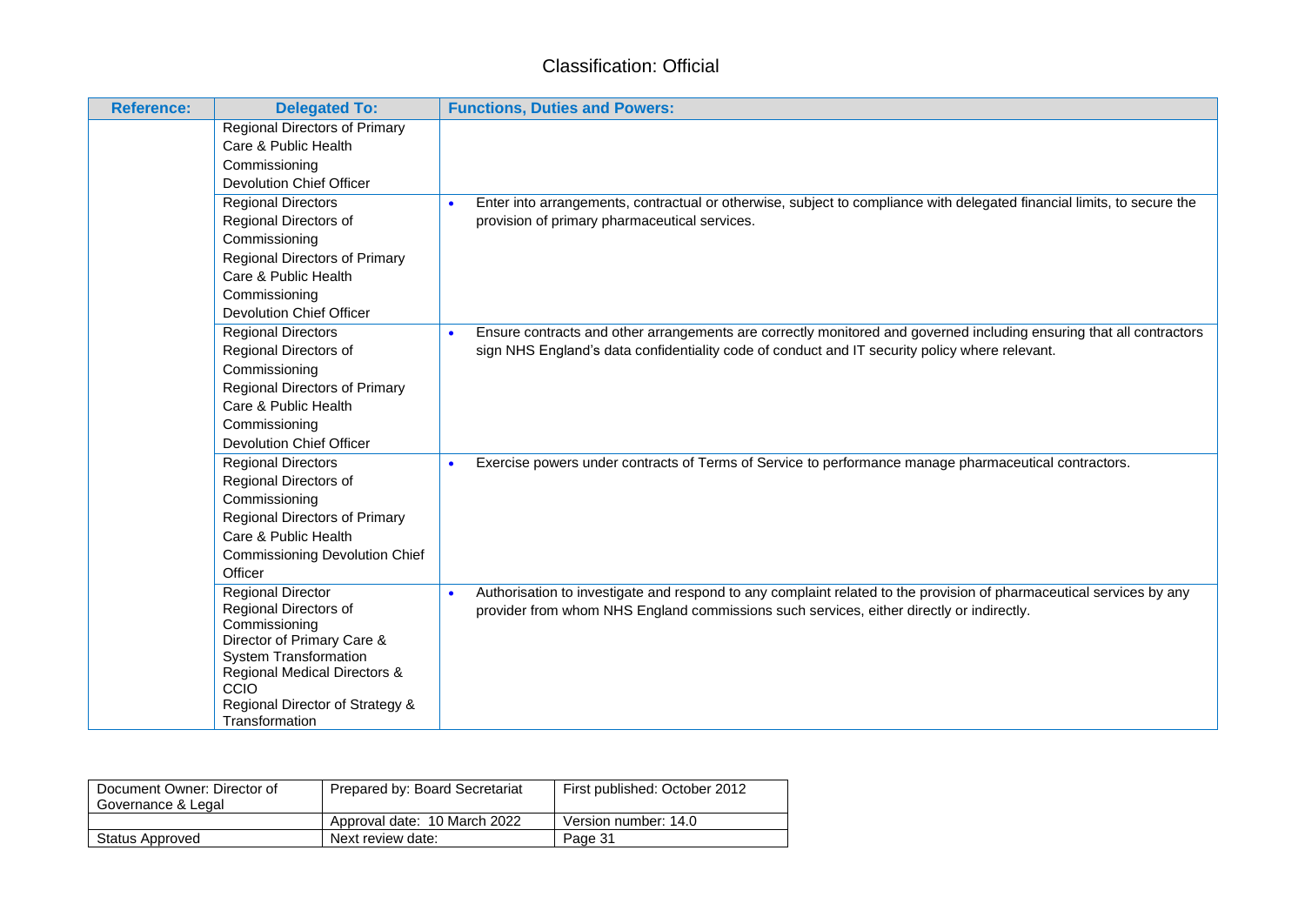| <b>Reference:</b> | <b>Delegated To:</b>                                                                                                                                                                                                       | <b>Functions, Duties and Powers:</b>                                                                                                                      |
|-------------------|----------------------------------------------------------------------------------------------------------------------------------------------------------------------------------------------------------------------------|-----------------------------------------------------------------------------------------------------------------------------------------------------------|
|                   | Regional Director of Performance<br>and Improvement<br>Regional Chief Nurse Devolution<br><b>Chief Officer</b><br>Executive lead for Quality/<br><b>Medical Director</b><br>Director of Nursing, Leadership<br>and Quality |                                                                                                                                                           |
|                   | Director of Nursing, Professional<br>and System Development<br><b>Clinical Quality Director</b><br>Regional Director of Specialised<br>Commissioning, Public Health<br>Commissioning, Health in Justice                    |                                                                                                                                                           |
|                   | and Military<br>Director of Nursing - Clinical<br>Quality<br>Medical Director - System<br>Improvement and Professional<br><b>Standards</b><br>Medical Director of<br>Commissioning                                         |                                                                                                                                                           |
|                   | Director of Strategic<br>Transformation<br><b>Locality Director</b>                                                                                                                                                        |                                                                                                                                                           |
|                   | <b>Regional Directors</b><br>Regional Directors of<br>Commissioning<br>Regional Directors of Primary<br>Care & Public Health<br>Commissioning<br><b>Devolution Chief Officer</b>                                           | Take urgent and emergency action to safeguard and maintain the provision of primary pharmaceutical services.<br>$\bullet$                                 |
|                   | <b>Regional Directors</b><br>Regional Directors of<br>Commissioning                                                                                                                                                        | Ensure that processes are in place to make determinations over Individual Funding Requests in respect of primary<br>$\bullet$<br>pharmaceutical services. |

| Document Owner: Director of<br>Governance & Legal | Prepared by: Board Secretariat | First published: October 2012 |
|---------------------------------------------------|--------------------------------|-------------------------------|
|                                                   | Approval date: 10 March 2022   | Version number: 14.0          |
| Status Approved                                   | Next review date:              | Page 32                       |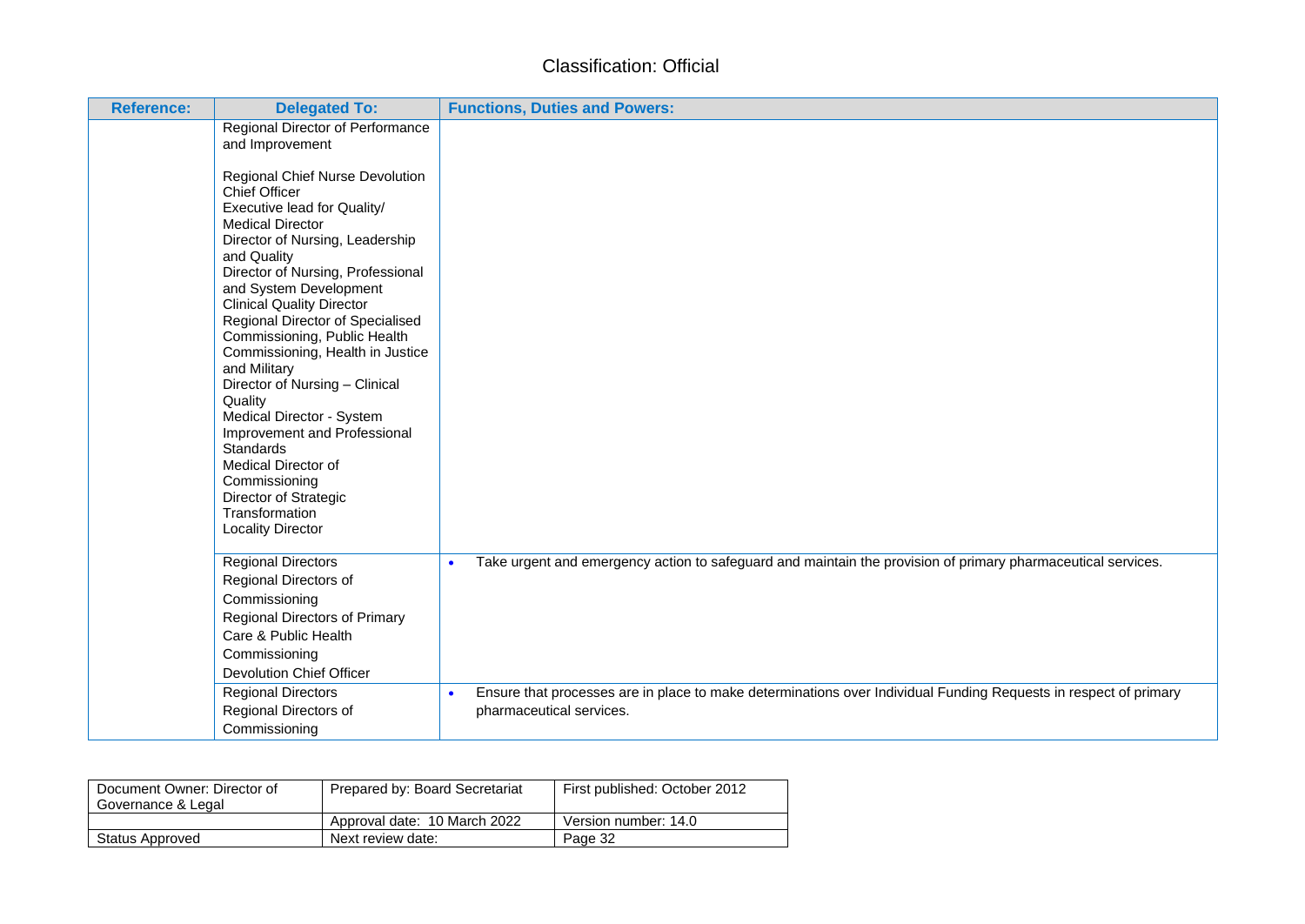| <b>Reference:</b> | <b>Delegated To:</b>                                                                                             | <b>Functions, Duties and Powers:</b>                                                                                                                                                                                                                                    |
|-------------------|------------------------------------------------------------------------------------------------------------------|-------------------------------------------------------------------------------------------------------------------------------------------------------------------------------------------------------------------------------------------------------------------------|
|                   | <b>Regional Directors of Primary</b><br>Care & Public Health<br><b>Commissioning Devolution Chief</b><br>Officer |                                                                                                                                                                                                                                                                         |
|                   | Regional Directors of<br>Commissioning                                                                           | Oversee NHS England exercise of functions to deliver primary pharmaceutical services and assure the System<br>Oversight Committee that such services are commissioned and monitored in accordance with the legal framework and<br>NHS England guidance.                 |
|                   | Regional Directors of<br>Commissioning                                                                           | Undertake investigations into service provision or Contractor list issues where they cover more than one geography.                                                                                                                                                     |
| Section 147A      | Regional Medical Director &<br>CCIO<br>Devolution Chief Officer                                                  | Exercise the functions of investigating and regulating those included in pharmaceutical lists as described in the<br>National Health Service (Pharmaceutical Services & Local Pharmaceutical Services) Regulations 2013 and in<br>accordance with NHS England guidance. |
|                   | Regional Medical Director &<br><b>CCIOS</b><br>Devolution Chief Officer                                          | Make arrangements to have in place a panel to determine issues raised by the Regional teams in pursuance of their<br>function to investigate and regulate those included in pharmaceutical lists.                                                                       |
| Section 148-163   | <b>National Medical Director</b>                                                                                 | Ensure that arrangements are in place to make determinations as to the inclusion of pharmacists in pharmaceutical<br>$\bullet$<br>lists on fitness to practice grounds                                                                                                  |
| Section 164       | <b>Chief Financial Officer</b>                                                                                   | Duty to determine the remuneration paid to persons providing pharmaceutical services, if directed by the Secretary of<br>State                                                                                                                                          |

### **9 Scheme of Delegation of Statutory Functions, Duties and Powers in respect of Services for Members of the Armed Forces**

| <b>Reference:</b>   | <b>Delegated To:</b>                                                             | <b>Functions, Duties and Powers:</b>                                                                                   |
|---------------------|----------------------------------------------------------------------------------|------------------------------------------------------------------------------------------------------------------------|
| <b>NHS Act 2006</b> |                                                                                  |                                                                                                                        |
| Section 3B          | Director of Specialised<br>Commissioning<br><b>Chief Financial Officer</b>       | Develop, publish and implement strategy for securing the provision of health services to members of the armed forces.  |
|                     | Director of Public Health.<br>Armed Forces and Health &<br>Justice Commissioning | Exercise general duties in relation to the commissioning and/or provision of services for members of the armed forces. |

<span id="page-32-0"></span>

| Document Owner: Director of<br>Governance & Legal | Prepared by: Board Secretariat | First published: October 2012 |
|---------------------------------------------------|--------------------------------|-------------------------------|
|                                                   | Approval date: 10 March 2022   | Version number: 14.0          |
| Status Approved                                   | Next review date:              | Page 33                       |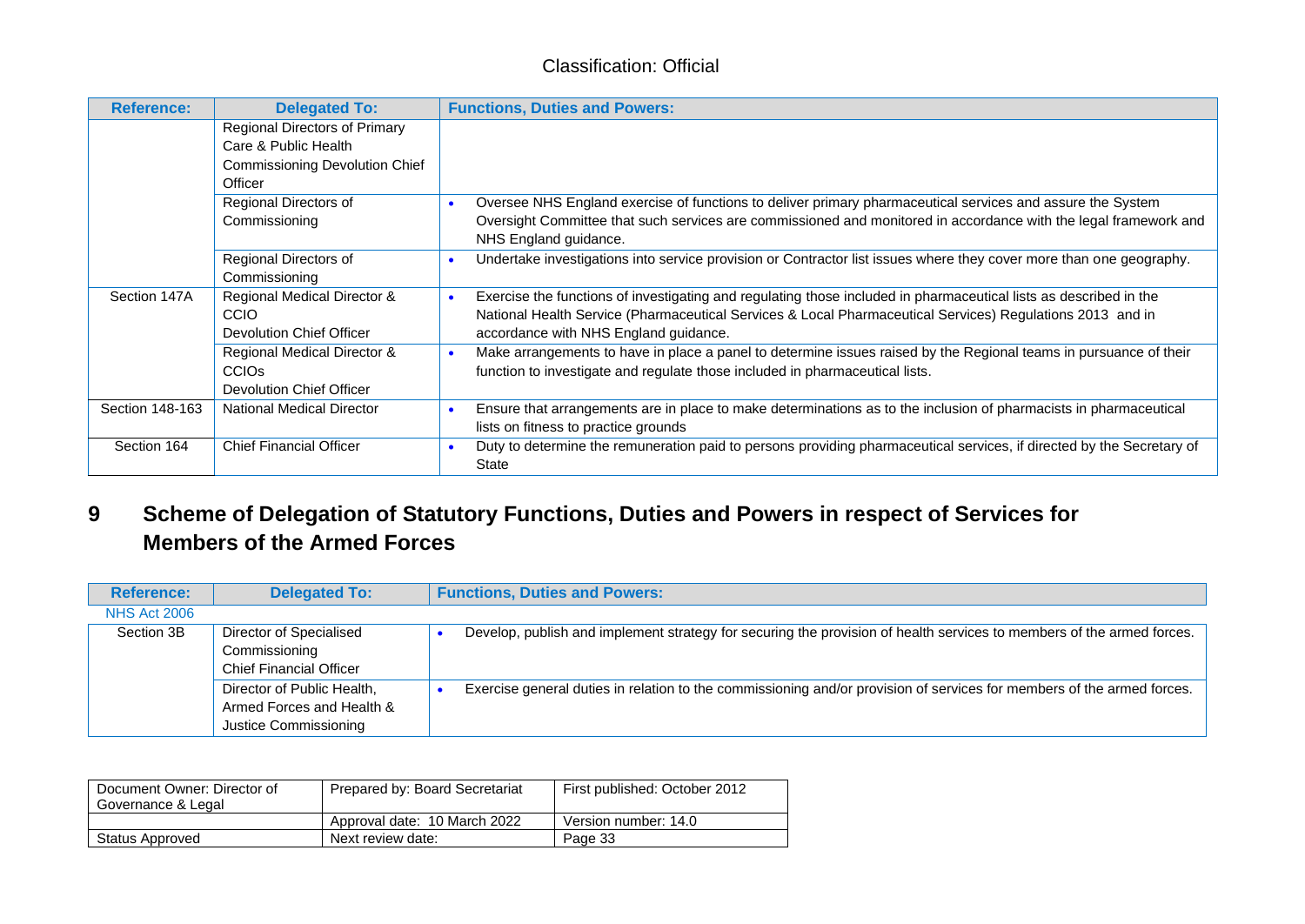| <b>Reference:</b> | <b>Delegated To:</b>                                                                                                                                                                                                                                                                                                                                                                                                                                                                                                                         | <b>Functions, Duties and Powers:</b>                                                                                                                                                                                              |
|-------------------|----------------------------------------------------------------------------------------------------------------------------------------------------------------------------------------------------------------------------------------------------------------------------------------------------------------------------------------------------------------------------------------------------------------------------------------------------------------------------------------------------------------------------------------------|-----------------------------------------------------------------------------------------------------------------------------------------------------------------------------------------------------------------------------------|
|                   | Regional Directors of<br>Commissioning<br>Regional Directors of<br>Specialised & Health & Justice<br>Commissioning                                                                                                                                                                                                                                                                                                                                                                                                                           |                                                                                                                                                                                                                                   |
|                   | Regional Directors of<br>Commissioning<br>Regional Directors of<br>Specialised Commissioning &<br>Health & Justice<br>Commissioning                                                                                                                                                                                                                                                                                                                                                                                                          | Enter into arrangements, contractual or otherwise, subject to compliance with delegated financial limits, to secure the<br>provision of services for members of the armed forces.                                                 |
|                   | Regional Directors of<br>Commissioning<br>Regional Director of<br>Specialised Commissioning &<br>Health & Justice<br>Commissioning                                                                                                                                                                                                                                                                                                                                                                                                           | Ensure contracts and other arrangements are correctly monitored and governed including ensuring that all contractors<br>sign NHS England's data confidentiality code of conduct and IT security policy where relevant.            |
|                   | Director of Specialised<br>Commissioning<br><b>Regional Director</b><br>Regional Director of<br>Commissioning<br>Regional Director of<br><b>Specialised Commissioning</b><br>& Health & Justice<br>Regional Medical Director &<br>ccio<br>Regional Director of Strategy &<br>Transformation<br>Regional Director of<br>Performance and Improvement<br>Regional Director of Nursing,<br>Specialised Commissioning<br><b>Regional Chief Nurse</b><br><b>Devolution Chief Officer</b><br>Executive lead for Quality/<br><b>Medical Director</b> | Authorisation to investigate and respond to any complaint related to the provision of services for members of the<br>armed forces by any provider from whom NHS England commissions such services, either directly or indirectly. |

| Document Owner: Director of<br>Governance & Legal | Prepared by: Board Secretariat | First published: October 2012 |
|---------------------------------------------------|--------------------------------|-------------------------------|
|                                                   | Approval date: 10 March 2022   | Version number: 14.0          |
| Status Approved                                   | Next review date:              | Page 34                       |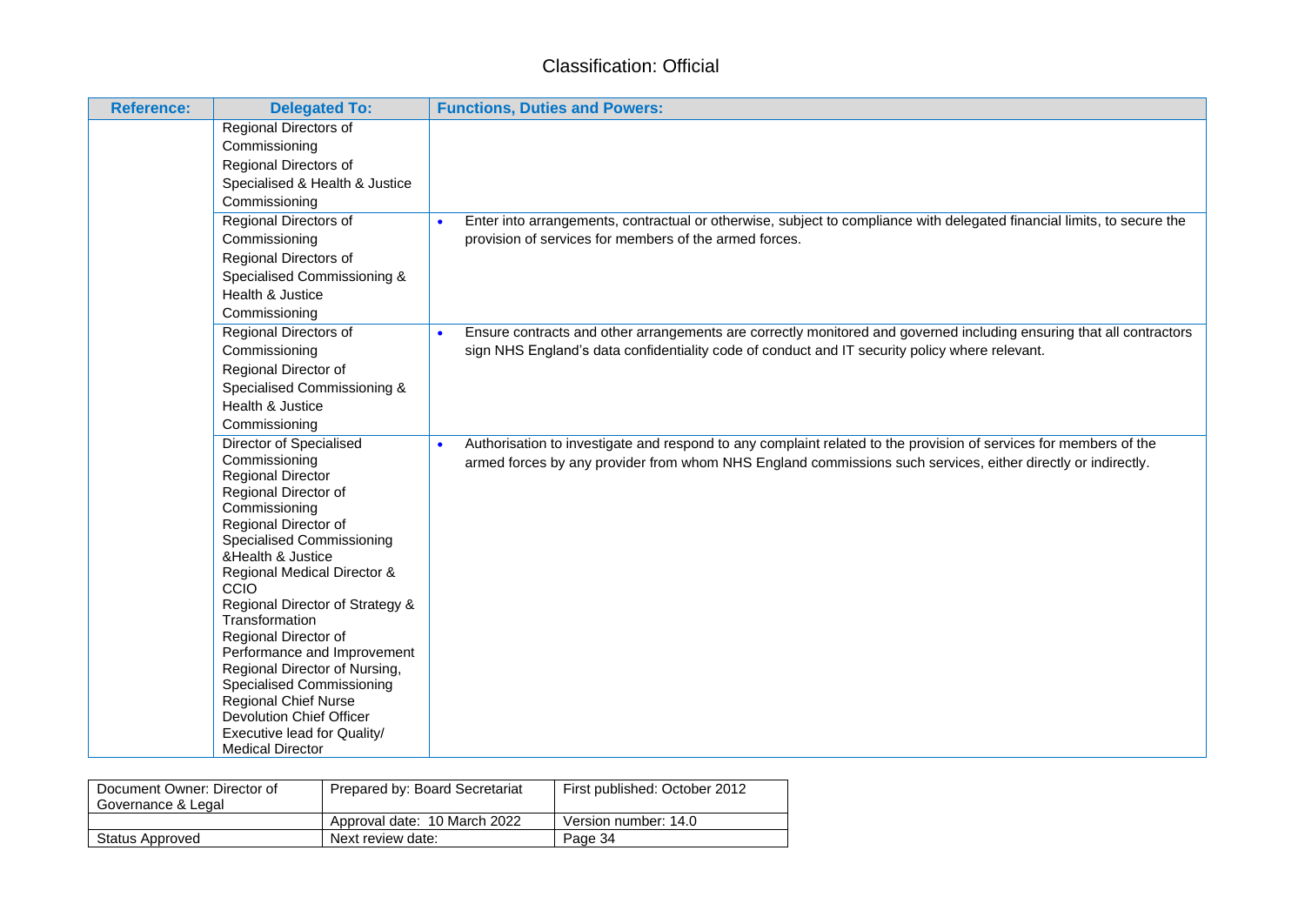| <b>Reference:</b> | <b>Delegated To:</b>                                                                                                                                                                                                                                                                                                                                                                                                                                                                                                | <b>Functions, Duties and Powers:</b>                                                                                                                                                                                                                                    |
|-------------------|---------------------------------------------------------------------------------------------------------------------------------------------------------------------------------------------------------------------------------------------------------------------------------------------------------------------------------------------------------------------------------------------------------------------------------------------------------------------------------------------------------------------|-------------------------------------------------------------------------------------------------------------------------------------------------------------------------------------------------------------------------------------------------------------------------|
|                   | Director of Nursing, Leadership<br>and Quality<br>Director of Nursing,<br>Professional and System<br>Development<br><b>Clinical Quality Director</b><br>Regional Director of<br>Specialised Commissioning,<br>Public Health Commissioning,<br>Health in Justice and Military<br>Director of Nursing - Clinical<br>Quality<br>Medical -Director - System<br>Improvement and Professional<br>Standards<br>Medical Director of<br>Commissioning<br>Director of Strategic<br>Transformation<br><b>Locality Director</b> |                                                                                                                                                                                                                                                                         |
|                   | Regional Directors of<br>Commissioning<br>Regional Directors of<br>Specialised & Health & Justice<br>Commissioning                                                                                                                                                                                                                                                                                                                                                                                                  | Take urgent and emergency action to safeguard and maintain the provision of health services to members of the<br>armed forces.                                                                                                                                          |
|                   | Regional Directors of<br>Commissioning<br>Regional Directors of<br>Specialised & Health & Justice<br>Commissioning                                                                                                                                                                                                                                                                                                                                                                                                  | Ensure that processes are in place to make determinations over Individual Funding Requests from members of the<br>armed forces.                                                                                                                                         |
|                   | <b>Regional Directors</b>                                                                                                                                                                                                                                                                                                                                                                                                                                                                                           | Oversee NHS England exercise of functions to deliver health services to members of the armed forces, and assure the<br>System Oversight Committee that such services are commissioned and monitored in accordance with the legal<br>framework and NHS England guidance. |
|                   | <b>Regional Directors</b><br>Regional Medical Director &<br>CCIO <sub>s</sub>                                                                                                                                                                                                                                                                                                                                                                                                                                       | Undertake investigations into service provision issues where they cover more than one geography.<br>$\bullet$                                                                                                                                                           |

| Document Owner: Director of<br>Governance & Legal | Prepared by: Board Secretariat | First published: October 2012 |
|---------------------------------------------------|--------------------------------|-------------------------------|
|                                                   | Approval date: 10 March 2022   | Version number: 14.0          |
| Status Approved                                   | Next review date:              | Page 35                       |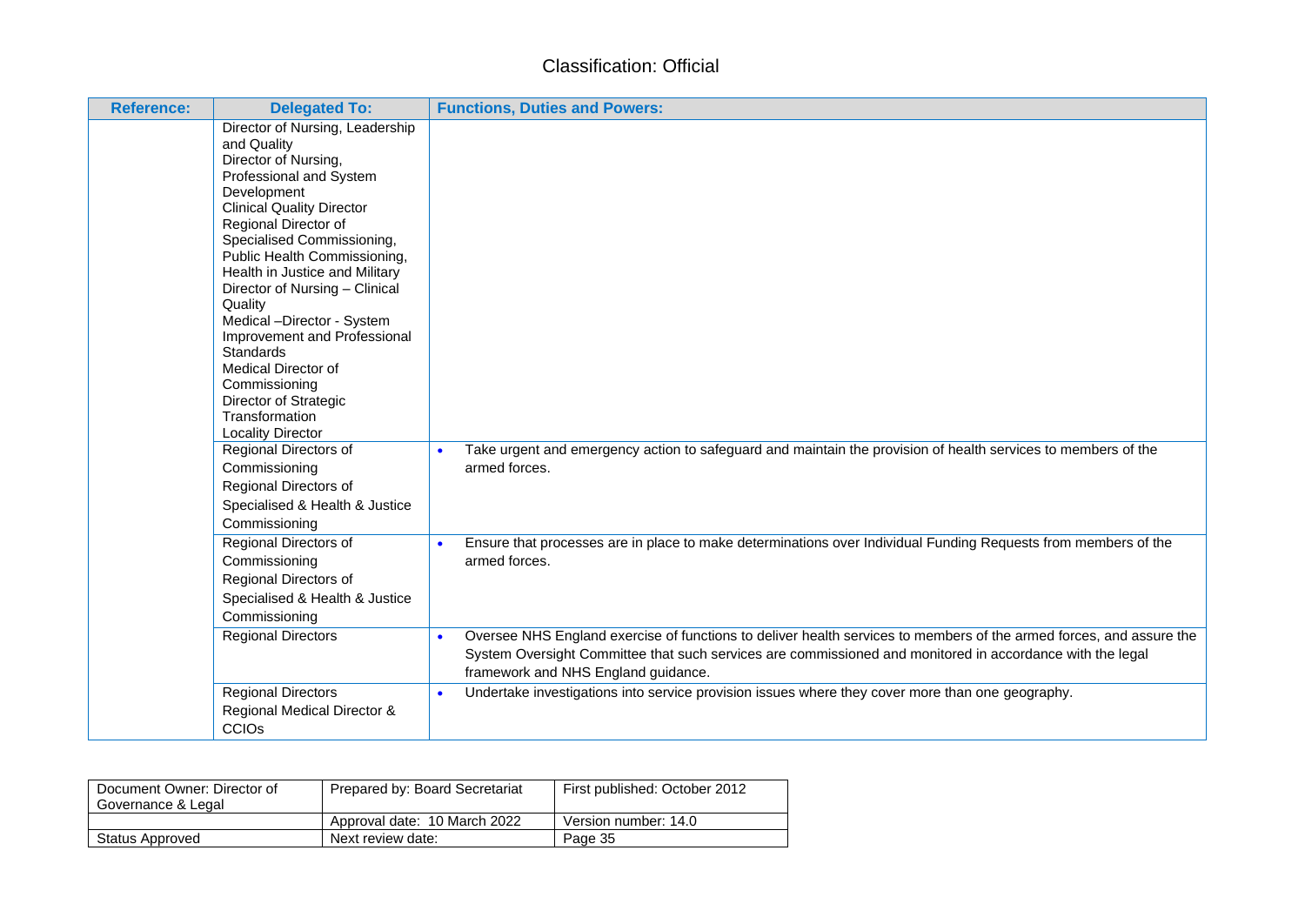### **10 Scheme of Delegation of Statutory Functions, Duties and Powers in respect of Prisons (and other accommodation of a prescribed type)**

| <b>Reference:</b>   | <b>Delegated To:</b>                                                                                                                                                                     | <b>Functions, Duties and Powers:</b>                                                                                                                                                                                                                                                                                                        |
|---------------------|------------------------------------------------------------------------------------------------------------------------------------------------------------------------------------------|---------------------------------------------------------------------------------------------------------------------------------------------------------------------------------------------------------------------------------------------------------------------------------------------------------------------------------------------|
| <b>NHS Act 2006</b> |                                                                                                                                                                                          |                                                                                                                                                                                                                                                                                                                                             |
| Section 3B          | Director of Specialised<br>Commissioning<br><b>Chief Financial Officer</b>                                                                                                               | Develop, publish and implement strategy for securing the provision of health services for those residing in prisons and<br>other accommodation of a prescribed type.                                                                                                                                                                        |
|                     | <b>National Directors</b><br>Regional Directors of<br>Commissioning<br>Regional Directors of<br>Specialised & Health &Justice<br>Commissioning                                           | Exercise general duties in relation to the commissioning and/or provision of health services for those residing in<br>prisons (and other accommodation of a prescribed type) services.                                                                                                                                                      |
|                     | <b>National Directors</b><br>Regional Directors of<br>Commissioning<br>Regional Directors of<br>Specialised & Health & Justice<br>Commissioning                                          | Enter into arrangements, contractual or otherwise, subject to compliance with delegated financial limits, to secure the<br>provision of health services for those residing in prisons and other accommodation of a prescribed type.                                                                                                         |
|                     | Regional Directors of<br>Commissioning<br>Regional Directors of<br>Specialised & Health & Justice<br>Commissioning                                                                       | Ensure contracts and other arrangements are correctly monitored and governed including ensuring that all contractors<br>$\bullet$<br>providing health services for those residing in prisons and other accommodation of a prescribed type sign NHS<br>England's data confidentiality code of conduct and IT security policy where relevant. |
|                     | Director of Specialised<br>Commissioning<br><b>Regional Director</b><br>Regional Director of<br>Commissioning<br>Regional Director of<br>Specialised Commissioning<br>& Health & Justice | Authorisation to investigate and respond to any complaint related to the provision of services for those residing in<br>$\bullet$<br>prisons and other accommodation of a prescribed type by any provider from whom NHS England commissions such<br>services, either directly or indirectly.                                                |

<span id="page-35-0"></span>

| Document Owner: Director of<br>Governance & Legal | Prepared by: Board Secretariat | First published: October 2012 |
|---------------------------------------------------|--------------------------------|-------------------------------|
|                                                   | Approval date: 10 March 2022   | Version number: 14.0          |
| Status Approved                                   | Next review date:              | Page 36                       |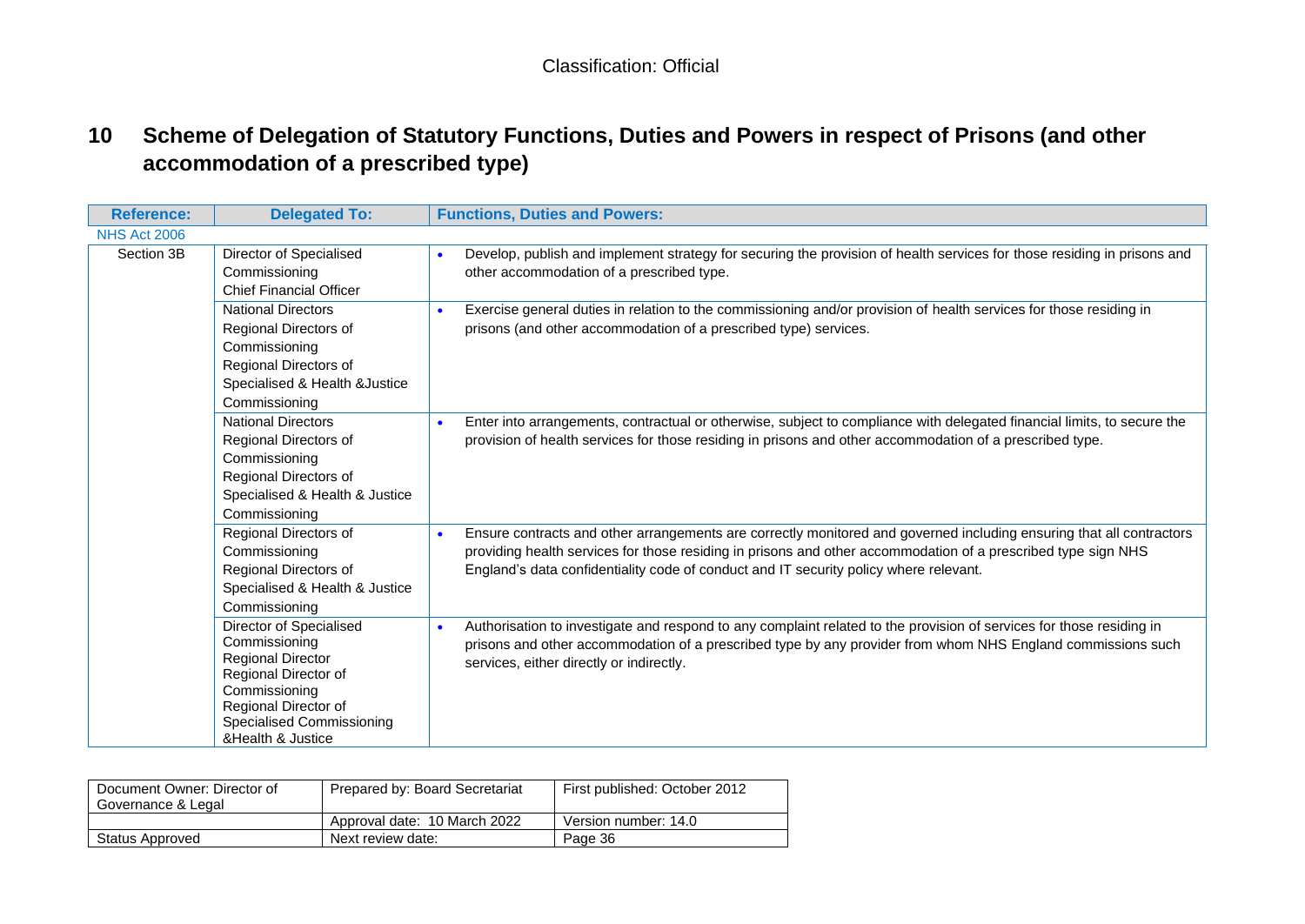| <b>Reference:</b> | <b>Delegated To:</b>                                  | <b>Functions, Duties and Powers:</b>                                                                              |
|-------------------|-------------------------------------------------------|-------------------------------------------------------------------------------------------------------------------|
|                   | <b>Regional Medical Director &amp;</b>                |                                                                                                                   |
|                   | ccio                                                  |                                                                                                                   |
|                   | Regional Director of Strategy &<br>Transformation     |                                                                                                                   |
|                   | Regional Director of                                  |                                                                                                                   |
|                   | Performance and Improvement                           |                                                                                                                   |
|                   | Regional Director of Nursing,                         |                                                                                                                   |
|                   | <b>Specialised Commissioning</b>                      |                                                                                                                   |
|                   | <b>Regional Chief Nurse</b>                           |                                                                                                                   |
|                   | <b>Devolution Chief Officer</b>                       |                                                                                                                   |
|                   | Executive lead for Quality/                           |                                                                                                                   |
|                   | <b>Medical Director</b>                               |                                                                                                                   |
|                   | Director of Nursing, Leadership                       |                                                                                                                   |
|                   | and Quality                                           |                                                                                                                   |
|                   | Director of Nursing,                                  |                                                                                                                   |
|                   | Professional and System                               |                                                                                                                   |
|                   | Development                                           |                                                                                                                   |
|                   | <b>Clinical Quality Director</b>                      |                                                                                                                   |
|                   | Regional Director of<br>Specialised Commissioning,    |                                                                                                                   |
|                   | Public Health Commissioning,                          |                                                                                                                   |
|                   | Health in Justice and Military                        |                                                                                                                   |
|                   | Director of Nursing - Clinical                        |                                                                                                                   |
|                   | Quality                                               |                                                                                                                   |
|                   | Medical -Director - System                            |                                                                                                                   |
|                   | Improvement and Professional                          |                                                                                                                   |
|                   | <b>Standards</b>                                      |                                                                                                                   |
|                   | Medical Director of                                   |                                                                                                                   |
|                   | Commissioning                                         |                                                                                                                   |
|                   | Director of Strategic                                 |                                                                                                                   |
|                   | Transformation                                        |                                                                                                                   |
|                   | <b>Locality Director</b><br><b>National Directors</b> | Take urgent and emergency action to safeguard and maintain the provision of health services for those residing in |
|                   |                                                       |                                                                                                                   |
|                   | Regional Directors of                                 | prisons and other accommodation of a prescribed type.                                                             |
|                   | Commissioning                                         |                                                                                                                   |
|                   | Regional Directors of                                 |                                                                                                                   |
|                   | Specialised & Health & Justice                        |                                                                                                                   |
|                   | Commissioning                                         |                                                                                                                   |

| Document Owner: Director of<br>Governance & Legal | Prepared by: Board Secretariat | First published: October 2012 |
|---------------------------------------------------|--------------------------------|-------------------------------|
|                                                   | Approval date: 10 March 2022   | Version number: 14.0          |
| Status Approved                                   | Next review date:              | Page 37                       |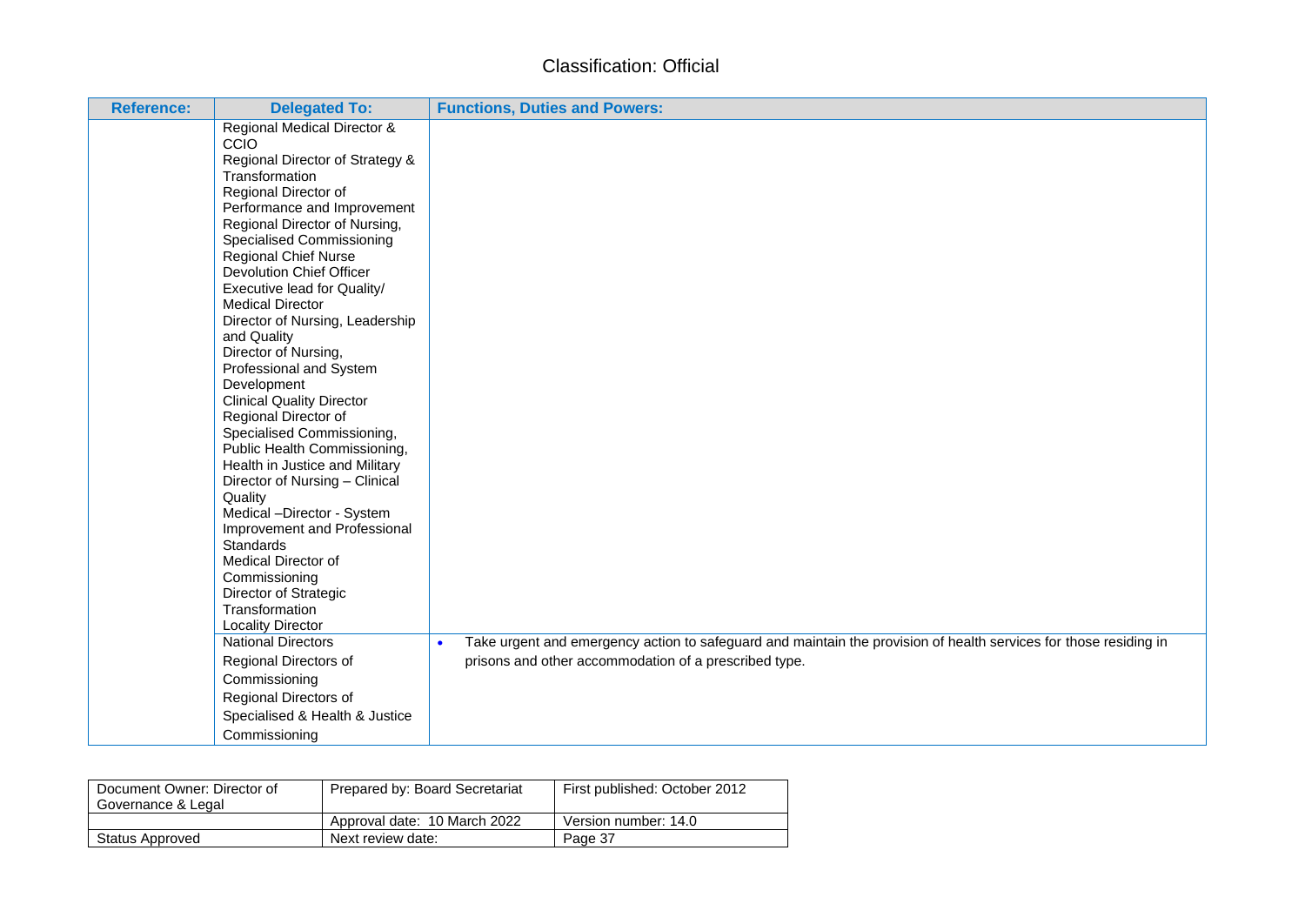| <b>Reference:</b> | <b>Delegated To:</b>                                                                                               | <b>Functions, Duties and Powers:</b>                                                                                                                                                                                                                                                                                     |
|-------------------|--------------------------------------------------------------------------------------------------------------------|--------------------------------------------------------------------------------------------------------------------------------------------------------------------------------------------------------------------------------------------------------------------------------------------------------------------------|
|                   | Regional Directors of<br>Commissioning<br>Regional Directors of<br>Specialised & Health & Justice<br>Commissioning | Ensure that processes are in place to make determinations over Individual Funding Requests from those residing in<br>either prison or other accommodation of a prescribed type.                                                                                                                                          |
|                   | Regional Directors of<br>Commissioning                                                                             | Oversee NHS England exercise of functions to deliver health services for those residing in either prison or other<br>accommodation of a prescribed type, and assure the System Oversight Committee that such services are<br>commissioned and monitored in accordance with the legal framework and NHS England guidance. |
|                   | Regional Medical Director &<br><b>CCIOS</b>                                                                        | Undertake investigations into service provision or performer list issues in relation to those residing in either prison or<br>other accommodation of a prescribed type where they cover more than one geography.                                                                                                         |
| Section 249       | Director of Specialised<br>Commissioning                                                                           | Duty to co-operate with the prisons service                                                                                                                                                                                                                                                                              |

# **11 Scheme of Delegation of Statutory Functions, Duties and Powers in respect of Public Health**

| <b>Reference:</b>   | <b>Delegated To:</b>                  | <b>Functions, Duties and Powers:</b>                                                                                     |
|---------------------|---------------------------------------|--------------------------------------------------------------------------------------------------------------------------|
| <b>NHS Act 2006</b> |                                       |                                                                                                                          |
| Section 2.          | <b>Chief Operating Officer</b>        | Secure the provision of a range of defined services covering:                                                            |
| Section 2A,         | Director of Public Health             | Immunisation programmes;                                                                                                 |
| Section 2B &        | Commissioning & Operations            | Screening programmes;                                                                                                    |
| Section 12          | Chief Nursing Officer (for            | Public health care for people in prison or other places of detention;                                                    |
|                     | CHIS)                                 | Sexual assault referral centres; and,                                                                                    |
|                     |                                       | Child health information systems (CHIS).                                                                                 |
| Section 7A          | <b>Chief Operating Officer</b>        | To seek to achieve key deliverables focused on achieving positive health outcomes for the population and reducing        |
|                     | Director of Public Health             | inequalities in health, as defined in the section 7A agreement related to public health functions to be exercised by NHS |
|                     | <b>Commissioning &amp; Operations</b> | England.                                                                                                                 |
|                     | <b>Chief Operating Officer</b>        | To work in partnership with the Department of Health and Social Care to develop future agreements under Section 7A.      |
|                     | Director of Public Health             | To produce a joint report with Public Health England on progress against performance indicators outlining the            |
|                     | <b>Commissioning &amp; Operations</b> | functions described within the section 7A agreement.                                                                     |
|                     | <b>Chief Operating Officer</b>        | To ensure relevant unpublished information is shared on a timely basis with the Department of Health and Social Care     |
|                     |                                       | and Public Health England for the exercise of their functions.                                                           |

<span id="page-37-0"></span>

| Document Owner: Director of<br>Governance & Legal | Prepared by: Board Secretariat | First published: October 2012 |
|---------------------------------------------------|--------------------------------|-------------------------------|
|                                                   | Approval date: 10 March 2022   | Version number: 14.0          |
| Status Approved                                   | Next review date:              | Page 38                       |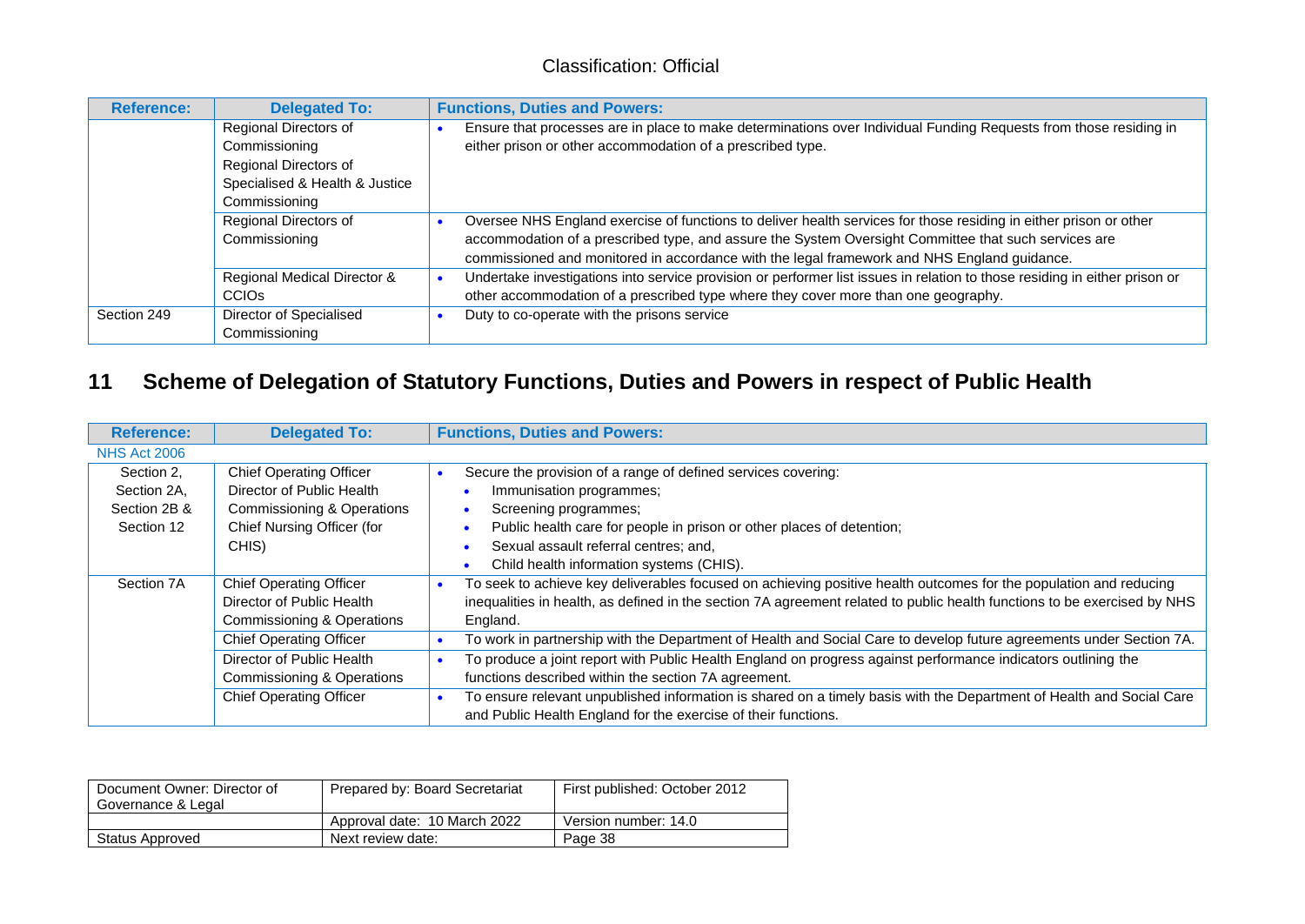| <b>Reference:</b> | <b>Delegated To:</b>           | <b>Functions, Duties and Powers:</b>                                                                                  |
|-------------------|--------------------------------|-----------------------------------------------------------------------------------------------------------------------|
|                   | <b>Chief Operating Officer</b> | To share information with the Department of Health and Social Care and Public Health England to enable effective      |
|                   | Director of Public Health      | joint planning of future section 7A agreements, including prospective changes in services or new services that may be |
|                   | Commissioning & Operations     | commissioned under a future agreement.                                                                                |
|                   | <b>Chief Operating Officer</b> | To, without delay, inform the Department of Health and Social Care in writing of any significant concerns NHS England |
|                   | Director of Public Health      | has in relation to the delivery by providers of services covered under the section 7A agreement.                      |
|                   | Commissioning & Operations     |                                                                                                                       |

### **12 Scheme of Delegation of Statutory Functions, Duties and Powers in respect of Clinical Commissioning Groups**

| <b>Reference:</b>   | <b>Delegated To:</b>              | <b>Functions, Duties and Powers:</b>                                                                                |
|---------------------|-----------------------------------|---------------------------------------------------------------------------------------------------------------------|
| <b>NHS Act 2006</b> |                                   |                                                                                                                     |
| Section 14A         | National Director for Primary     | Assure and guide the strategy of NHS England for exercising the general duties in relation to CCGs.                 |
|                     | Care, Community Services and      |                                                                                                                     |
|                     | Strategy                          |                                                                                                                     |
|                     | National Director for Primary     | Develop, publish and implement strategy for exercising the general duties in relation to CCGs.                      |
|                     | Care, Community Services and      |                                                                                                                     |
|                     | Strategy                          |                                                                                                                     |
|                     | <b>Regional Directors</b>         | Exercise general duties in relation to CCGs.                                                                        |
|                     | Devolution Chief Officer          |                                                                                                                     |
| Section 14B &       | <b>System Oversight Committee</b> | Consider applications for the establishment of CCGs.                                                                |
| Regulations         |                                   |                                                                                                                     |
| SO 6.8.1.3.1        | <b>Chief Executive Officer</b>    |                                                                                                                     |
| Section 14C &       | System Oversight Committee        | Determine applications under section 14B NHS Act 2006.                                                              |
| Regulations         | <b>Regional Support Group</b>     |                                                                                                                     |
| SO 6.8.1.3.1        | <b>Chief Executive Officer</b>    |                                                                                                                     |
| Section 14E &       | <b>Regional Support Group</b>     | Consider and determine applications for variation of a CCG's constitution, making recommendations to the System     |
| Regulations         | <b>System Oversight Committee</b> | Oversight Committee where proposals:                                                                                |
|                     |                                   | are identified as novel, contentious or high risk;                                                                  |
|                     |                                   | are proposed alongside entry into or exit from the Recovery Support Programme (and segment 4 of the SOF);<br>and/or |

<span id="page-38-0"></span>

| Document Owner: Director of<br>Governance & Legal | Prepared by: Board Secretariat | First published: October 2012 |
|---------------------------------------------------|--------------------------------|-------------------------------|
|                                                   | Approval date: 10 March 2022   | Version number: 14.0          |
| Status Approved                                   | Next review date:              | Page 39                       |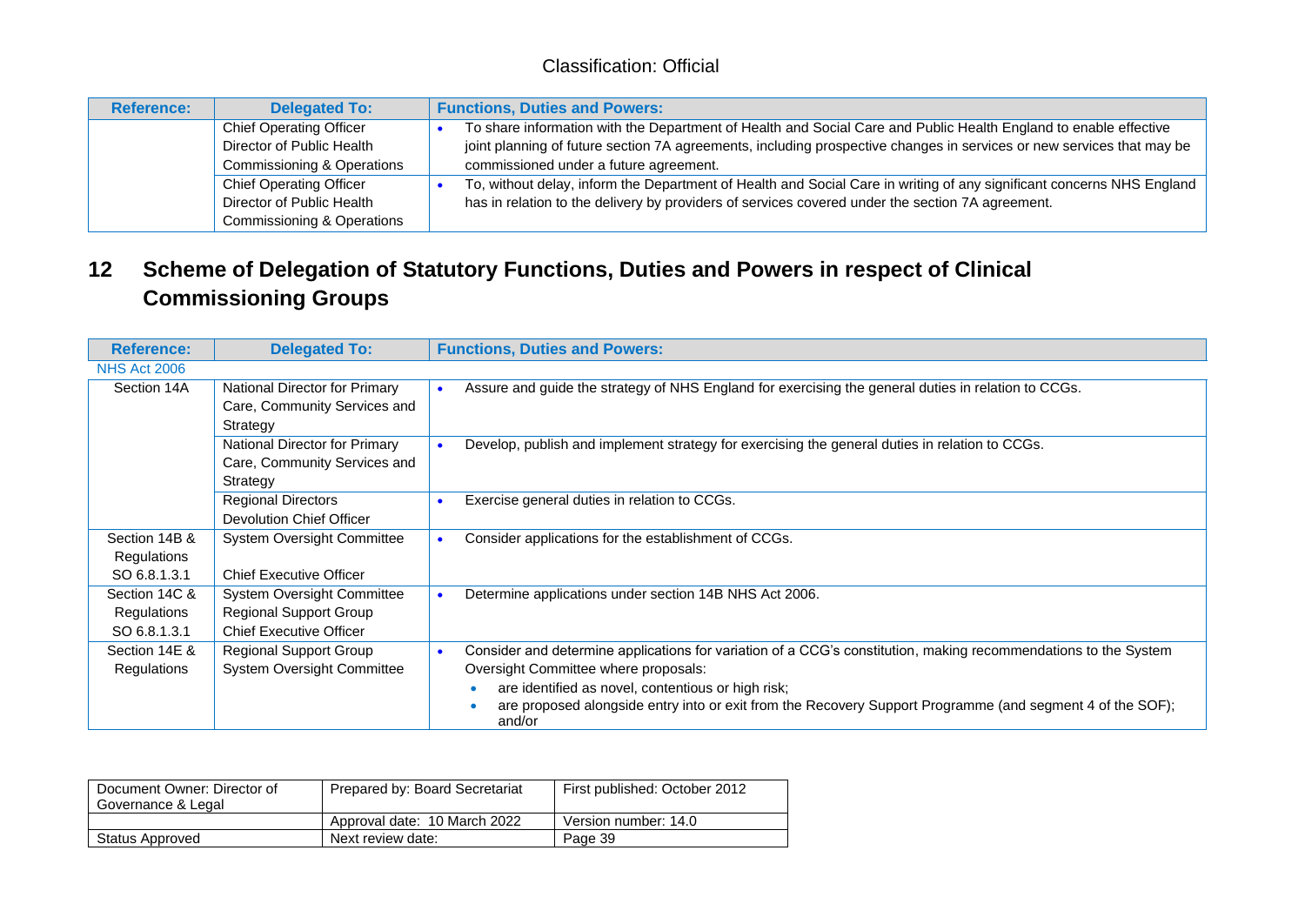| <b>Reference:</b> | <b>Delegated To:</b>              | <b>Functions, Duties and Powers:</b>                                                                                                         |
|-------------------|-----------------------------------|----------------------------------------------------------------------------------------------------------------------------------------------|
|                   |                                   | relate to a CCG in the Recovery Support Programme and the proposal is inconsistent with the CCG remaining in<br>the Programme and segment 4. |
| Section14F &      | <b>Regional Support Group</b>     | Approve variation of a CCG's constitution otherwise than on application, , making recommendations to the System<br>$\bullet$                 |
| Regulations       | <b>System Oversight Committee</b> | Oversight Committee where proposals:                                                                                                         |
|                   |                                   | are identified as novel, contentious or high risk;                                                                                           |
|                   |                                   | are proposed alongside entry into or exit from the Recovery Support Programme (and segment 4 of the SOF);<br>and/or                          |
|                   |                                   | relate to a CCG in the Recovery Support Programme and the proposal is inconsistent with the CCG remaining in<br>the Programme and segment 4. |
| Section 14G       | <b>Regional Support Groups</b>    | Consider and determine applications for merger by two or more CCGs, making recommendations to the System<br>$\bullet$                        |
| SO 6.8.1.3.1      | <b>System Oversight Committee</b> | Oversight Committee on all applications for merger by two or more CCGs that are considered to be high risk.                                  |
| Section 14H       | <b>System Oversight Committee</b> | Make decisions on whether to dissolve one or more CCGs.<br>$\bullet$                                                                         |
| SO 6.8.1.3.1      | <b>Chief Executive Officer</b>    |                                                                                                                                              |
| Section 14I       | <b>Regional Directors</b>         | Make a property or staff transfer scheme in connection with the variation, merger or dissolution of one or more CCGs.                        |
| Section 14K       | National Director for Primary     | Make arrangements to publish guidance about the establishment, variation, merger or dissolution of one or more<br>$\bullet$                  |
|                   | Care, Community Services and      | CCGs                                                                                                                                         |
|                   | Strategy                          |                                                                                                                                              |
| Section 14S       | <b>Regional Directors</b>         | Power to obtain assistance and support from CCGs in discharging NHS England's obligations under Section 13E of                               |
|                   | <b>Devolution Chief Officer</b>   | the NHS Act 2006 so far as relating to continuous improvement in the quality of primary medical care.                                        |
| Section 14U(2)    | <b>Chief Nursing Officer</b>      | Arrange for the publication of guidance to CCGs on the discharge of their duty to promote the involvement of each<br>$\bullet$               |
|                   | <b>Chief Financial Officer</b>    | patient.                                                                                                                                     |
| Section 14W(3)    | <b>Chief Financial Officer</b>    | Consider the need to publish guidance to CCGs over how to discharge their duty to obtain appropriate advice.<br>$\bullet$                    |
| Section 14Z2(4)   | <b>Chief Nursing Officer</b>      | Consider the need to publish guidance to CCGs over how to discharge their duty in respect of public involvement and<br>$\bullet$             |
|                   | <b>Chief Financial Officer</b>    | consultation in the exercise of their functions to make commissioning arrangements.                                                          |
| Section 14Z7(1)   | <b>Chief Financial Officer</b>    | Consider the need to publish guidance to CCGs over how to discharge their responsibility for payments to providers.                          |
| & Section         |                                   |                                                                                                                                              |
| 14Z7(6)           |                                   |                                                                                                                                              |
| Section 14Z8      | National Director for Primary     | Make arrangements to publish guidance for CCGs on the discharge of their commissioning functions.<br>$\bullet$                               |
|                   | Care, Community Services and      | Duty to consult with HealthWatch England on draft guidance before it is published and before any significant changes<br>$\bullet$            |
|                   | Strategy                          | are made to any revised guidance.                                                                                                            |
| Section 14Z9      | <b>Regional Support Group</b>     | Consider and determine requests by CCGs for NHS England to exercise functions of the CCG. Should a request be<br>$\bullet$                   |
|                   | System Oversight Committee        | accepted then make arrangements for NHS England to exercise the function or functions of the relevant CCG.                                   |
|                   | <b>Chief Executive Officer</b>    | Making recommendations to the System Oversight Committee where proposals:<br>$\bullet$                                                       |
|                   |                                   | are identified as novel, contentious or high risk;<br>$\bullet$                                                                              |

| Document Owner: Director of<br>Governance & Legal | Prepared by: Board Secretariat | First published: October 2012 |
|---------------------------------------------------|--------------------------------|-------------------------------|
|                                                   | Approval date: 10 March 2022   | Version number: 14.0          |
| Status Approved                                   | Next review date:              | Page 40                       |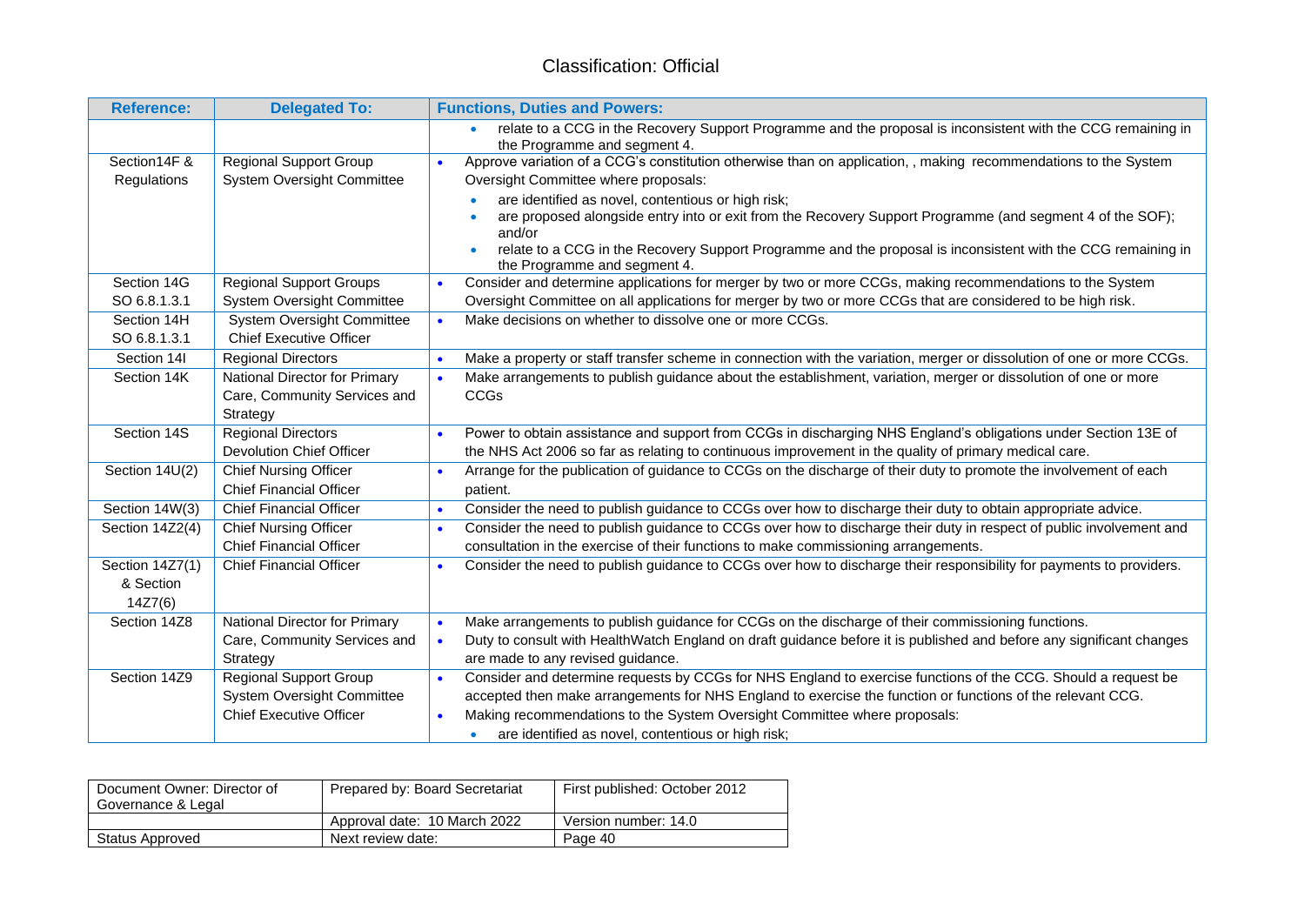| <b>Reference:</b> | <b>Delegated To:</b>                                                                                 | <b>Functions, Duties and Powers:</b>                                                                                                                                                                                                                                    |
|-------------------|------------------------------------------------------------------------------------------------------|-------------------------------------------------------------------------------------------------------------------------------------------------------------------------------------------------------------------------------------------------------------------------|
|                   |                                                                                                      | are proposed alongside entry into or exit from the Recovery Support Programme (and segment 4 of the SOF);<br>and/or<br>relate to a CCG in the Recovery Support Programme and the proposal is inconsistent with the CCG remaining in<br>the Programme and segment 4.     |
| Section 14Z10     | <b>Regional Support Group</b><br><b>System Oversight Committee</b><br><b>Chief Executive Officer</b> | Consider and determine requests by CCGs for NHS England to provide assistance or support to the CCG. Should a<br>$\bullet$<br>request be accepted then make arrangements for NHS England to provide such support or assistance as it is<br>determined the CCG requires. |
|                   |                                                                                                      | Making recommendations to the System Oversight Committee where proposals:<br>$\bullet$                                                                                                                                                                                  |
|                   |                                                                                                      | are identified as novel, contentious or high risk;                                                                                                                                                                                                                      |
|                   |                                                                                                      | are proposed alongside entry into or exit from the Recovery Support Programme (and segment 4 of the SOF);                                                                                                                                                               |
|                   |                                                                                                      | and/or<br>relate to a CCG in the Recovery Support Programme and the proposal is inconsistent with the CCG remaining in<br>the Programme and segment 4.                                                                                                                  |
|                   | Director of CSU Transition                                                                           | Responsibility for the generation of income through the activities of Commissioning Support Units, which NHS England                                                                                                                                                    |
|                   | Programme                                                                                            | hosts with the NHS Business Services Authority, and for oversight and assurance to the Audit and Risk Assurance                                                                                                                                                         |
|                   | Devolution Chief Officer                                                                             | Committee.                                                                                                                                                                                                                                                              |
|                   | Managing Directors of                                                                                | Responsibility for decision-making over income generation by individual Commissioning Support Units and<br>$\bullet$                                                                                                                                                    |
|                   | <b>Commissioning Support Units</b>                                                                   | responsibility for running them in-line with guidance from the Commissioning Support Executive Group.                                                                                                                                                                   |
|                   | Managing Directors of                                                                                | Exercise general duties in relation to the operation of Commissioning Support Unit services                                                                                                                                                                             |
|                   | <b>Commissioning Support Units</b>                                                                   |                                                                                                                                                                                                                                                                         |
| Section 14Z11     | <b>Chief Financial Officer</b>                                                                       | Consider the need to publish guidance to CCGs over how to prepare, revise and consult on their annual<br>commissioning plans.                                                                                                                                           |
| Section 14Z15(4)  | <b>Chief Financial Officer</b>                                                                       | Consider the need to publish directions to CCGs as to the form and content of an annual report.                                                                                                                                                                         |
| Section 14Z16     | Board                                                                                                | Conduct, each financial year, a performance assessment of each CCG for submission to the System Oversight<br>$\bullet$                                                                                                                                                  |
|                   | <b>System Oversight Committee</b>                                                                    | Committee for review and NHS England Board for approval.                                                                                                                                                                                                                |
|                   | <b>Regional Directors</b>                                                                            |                                                                                                                                                                                                                                                                         |
|                   | <b>Devolution Chief Officer</b>                                                                      |                                                                                                                                                                                                                                                                         |
| Section 14Z18     | National Directors, Regional                                                                         | Make arrangements to exercise the power to require any information, documents, records or other items which NHS<br>$\bullet$                                                                                                                                            |
|                   | <b>Directors</b>                                                                                     | England considers necessary or expedient to have for the purposes of any of its functions in relation to CCGs. Such                                                                                                                                                     |
|                   | <b>Devolution Chief Officer</b>                                                                      | power must only be exercised in accordance with circumstances set out in section 14Z17 NHS Act 2006.                                                                                                                                                                    |
| Section 14Z19     | National Directors, Regional                                                                         | Make arrangements to exercise the power to require a CCG to provide an explanation of any matter which relates to                                                                                                                                                       |
|                   | <b>Directors</b>                                                                                     | the exercise, or proposed exercise, by the CCG of any of its functions. Such power must only be exercised in                                                                                                                                                            |
|                   | <b>Devolution Chief Officer</b>                                                                      | accordance with circumstances set out in section 14Z17 NHS Act 2006.                                                                                                                                                                                                    |
| Section 14Z21     | <b>Regional Support Groups</b>                                                                       | Make arrangements to exercise the power, in specific circumstances and subject to consultation, to give, remove or                                                                                                                                                      |
|                   | <b>System Oversight Committee</b>                                                                    | update directions to CCGs over how to discharge their functions, terminate the appointment of the CCG's Accountable                                                                                                                                                     |

| Document Owner: Director of<br>Governance & Legal | Prepared by: Board Secretariat | First published: October 2012 |
|---------------------------------------------------|--------------------------------|-------------------------------|
|                                                   | Approval date: 10 March 2022   | Version number: 14.0          |
| Status Approved                                   | Next review date:              | Page 41                       |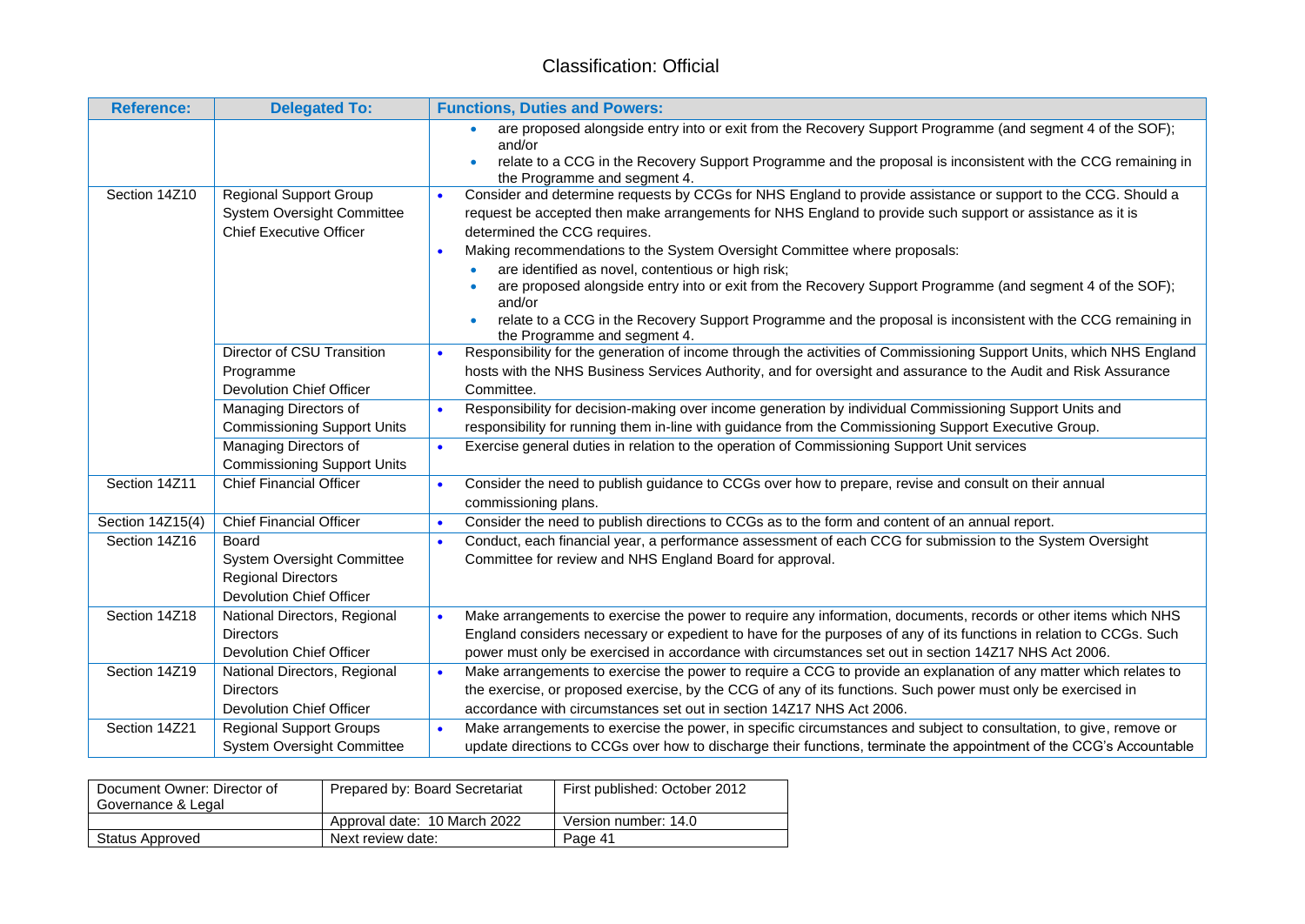| <b>Reference:</b>                  | <b>Delegated To:</b>                                                                | <b>Functions, Duties and Powers:</b>                                                                                                                                                                                                                                                                                                                                                                                                                                                        |
|------------------------------------|-------------------------------------------------------------------------------------|---------------------------------------------------------------------------------------------------------------------------------------------------------------------------------------------------------------------------------------------------------------------------------------------------------------------------------------------------------------------------------------------------------------------------------------------------------------------------------------------|
|                                    |                                                                                     | Officer or vary the constitution of a CCG, making recommendations to the System Oversight Committee where<br>proposals:<br>relate to the dissolution of a CCG;<br>are identified as novel, contentious or high risk;<br>are proposed alongside entry into or exit from the Recovery Support Programme (and segment 4 of the SOF);<br>and/or<br>relate to a CCG in the Recovery Support Programme and the proposal is inconsistent with the CCG remaining in<br>the Programme and segment 4. |
| Schedule 1A,<br>Section 12 (2) (3) | <b>Chief Executive Officer</b><br>Chief People Officer<br><b>Regional Directors</b> | Appointment of CCG Accountable Officer including appointment of a person to be the Accountable Officer for more<br>than one CCG (as a joint appointment)                                                                                                                                                                                                                                                                                                                                    |

**Note**: other functions touching on CCGs are set out in sections 4, 5, 19 and 22 of this Scheme of Delegation

| Document Owner: Director of<br>Governance & Legal | Prepared by: Board Secretariat | First published: October 2012 |
|---------------------------------------------------|--------------------------------|-------------------------------|
|                                                   | Approval date: 10 March 2022   | Version number: 14.0          |
| Status Approved                                   | Next review date:              | Page 42                       |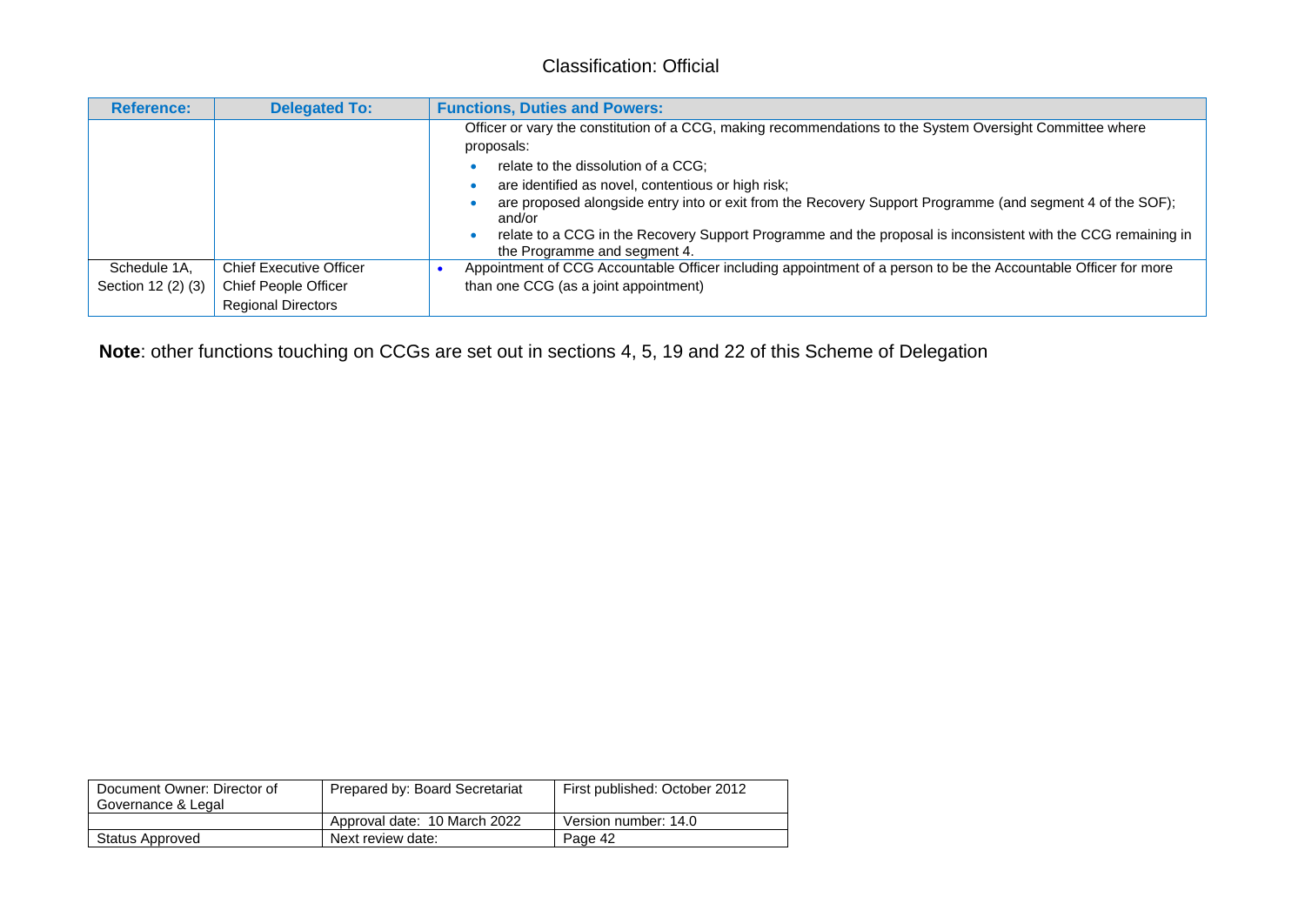### **13 Reservation of Functions, Duties and Powers Derived from Standing Orders**

Refer to the NHS England Standing Orders for all reservation of Functions, Duties and Powers adopted by NHS England.

### **14 Scheme of Delegation Derived from Standing Orders**

Refer to the NHS England Standing Orders for all reservation of Functions, Duties and Powers adopted by NHS England.

### **15 Reservation of Functions, Duties and Powers Derived from Standing Financial Instructions**

Refer to the NHS England Standing Financial Instructions for all reservation of Functions, Duties and Powers which detail the financial responsibilities, policies and procedures adopted by NHS England.

### **16 Scheme of Delegation Derived from Standing Financial Instructions**

<span id="page-42-1"></span><span id="page-42-0"></span>Refer to the NHS England Standing Financial Instructions which detail the financial responsibilities, policies and procedures adopted by NHS England.

<span id="page-42-3"></span><span id="page-42-2"></span>

| Document Owner: Director of<br>Governance & Legal | Prepared by: Board Secretariat | First published: October 2012 |
|---------------------------------------------------|--------------------------------|-------------------------------|
|                                                   | Approval date: 10 March 2022   | Version number: 14.0          |
| <b>Status Approved</b>                            | Next review date:              | Page 43                       |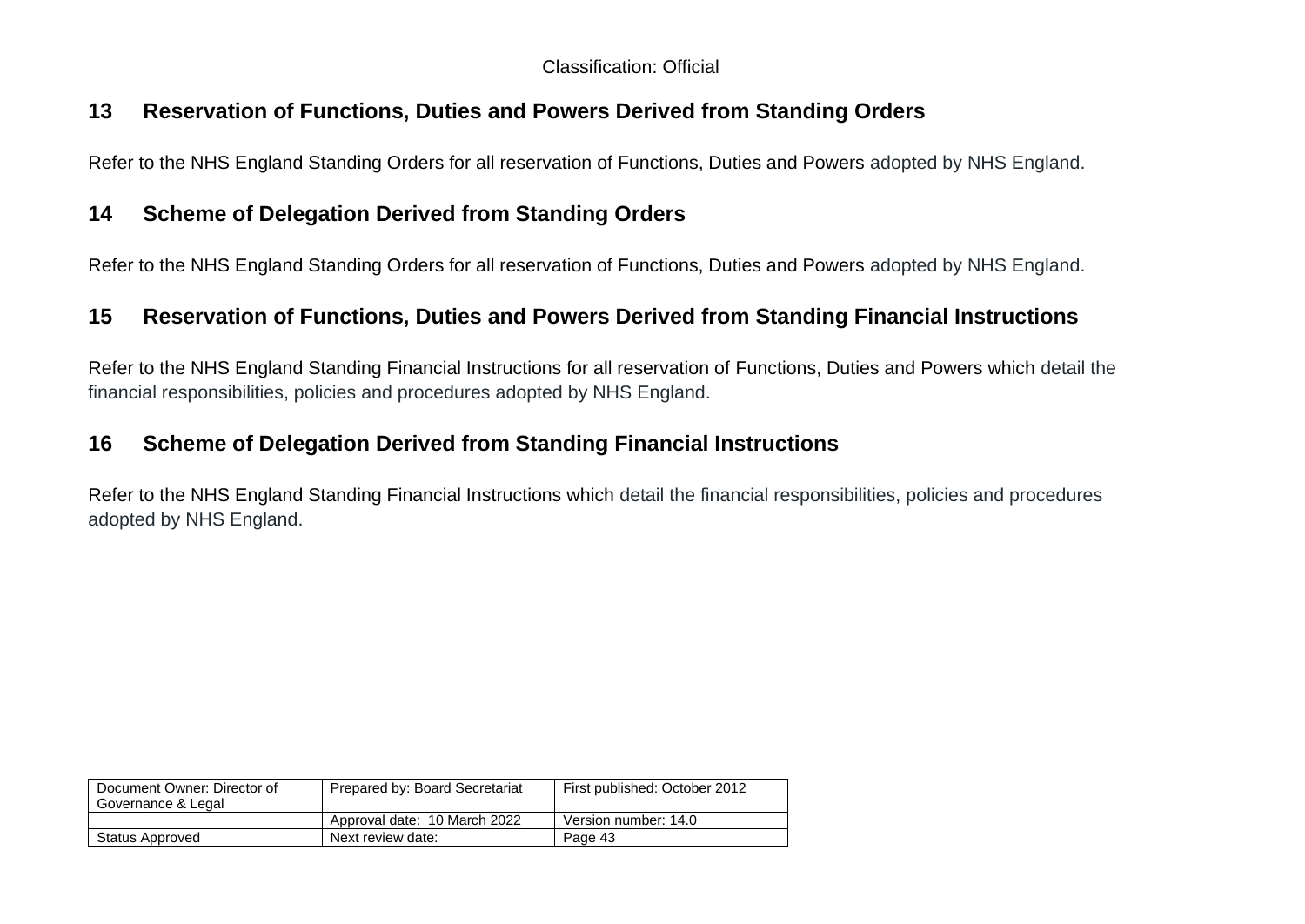**17 Reservation of Functions, Duties and Powers & Scheme of Delegation Derived from the Memorandum of Understanding with the Business Services Authority, in respect of Commissioning Support Units**

| <b>Reference:</b> | <b>Delegated To:</b>           | <b>Functions, Duties and Powers:</b>                                                                                                   |
|-------------------|--------------------------------|----------------------------------------------------------------------------------------------------------------------------------------|
| Schedule 1,       | <b>NHS Business Services</b>   | Act as employment host for CSU staff.                                                                                                  |
| Paragraph 1       | Authority                      |                                                                                                                                        |
| Schedule 1,       | <b>NHS England</b>             | Act as accountable body in relation to CSU activity and in relation to the income, expenditure, accounting                             |
| Paragraph 2       |                                | arrangements and financial probity of the CSUs.                                                                                        |
| Schedule 1,       | <b>Chief Operating Officer</b> | Have responsibility for providing pay and benefits to, and line management of, CSU staff and all associated<br>$\bullet$               |
| Paragraph 3       |                                | overarching and day-to-day HR activities.                                                                                              |
| Schedule 1,       | <b>CSU Transition Director</b> | Ensure that CSUs have the necessary management, accounting and governance arrangements and processes in<br>$\bullet$                   |
| Paragraph 4       |                                | place to carry out these payroll, line management and HR responsibilities appropriately.                                               |
| Schedule 1,       | <b>CSU Transition Director</b> | Ensure that appropriate governance and accounting arrangements and policies are in place across all CSUs and<br>$\bullet$              |
| Paragraph 5       |                                | where necessary issue guidance to ensure compliance with legal requirements and relevant guidance, in particular in                    |
|                   |                                | relation to health and safety and the Bribery Act 2010.                                                                                |
| Schedule 1,       | <b>CSU Transition Director</b> | Take or provide, or will procure that CSUs take or provide, such actions or such information, assurances and rights of<br>$\bullet$    |
| Paragraph 6       |                                | inspection and audit as the NHS Business Services Authority reasonably requests from time to time in order to comply                   |
|                   |                                | with its non-delegable statutory obligations as employer of CSU staff.                                                                 |
| Schedule 1,       | <b>CSU Transition Director</b> | Put in place a self-assessment tool and process for CSUs that will ensure that:<br>$\bullet$                                           |
| Paragraph 7       |                                | All relevant legal requirements are in place and being adhered to;                                                                     |
|                   |                                | Any specific CSU policies and practices are regularly updated in line with legislation; and,                                           |
|                   |                                | CSUs are compliant with the NHS Business Services Authority HR policies as adapted and updated and NHS<br>$\bullet$                    |
|                   |                                | England corporate policies, incident reporting procedures and health and safety policies and procedures.                               |
| Schedule 1,       | <b>CSU Transition Director</b> | In the event of a serious incident or issue coming to the attention of the NHS Business Services Authority in relation to<br>$\bullet$ |
| Paragraph 8       |                                | any hosted CSU staff, NHS England will intervene on behalf of the NHS Business Services Authority.                                     |
| Schedule 1,       | <b>CSU Transition Director</b> | NHS England will notify the NHS Business Services Authority of any complaints about health and safety or any<br>$\bullet$              |
| Paragraph 9       |                                | material injuries which have been suffered by CSU staff or by people with or to whom the CSU staff were providing                      |
|                   |                                | services.                                                                                                                              |

### <span id="page-43-0"></span>**18 Functions, Duties and Powers Reserved to the Board**

<span id="page-43-1"></span>

| Document Owner: Director of<br>Governance & Legal | Prepared by: Board Secretariat | First published: October 2012 |
|---------------------------------------------------|--------------------------------|-------------------------------|
|                                                   | Approval date: 10 March 2022   | Version number: 14.0          |
| Status Approved                                   | Next review date:              | Page 44                       |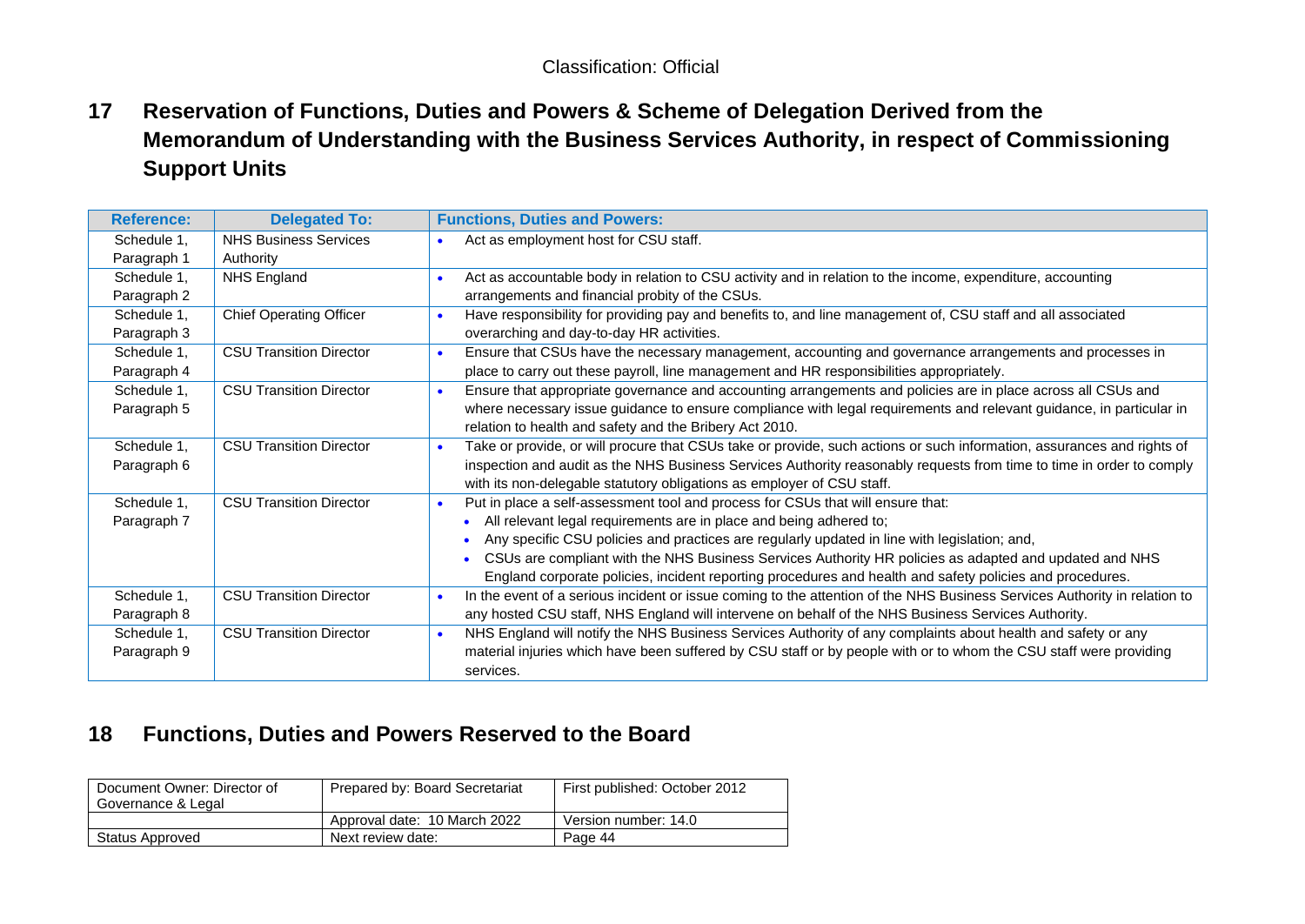| <b>Reference:</b>                    | <b>Reserved To:</b> | <b>Functions, Duties and Powers n:</b>                                                                                          |
|--------------------------------------|---------------------|---------------------------------------------------------------------------------------------------------------------------------|
| <b>Strategy &amp; Management</b>     |                     |                                                                                                                                 |
|                                      | <b>Board</b>        | Define the strategic aims of NHS England, subject to Department of Health and Social Care approval.                             |
|                                      | <b>Board</b>        | Approve the Business Plan.<br>$\bullet$                                                                                         |
|                                      | <b>Board</b>        | Approve NHS England's policies and procedure for the management of strategic risks.<br>$\bullet$                                |
|                                      | Board               | Approve annual budget and longer term financial plans within the Resource Limits.<br>$\bullet$                                  |
| <b>Regulation &amp; Control</b>      |                     |                                                                                                                                 |
|                                      | Board               | Suspend Standing Orders.                                                                                                        |
|                                      | Board               | Vary or amend Standing Orders.<br>$\bullet$                                                                                     |
|                                      | <b>Board</b>        | Ratify any urgent decision taken by the Chair and Chief Executive in public session in accordance with SO7.2.                   |
|                                      | Board               | Approve a Scheme of Delegation of powers from the Board to Committees and Sub-committees, any Employee or any                   |
|                                      |                     | Non-Executive Member.                                                                                                           |
|                                      | <b>Board</b>        | Require and receive the declaration of Officers' interests which may conflict with those of NHS England.<br>$\bullet$           |
|                                      | <b>Board</b>        | Approve arrangements for dealing with complaints.                                                                               |
|                                      | Board               | Adopt the organisation structures, processes and procedures to facilitate the discharge of business by NHS England              |
|                                      |                     | and agree to modifications thereto.                                                                                             |
|                                      | Board               | Receive reports from Committees including those which NHS England is required by the Secretary of State for Health<br>$\bullet$ |
|                                      |                     | and Social Care or other regulation to establish and take appropriate action thereon.                                           |
|                                      | Board               | Confirm the recommendations of NHS England Committees where the Committees do not have delegated powers.<br>$\bullet$           |
|                                      | Board               | Establish the terms of reference and reporting arrangements of all Committees and Sub-committees which are<br>$\bullet$         |
|                                      |                     | established by the Board.                                                                                                       |
|                                      | <b>Board</b>        | Discipline of members of the Board and Employees who are in breach of statutory requirements or Standing Orders.                |
|                                      | <b>Board</b>        | Approve financial transactions above the levels delegated to management.<br>$\bullet$                                           |
| <b>Appointments &amp; Dismissals</b> |                     |                                                                                                                                 |
|                                      | Board               | Appoint and dismiss Committees (and individual members) which are directly accountable to the Board.                            |
|                                      | <b>Board</b>        | Confirm appointment of members of any Committees of NHS England as representatives on outside bodies.                           |
| <b>Monitoring</b>                    |                     |                                                                                                                                 |
|                                      | <b>Board</b>        | Receive such reports as the Board sees fit from Committees in respect of their exercise of powers delegated.                    |
|                                      | <b>Board</b>        | Continuous appraisal of the affairs of NHS England by means of provision of updates to the Board as the Board may               |
|                                      |                     | require from Directors, Committees and Officers of NHS England.                                                                 |
|                                      | Board               | Receive reports from the Chief Financial Officer on financial performance against budget and Resource Limits.                   |
|                                      | Board               | Receive the annual management letter from the external auditor and agree the Board's proposed action, taking<br>$\bullet$       |
|                                      |                     | account of advice, where necessary, from the Audit and Risk Assurance Committee.                                                |

| Document Owner: Director of<br>Governance & Legal | Prepared by: Board Secretariat | First published: October 2012 |
|---------------------------------------------------|--------------------------------|-------------------------------|
|                                                   | Approval date: 10 March 2022   | Version number: 14.0          |
| Status Approved                                   | Next review date:              | Page 45                       |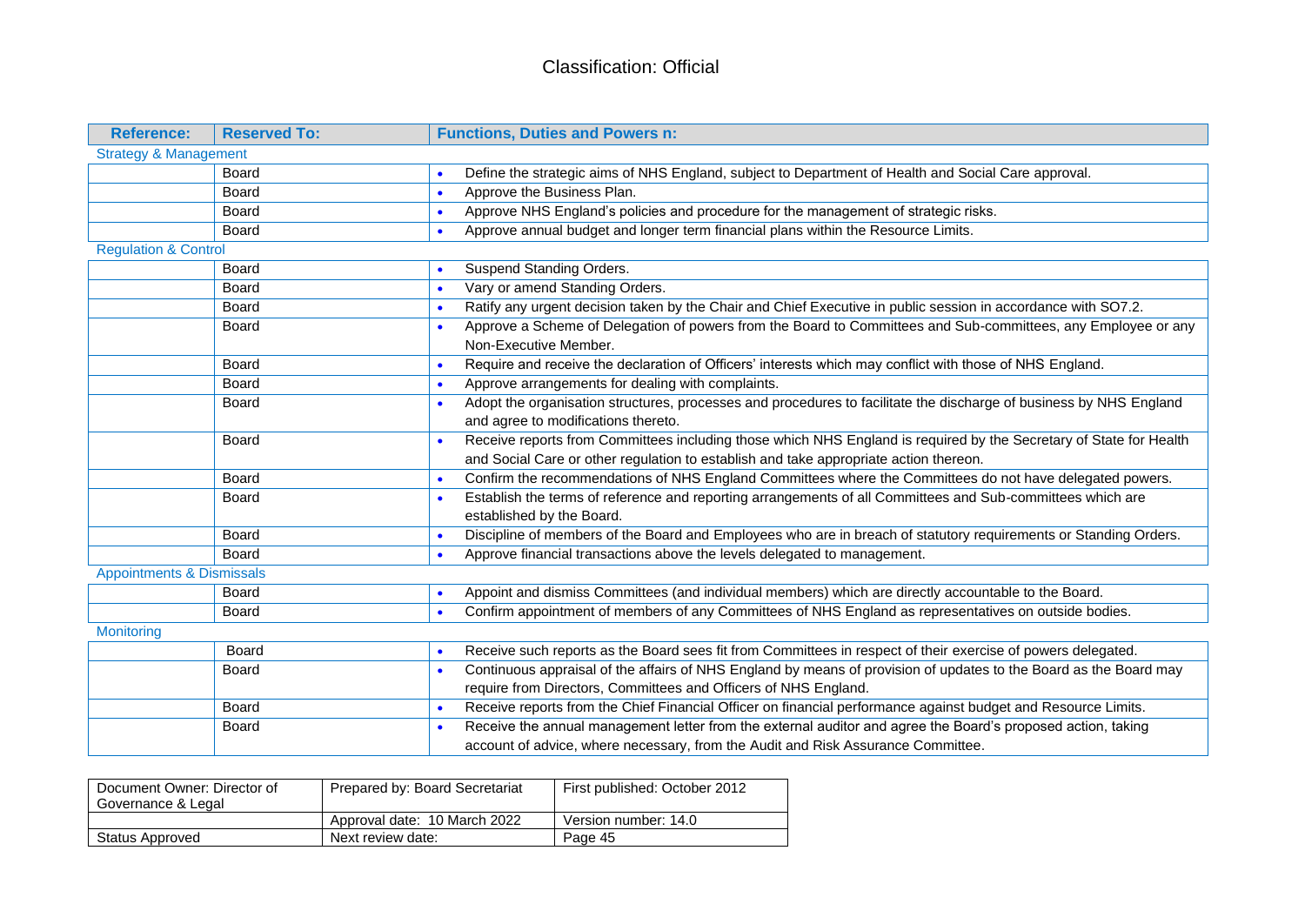| <b>Reference:</b>                   | <b>Reserved To:</b>                                         | <b>Functions, Duties and Powers n:</b>                                                                                                                                                                                                                                                                                                                                                                           |
|-------------------------------------|-------------------------------------------------------------|------------------------------------------------------------------------------------------------------------------------------------------------------------------------------------------------------------------------------------------------------------------------------------------------------------------------------------------------------------------------------------------------------------------|
| <b>Annual Report &amp; Accounts</b> |                                                             |                                                                                                                                                                                                                                                                                                                                                                                                                  |
|                                     | Board                                                       | Receipt and approval of NHS England Annual Report and Annual Accounts as prepared by the Chief Executive and<br>Chief Financial Officer.                                                                                                                                                                                                                                                                         |
|                                     | Articles of Association - Supply Chain Coordination Limited |                                                                                                                                                                                                                                                                                                                                                                                                                  |
| Part 2, Article 7<br>$(1)$ $(a)$    | <b>Board</b>                                                | Make any variation of any rights, including class rights, attaching to any shares in the company<br>$\bullet$                                                                                                                                                                                                                                                                                                    |
| Part 2, Article 7<br>$(1)$ $(b)$    | <b>Board</b>                                                | Issue any shares, or consolidate, subdivide or convert any shares in the company, or create or grant any option or<br>rights to subscribe for shares or convert into shares in the company                                                                                                                                                                                                                       |
| Part 2, Article 7<br>$(1)$ $(c)$    | <b>Board</b>                                                | Re-purchase or cancel any shares by the company, or capitalise, repay, reduce or distribute the amount (if any)<br>$\bullet$<br>standing to the credit of its share premium account or capital redemption reserve (if any) or any other reserve, or carry<br>out any other reorganisation or reduction of the share capital of the company (excluding for these purposes the<br>payment of any dividend)         |
| Part 2, Article 7<br>$(1)$ $(d)$    | <b>Board</b>                                                | Devolve or transfer management control to persons outside the Board, (and if approved, the terms of any such<br>devolution shall also require the prior written approval of the shareholder)                                                                                                                                                                                                                     |
| Part 2, Article 7<br>$(1)$ $(e)$    | Board                                                       | Vary the authorised or issued share capital in the company                                                                                                                                                                                                                                                                                                                                                       |
| Part 2, Article 7<br>$(1)$ $(g)$    | <b>Board</b>                                                | Introduce new shareholders                                                                                                                                                                                                                                                                                                                                                                                       |
| Part 2, Article 7<br>$(1)$ $(h)$    | <b>Board</b>                                                | Make any amendments to the Memorandum or articles<br>$\bullet$                                                                                                                                                                                                                                                                                                                                                   |
| Part 2, Article 7<br>$(1)$ (i)      | <b>Board</b>                                                | Make any arrangements with creditors generally or commence any winding-up or dissolution of or appoint any<br>liquidator, administrator or administrative receiver of the company or any of its assets unless it shall have become<br>insolvent, present or cause to be presented or allow any act which would result in the winding up or the presentation of<br>any petition for the winding up of the company |
| Part 2, Article 7<br>$(1)$ (j)      | <b>Board</b>                                                | On recommendation from the Audit and Risk Assurance Committee, make any change to the general investment<br>$\bullet$<br>criteria to be applied by the company or the purposes to which the company applies its resources                                                                                                                                                                                        |
| Part 2, Article 7<br>$(1)$ $(k)$    | <b>Board</b>                                                | Make a change to the name of the company<br>$\bullet$                                                                                                                                                                                                                                                                                                                                                            |
| Part 2, Article 7<br>$(1)$ (l)      | Board                                                       | Make any material change to the nature of the Business                                                                                                                                                                                                                                                                                                                                                           |
| Part 2, Article 7<br>$(1)$ (m)      | <b>Board</b>                                                | Relocate the head office of the company<br>$\bullet$                                                                                                                                                                                                                                                                                                                                                             |

| Document Owner: Director of<br>Governance & Legal | Prepared by: Board Secretariat | First published: October 2012 |
|---------------------------------------------------|--------------------------------|-------------------------------|
|                                                   | Approval date: 10 March 2022   | Version number: 14.0          |
| Status Approved                                   | Next review date:              | Page 46                       |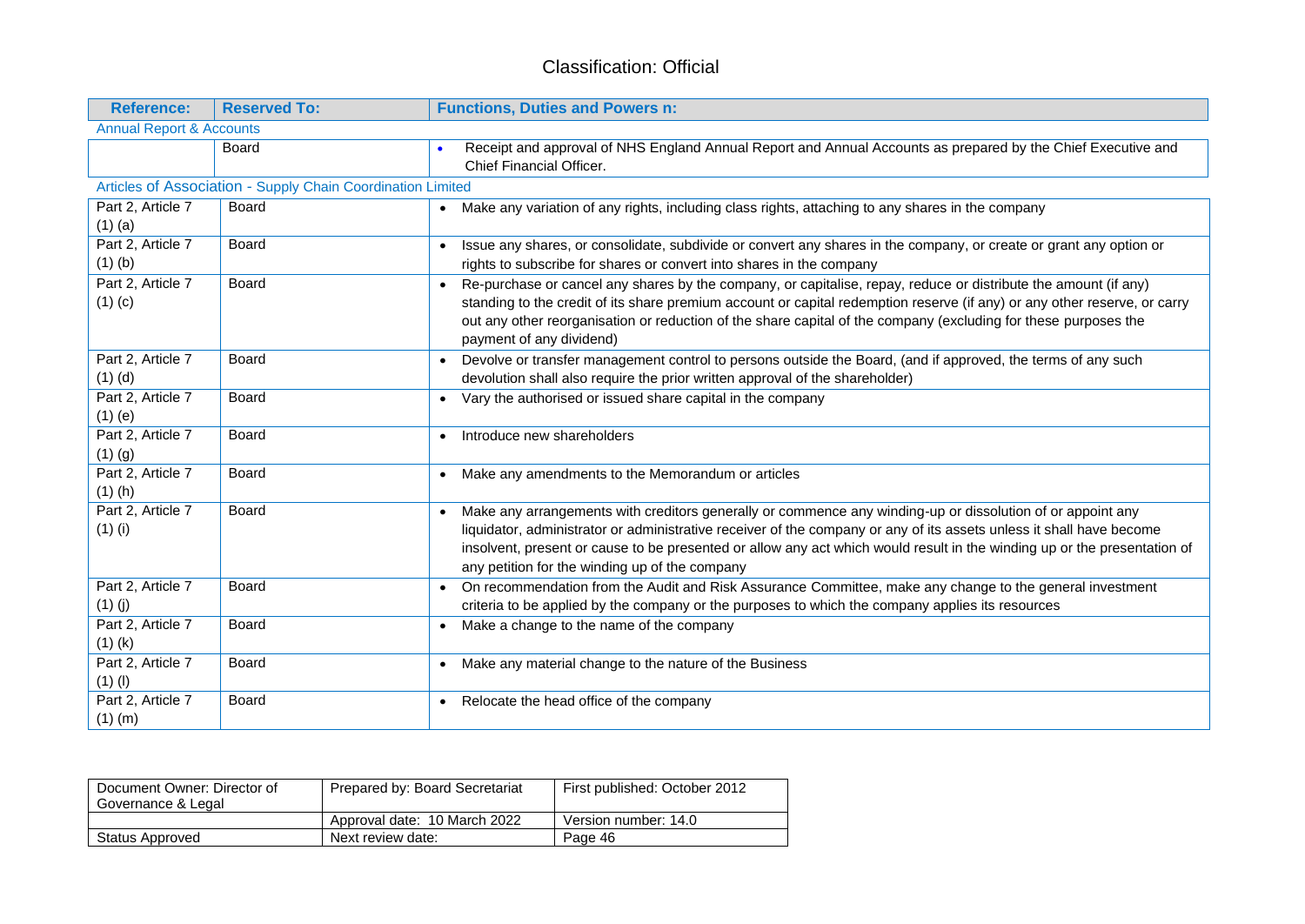| <b>Reference:</b> | <b>Reserved To:</b> | <b>Functions, Duties and Powers n:</b>                                                                                                |
|-------------------|---------------------|---------------------------------------------------------------------------------------------------------------------------------------|
| Part 2, Article 7 | <b>Board</b>        | Refinance, securitise and/or sell any existing debt or investment of the company unless falling within the terms of a                 |
| $(1)$ $(n)$       |                     | protocol or operational model which has been pre-agreed with the shareholder                                                          |
| Part 2, Article 7 | Board               | Enter into any contract that is not within the ordinary course of business of the company<br>$\bullet$                                |
| $(1)$ $(q)$       |                     |                                                                                                                                       |
| Part 2, Article 7 | Board               | Pass any shareholder resolution<br>$\bullet$                                                                                          |
| $(1)$ $(s)$       |                     |                                                                                                                                       |
| Part 2, Article 7 | <b>Board</b>        | Make any material change in the nature or scope of the objects of the companyincluding the introduction or                            |
| $(1)$ $(t)$       |                     | discontinuance of any field of activity and the relocation or expansion of the business of the company, or the                        |
|                   |                     | commencement of any new business not being ancillary or incidental to such business                                                   |
| Part 2, Article 7 | Board               | Approve the Business Plan (and included therein Annual Budget), and any material amendments to it agreed by the                       |
| $(1)$ (u)         |                     | Board                                                                                                                                 |
| Part 2, Article 7 | Board               | Enter into any contract or arrangement that is other than in the furtherance of health and social care and/or does not                |
| $(1)$ $(v)$       |                     | further the key objectives of the NHS Supply Chain                                                                                    |
| Part 2, Article 7 | <b>Board</b>        | Acquire any shares or other interest in, or make any investment in, another company or business, or incorporate any                   |
| $(1)$ (w)         |                     | subsidiary or dispose of any shares or dilute any interest in a subsidiary                                                            |
| Part 2, Article 7 | Board               | Other than disclosed and approved in the Business Plan, participate in any partnership or joint venture (incorporated or<br>$\bullet$ |
| (1)(x)            |                     | not), or any revenue-sharing or profit-sharing agreement                                                                              |
| Part 2, Article 7 | Board               | Amalgamate or merge the company with any other company or legal entity<br>$\bullet$                                                   |
| $(1)$ $(y)$       |                     |                                                                                                                                       |
| Part 2, Article 7 | Board               | Declare or make any distribution<br>$\bullet$                                                                                         |
| $(1)$ $(z)$       |                     |                                                                                                                                       |
| Part 2, Article 7 | Board               | On recommendation from the Audit and Risk Assurance Committee, appoint or remove the Auditors<br>$\bullet$                            |
| $(1)$ (cc)        |                     |                                                                                                                                       |
| Part 2, Article 7 | Board               | On recommendation from the Audit and Risk Assurance Committee, effect any significant change in the<br>$\bullet$                      |
| $1$ (dd)          |                     | accounting principles and practices for the time being adopted by the company or change the accounting<br>reference date              |

# **19 Reservation of Functions, Duties and Powers in respect of Commissioning Support Units**

<span id="page-46-0"></span>

| Document Owner: Director of<br>Governance & Legal | Prepared by: Board Secretariat | First published: October 2012 |
|---------------------------------------------------|--------------------------------|-------------------------------|
|                                                   | Approval date: 10 March 2022   | Version number: 14.0          |
| <b>Status Approved</b>                            | Next review date:              | Page 47                       |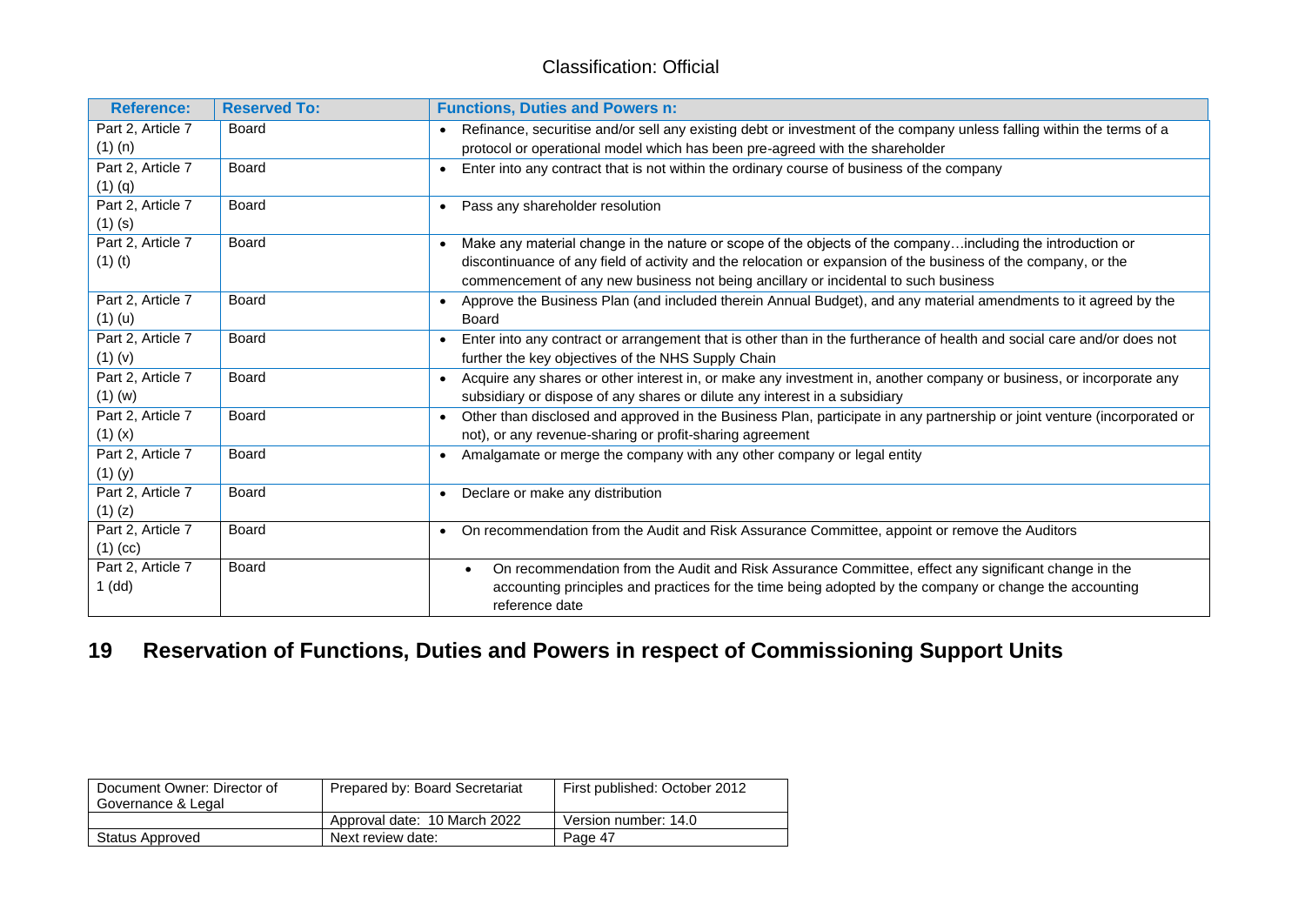| <b>Function, Duty</b><br>or Power:    | <b>Reserved To:</b>            | Detail:                                                                                                                                                                                                                                                                                                                                                                                                                                                                                                                                                                                                |
|---------------------------------------|--------------------------------|--------------------------------------------------------------------------------------------------------------------------------------------------------------------------------------------------------------------------------------------------------------------------------------------------------------------------------------------------------------------------------------------------------------------------------------------------------------------------------------------------------------------------------------------------------------------------------------------------------|
| <b>Standing Orders</b>                | Board                          | The NHS England Board has responsibility for the establishment and approval of Standing Orders that shall apply to<br>all areas within NHS England.<br>No individual area may vary the provisions of Standing Orders.<br>$\bullet$<br>Non-compliance with Standing Orders is a disciplinary matter that should be reported to the Chief Executive, Chief<br>$\bullet$<br>Financial Officer or Secretary as soon as possible, for reporting to the Audit and Risk Assurance Committee at its next<br>formal meeting, and may result in dismissal.                                                       |
| Standing<br>Financial<br>Instructions | <b>Board</b>                   | The NHS England Board has responsibility for the establishment and approval of Standing Financial Instructions that<br>shall apply to all areas within NHS England.<br>No individual area may vary the provisions of Standing Financial Instructions.<br>$\bullet$<br>Non-compliance with Standing Financial Instructions is a disciplinary matter that should be reported to the Chief<br>$\bullet$<br>Executive, Chief Financial Officer or Secretary as soon as possible, for reporting to the Audit and Risk Assurance<br>Committee at its next formal meeting, and may result in dismissal.       |
| Scheme of<br>Delegation               | Board                          | The NHS England Board has responsibility for the establishment and approval of a Scheme of Delegation (this<br>$\bullet$<br>document) that shall apply to all areas within NHS England.<br>No individual area may vary the provisions of the Scheme of Delegation.<br>$\bullet$<br>Non-compliance with the Scheme of Delegation is a disciplinary matter that should be reported to the Chief Executive,<br>$\bullet$<br>Chief Financial Officer or Secretary as soon as possible, for reporting to the Audit and Risk Assurance Committee at<br>its next formal meeting, and may result in dismissal. |
| Policies                              | Board                          | The NHS England Board has responsibility for establishing a framework of policies that Officers in all NHS England<br>$\bullet$<br>areas will be required to comply with, except human resources policies.                                                                                                                                                                                                                                                                                                                                                                                             |
| Approval of<br><b>Business Plan</b>   | <b>Chief Operating Officer</b> | Requires approval before the start of the financial year.<br>$\bullet$<br>Sets the financial envelope and approved activities for the year.                                                                                                                                                                                                                                                                                                                                                                                                                                                            |

| <b>Function, Duty</b><br>or Power:        | <b>Reserved To:</b>                           | Detail:                                                                                                                                                                                                                                                               |
|-------------------------------------------|-----------------------------------------------|-----------------------------------------------------------------------------------------------------------------------------------------------------------------------------------------------------------------------------------------------------------------------|
| Approval of CSU<br>Operating<br>Framework | <b>Chief Operating Officer</b>                | Approval of all proposed CSU Operating Frameworks (CSUOFs). This approval must be in place before the CSUOFs<br>can become operational. Any amendments to existing CSUOFs must also be approved.                                                                      |
| <b>External Audit</b>                     | Board & Audit and Risk<br>Assurance Committee | The NHS England Board has responsibility for the arrangements for external audit, covering all NHS England areas.<br>The NHS England Audit and Risk Assurance Committee has responsibility for agreeing the external audit plan,<br>including any variation there to. |

| Document Owner: Director of<br>Governance & Legal | Prepared by: Board Secretariat | First published: October 2012 |
|---------------------------------------------------|--------------------------------|-------------------------------|
|                                                   | Approval date: 10 March 2022   | Version number: 14.0          |
| Status Approved                                   | Next review date:              | Page 48                       |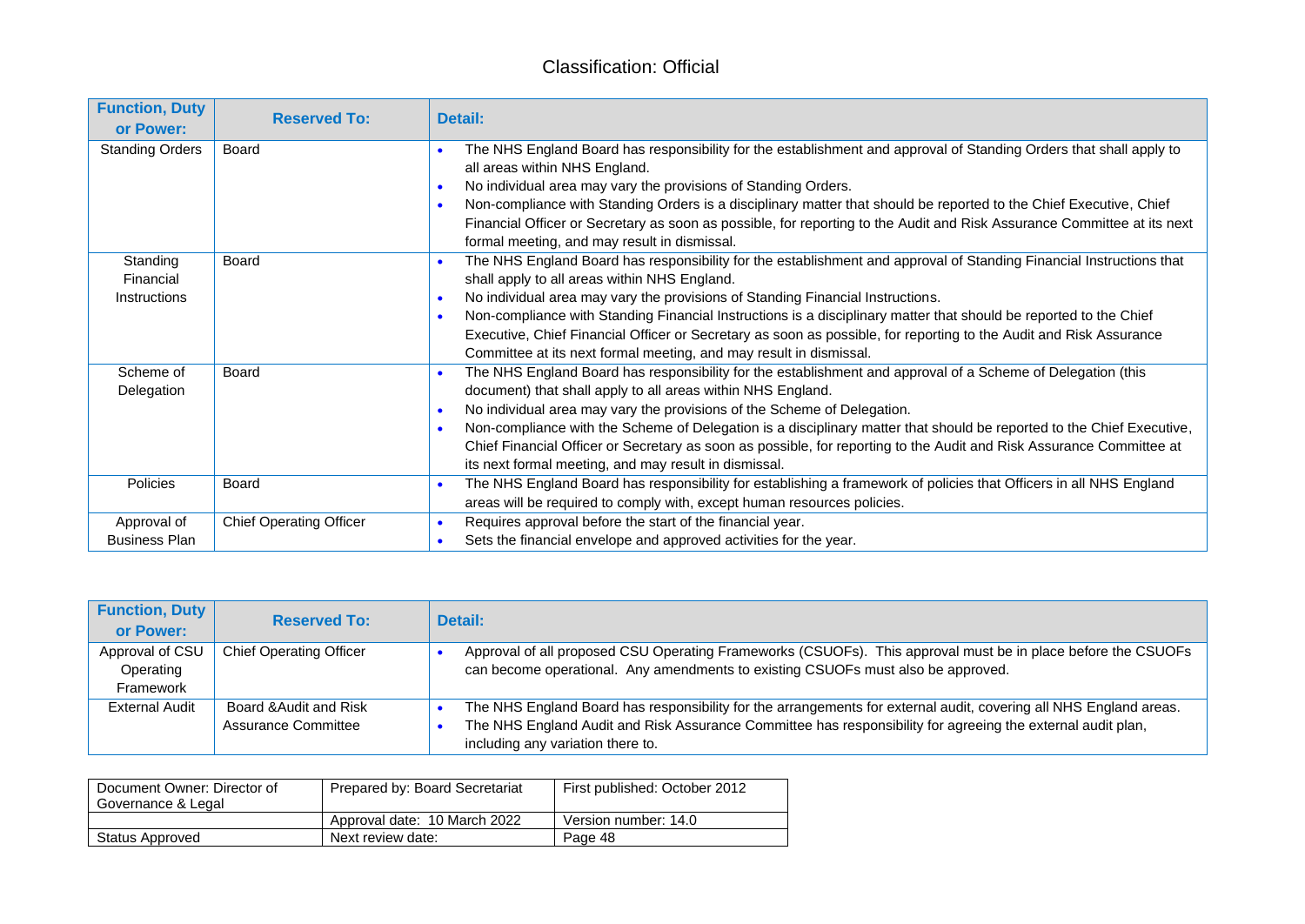| <b>Function, Duty</b><br>or Power: | <b>Reserved To:</b>                           | Detail:                                                                                                                                                                                                                                                    |
|------------------------------------|-----------------------------------------------|------------------------------------------------------------------------------------------------------------------------------------------------------------------------------------------------------------------------------------------------------------|
|                                    |                                               | All NHS England areas will provide input into the planning process, if required, and cooperate fully with NHS England's<br>external auditors in undertaking their work.                                                                                    |
| <b>Internal Audit</b>              | Board & Audit and Risk<br>Assurance Committee | The NHS England Board has responsibility for the arrangements for internal audit, covering all NHS England areas.<br>$\bullet$<br>The NHS England Audit and Risk Assurance Committee has responsibility for agreeing the internal audit plan,<br>$\bullet$ |
|                                    |                                               | including any variation there to.                                                                                                                                                                                                                          |
|                                    |                                               | All NHS England areas will provide input into the planning process, including undertaking a local risk and controls<br>$\bullet$<br>assessment and the identification of areas for internal audit focus.                                                   |
|                                    |                                               | All NHS England areas will cooperate fully with the NHS England's internal auditors in undertaking their work.<br>$\bullet$                                                                                                                                |
| <b>Counter Fraud</b>               | Board & Audit and Risk                        | The NHS England Board has responsibility for the arrangements for countering fraud, covering all NHS England areas.<br>$\bullet$                                                                                                                           |
| Service                            | <b>Assurance Committee</b>                    | The NHS England Audit and Risk Assurance Committee has responsibility for agreeing the counter fraud plan,<br>$\bullet$                                                                                                                                    |
|                                    |                                               | including any variation there to.                                                                                                                                                                                                                          |
|                                    |                                               | All NHS England areas will provide input into the planning process, including undertaking a local risk and controls<br>$\bullet$                                                                                                                           |
|                                    |                                               | assessment and the identification of areas for counter fraud focus.                                                                                                                                                                                        |
|                                    |                                               | All NHS England areas will cooperate fully with NHS England counter fraud specialists in undertaking their work.<br>$\bullet$                                                                                                                              |
| Appointment of                     | <b>Chief Operating Officer</b>                | NHS England will appoint each Managing Director on terms that are acceptable to NHS England and are in line with<br>$\bullet$                                                                                                                              |
| Managing                           |                                               | the relevant bandings for senior NHS Managers/Directors.                                                                                                                                                                                                   |
| Director                           |                                               | The NHS Business Services Authority (NHS BSA) will be the legal employer of the Managing Director as detailed in<br>$\bullet$                                                                                                                              |
|                                    |                                               | the Memorandum of Understanding between NHS England, NHS BSA and the Department of Health and Social Care.                                                                                                                                                 |
| Appointment of                     | <b>Chief Financial Officer</b>                | NHS England will work with the CSU Managing Director to appoint a Director of Finance on terms that are acceptable<br>$\bullet$                                                                                                                            |
| Director of                        |                                               | to NHS England and are in line with the relevant bandings for senior NHS Managers/Directors.                                                                                                                                                               |
| Finance                            |                                               | The NHS Business Services Authority (NHS BSA) will be the legal employer of the Director of Finance as detailed in<br>$\bullet$                                                                                                                            |
|                                    |                                               | the Memorandum of Understanding between NHS England, NHS BSA and the Department of Health and Social Care.                                                                                                                                                 |
| Appointments                       | Director of HR & Organisational               | Ensure the NHS Business Services Authority puts in place arrangements to enable the Managing Director to exercise                                                                                                                                          |
|                                    | Development                                   | full day to day employment powers for CSU staff, this includes the authority to appoint and remove individuals.                                                                                                                                            |

| Document Owner: Director of<br>Governance & Legal | Prepared by: Board Secretariat | First published: October 2012 |
|---------------------------------------------------|--------------------------------|-------------------------------|
|                                                   | Approval date: 10 March 2022   | Version number: 14.0          |
| Status Approved                                   | Next review date:              | Page 49                       |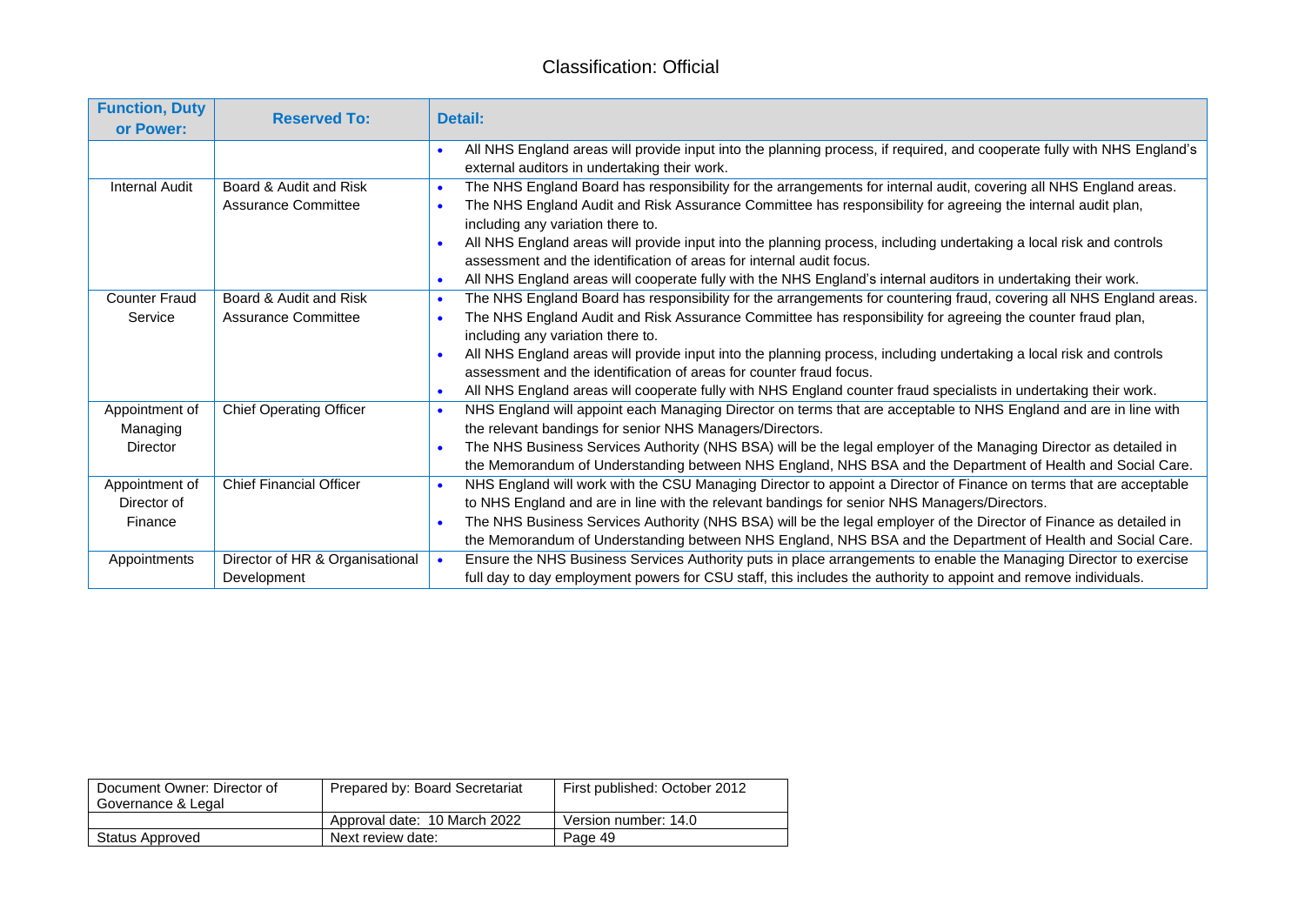# **20 Scheme of Delegation in respect of Commissioning Support Units**

| Area:                  | <b>Delegated To:</b>          | <b>Functions, Duties and Powers:</b>                                                                                                            |
|------------------------|-------------------------------|-------------------------------------------------------------------------------------------------------------------------------------------------|
| Corporate              | <b>CSU Managing Directors</b> | Ensure all Officers are aware of NHS England Standing Orders, Standing Financial Instructions, Schemes of                                       |
| Governance             |                               | Delegation and policies (excluding human resources policies) and comply with these on a day-to-day basis.                                       |
| Framework              |                               |                                                                                                                                                 |
| Operating              | <b>CSU Managing Directors</b> | Establish an Operating Framework that details the delegation of functions, duties and powers to Officers, including<br>$\bullet$                |
| Framework              |                               | financial limits.                                                                                                                               |
|                        |                               | Operationalise the approved Operating Framework within the CSU.<br>$\bullet$                                                                    |
| <b>Annual Business</b> | <b>CSU Managing Directors</b> | Preparation of an annual business plan that, once approved, will form the basis of financial and operational<br>$\bullet$                       |
| Plan                   |                               | delegations for the financial year.                                                                                                             |
| Governance             | <b>CSU Managing Directors</b> | Make arrangements for internal governance structures, systems and processes in line with NHS England Standing<br>$\bullet$                      |
|                        |                               | Orders, Standing Financial Instructions, Scheme of Delegation and policies and document these within the CSU                                    |
|                        |                               | Operating Framework.                                                                                                                            |
|                        |                               | Put in place arrangements for a register of interests covering all Officers and advisory lay members, including<br>$\bullet$                    |
|                        |                               | arrangements for notification of new and changed interests and an annual declaration process, in line with NHS<br>England policy and procedure. |
|                        |                               | Put in place arrangements for a register of hospitality covering all Officers and advisory lay members, including                               |
|                        |                               | arrangements for notification of new instances of hospitality and an annual reminder/declaration process, in line with                          |
|                        |                               | NHS England policy and procedure.                                                                                                               |
| <b>Risk</b>            | <b>CSU Managing Directors</b> | The CSU will be subject to the NHS England Risk Management Policy.<br>$\bullet$                                                                 |
| Management             |                               | Risks and incidents should be monitored and investigated locally, and reported 'up' as directed by the policy.<br>$\bullet$                     |
| Policy                 | <b>CSU Managing Directors</b> | Ensure compliance with NHS Business Services Authority human resources policies except for those areas explicitly<br>$\bullet$                  |
|                        |                               | devolved for local agreement through national work between the NHS Business Services Authority and CSUs.                                        |
|                        |                               | As part of the Operating Framework develop:<br>$\bullet$                                                                                        |
|                        |                               | Human resources policies to address local issues in agreement with the CSU's Local Partnership Forum which                                      |
|                        |                               | align with the CSU human resources policy framework; and,                                                                                       |
|                        |                               | Governance policies to address local issues not covered by NHS England policies.                                                                |
|                        |                               | The Operating Framework shall include duties on processes for developing policy that will enable NHS England to<br>$\bullet$                    |
|                        |                               | meet its statutory duties regarding patient and public involvement and equality and diversity.                                                  |
| Advisory               | <b>CSU Managing Directors</b> | Decide upon the most appropriate mechanism for the CSU advisory structure, membership, roles and terms of                                       |
| <b>Mechanisms</b>      |                               | reference.                                                                                                                                      |

<span id="page-49-0"></span>

| Document Owner: Director of<br>Governance & Legal | Prepared by: Board Secretariat | First published: October 2012 |
|---------------------------------------------------|--------------------------------|-------------------------------|
|                                                   | Approval date: 10 March 2022   | Version number: 14.0          |
| Status Approved                                   | Next review date:              | Page 50                       |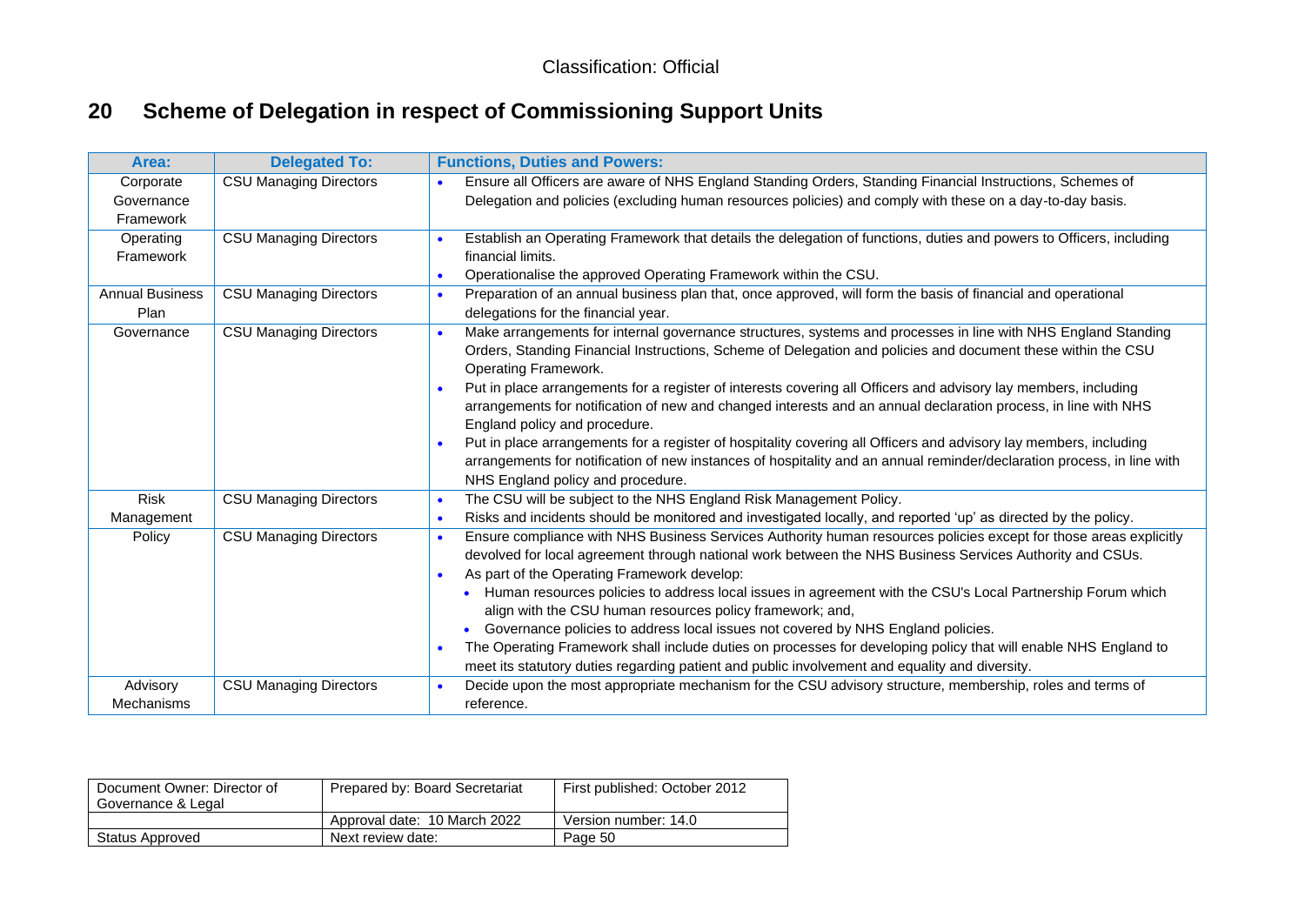| Area:                                   | <b>Delegated To:</b>          | <b>Functions, Duties and Powers:</b>                                                                                                                                                                                                                                                                                                                                                                                                                                                                                                                                                                                                                     |
|-----------------------------------------|-------------------------------|----------------------------------------------------------------------------------------------------------------------------------------------------------------------------------------------------------------------------------------------------------------------------------------------------------------------------------------------------------------------------------------------------------------------------------------------------------------------------------------------------------------------------------------------------------------------------------------------------------------------------------------------------------|
| <b>Advisory Roles</b>                   | <b>CSU Managing Directors</b> | Appoint and terminate persons in an advisory capacity in order to ensure that the CSU advisory mechanism delivers<br>the full range of skills and experience it needs to be effective, strategic, and adds value to the business, providing that<br>such appointments follow established fair recruitment procedures.<br>Remuneration will be in line with NHS England Standing Orders and Standing Financial Instructions and depending on<br>$\bullet$<br>the engagement mechanism, may or may not involve the NHS Business Services Authority in a legal employer role.                                                                               |
| Organisational<br><b>Structures</b>     | <b>CSU Managing Directors</b> | Set structures and processes that will enable the CSU to operate under the conditions laid down for it by NHS<br>$\bullet$<br>England.                                                                                                                                                                                                                                                                                                                                                                                                                                                                                                                   |
| Appointments                            | <b>CSU Managing Directors</b> | Ensure compliance with NHS Business Services Authority HR policies, and with due regard for any direction or<br>guidance issued by NHS England<br>Responsible for providing pay and benefits to, and line management of, CSU staff and all associated overarching day-<br>to-day HR activities.                                                                                                                                                                                                                                                                                                                                                          |
| <b>New Business</b><br>Opportunities    | <b>CSU Managing Directors</b> | Compete for new business opportunities, on terms and conditions beneficial to the delivery of the CSU's business plan<br>$\bullet$<br>and that secure the long-term business interests of the CSU in line with the limits and powers delegated by NHS<br>England and approved as part of its annual business plan and control total.                                                                                                                                                                                                                                                                                                                     |
| Service Provision<br>and<br>Development | <b>CSU Managing Directors</b> | Negotiate service partnership with any commissioner regarding existing or new services, following standard SLA or<br>$\bullet$<br>contracting protocols and within financial limits.<br>Enter into negotiations with local independent contractors and other providers of health and social care, Local<br>$\bullet$<br>Authorities, independent and Third Sector organisations regarding the delivery of a portfolio of support services,<br>determined by the CSU to be of sufficient value that give a return on the investment made in those services, within<br>defined limits.<br>Sign contracts in accordance with financial limits.<br>$\bullet$ |
| Operational<br>Partnerships             | <b>CSU Managing Directors</b> | Enter into operational partnerships as an autonomous stakeholder within the local health and social care economy,<br>$\bullet$<br>subject to financial limits.                                                                                                                                                                                                                                                                                                                                                                                                                                                                                           |
| Financial<br>Reporting                  | <b>CSU Managing Directors</b> | Ensure compliance with NHS England financial reporting regime, as notified from time to time.<br>$\bullet$<br>Ensure compliance with balance scorecard reporting requirements.<br>$\bullet$                                                                                                                                                                                                                                                                                                                                                                                                                                                              |

| Document Owner: Director of<br>Governance & Legal | Prepared by: Board Secretariat | First published: October 2012 |
|---------------------------------------------------|--------------------------------|-------------------------------|
|                                                   | Approval date: 10 March 2022   | Version number: 14.0          |
| <b>Status Approved</b>                            | Next review date:              | Page 51                       |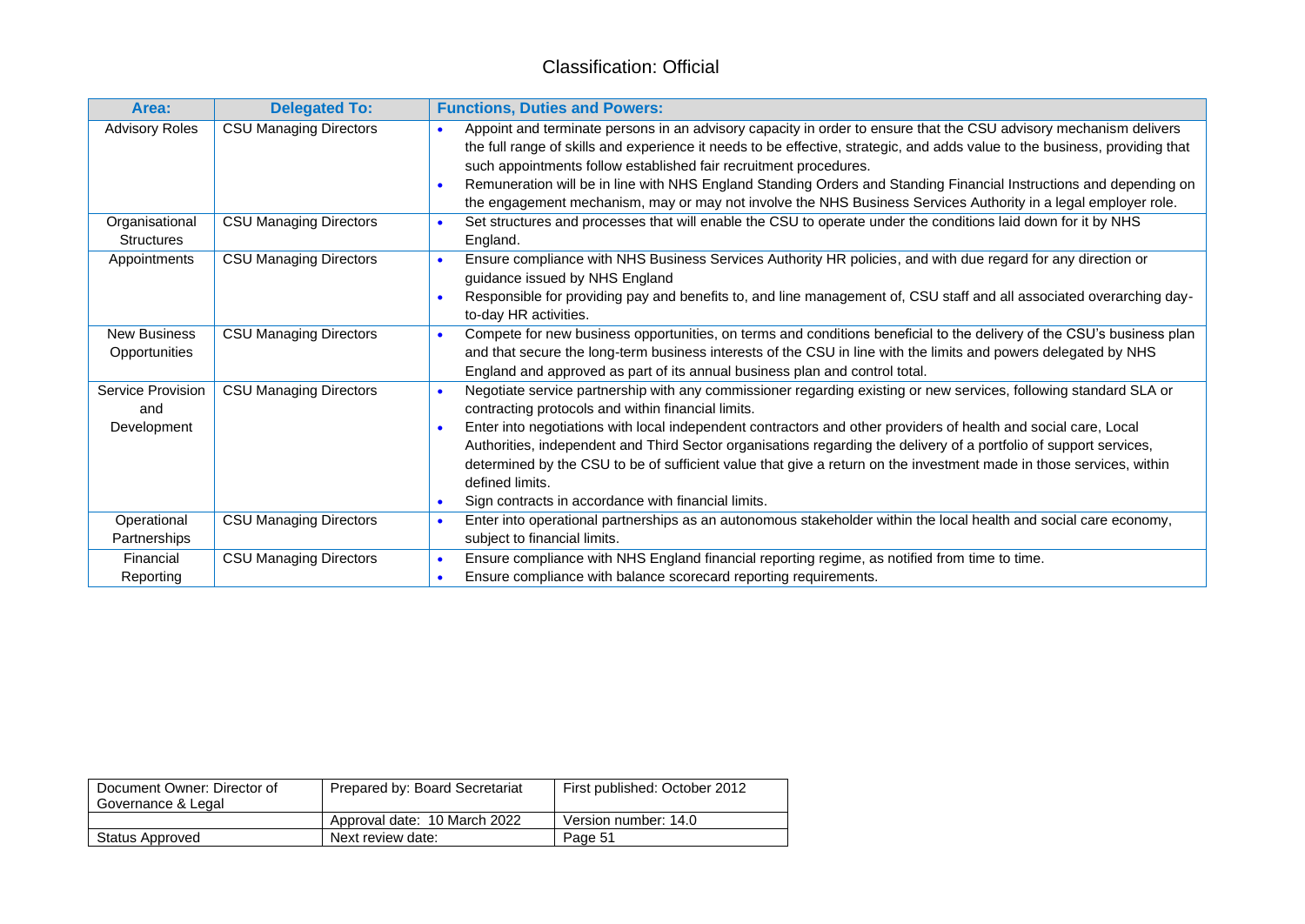# **21 Reservation of Functions, Duties and Powers in respect of NHS Interim and Management Support**

| <b>Function, Duty</b><br>or Power:    | <b>Reserved To:</b>                                  | Detail:                                                                                                                                                                                                                                                                                                                                                                                                                                                                                                                                                                                                |
|---------------------------------------|------------------------------------------------------|--------------------------------------------------------------------------------------------------------------------------------------------------------------------------------------------------------------------------------------------------------------------------------------------------------------------------------------------------------------------------------------------------------------------------------------------------------------------------------------------------------------------------------------------------------------------------------------------------------|
| <b>Standing Orders</b>                | Board                                                | The NHS England Board has responsibility for the establishment and approval of Standing Orders that shall apply to<br>$\bullet$<br>all areas within NHS England.<br>No individual area may vary the provisions of Standing Orders.<br>$\bullet$<br>Non-compliance with Standing Orders is a disciplinary matter that should be reported to the Chief Executive as soon<br>$\bullet$<br>as possible, for reporting to the Audit and Risk Assurance Committee at its next formal meeting, and may result in<br>dismissal.                                                                                |
| Standing<br>Financial<br>Instructions | <b>Board</b>                                         | The NHS England Board has responsibility for the establishment and approval of Standing Financial Instructions that<br>$\bullet$<br>shall apply to all areas within NHS England.<br>No individual area may vary the provisions of Standing Financial Instructions.<br>$\bullet$<br>Non-compliance with Standing Financial Instructions is a disciplinary matter that should be reported to the Chief<br>$\bullet$<br>Executive as soon as possible, for reporting to the Audit and Risk Assurance Committee at its next formal meeting,<br>and may result in dismissal.                                |
| Scheme of<br>Delegation               | <b>Board</b>                                         | The NHS England Board has responsibility for the establishment and approval of a Scheme of Delegation (this<br>$\bullet$<br>document) that shall apply to all areas within NHS England.<br>No individual area may vary the provisions of the Scheme of Delegation.<br>$\bullet$<br>Non-compliance with the Scheme of Delegation is a disciplinary matter that should be reported to the Chief Executive,<br>$\bullet$<br>Chief Financial Officer or Secretary as soon as possible, for reporting to the Audit and Risk Assurance Committee at<br>its next formal meeting, and may result in dismissal. |
| <b>Policies</b>                       | Board                                                | The NHS England Board has responsibility for establishing a framework of policies that Officers in all NHS England<br>$\bullet$<br>areas will be required to comply with.                                                                                                                                                                                                                                                                                                                                                                                                                              |
| Approval of<br><b>Business Plan</b>   | <b>Chief People Officer</b>                          | Requires approval before the start of the financial year.<br>$\bullet$<br>Sets the financial envelope and approved activities for the year.<br>$\bullet$                                                                                                                                                                                                                                                                                                                                                                                                                                               |
| <b>External Audit</b>                 | Board & Audit and Risk<br>Assurance Committee        | The NHS England Board has responsibility for the arrangements for external audit, covering all NHS England areas.<br>$\bullet$<br>The NHS England Audit and Risk Assurance Committee has responsibility for agreeing the external audit plan,<br>$\bullet$<br>including any variation there to.<br>All NHS England areas will provide input into the planning process, if required, and cooperate fully with NHS England's<br>$\bullet$<br>external auditors in undertaking their work.                                                                                                                |
| <b>Internal Audit</b>                 | Board & Audit and Risk<br><b>Assurance Committee</b> | The NHS England Board has responsibility for the arrangements for internal audit, covering all NHS England areas.<br>$\bullet$<br>The NHS England Audit and Risk Assurance Committee has responsibility for agreeing the internal audit plan,<br>including any variation there to.                                                                                                                                                                                                                                                                                                                     |

<span id="page-51-0"></span>

| Document Owner: Director of<br>Governance & Legal | Prepared by: Board Secretariat | First published: October 2012 |
|---------------------------------------------------|--------------------------------|-------------------------------|
|                                                   | Approval date: 10 March 2022   | Version number: 14.0          |
| Status Approved                                   | Next review date:              | Page 52                       |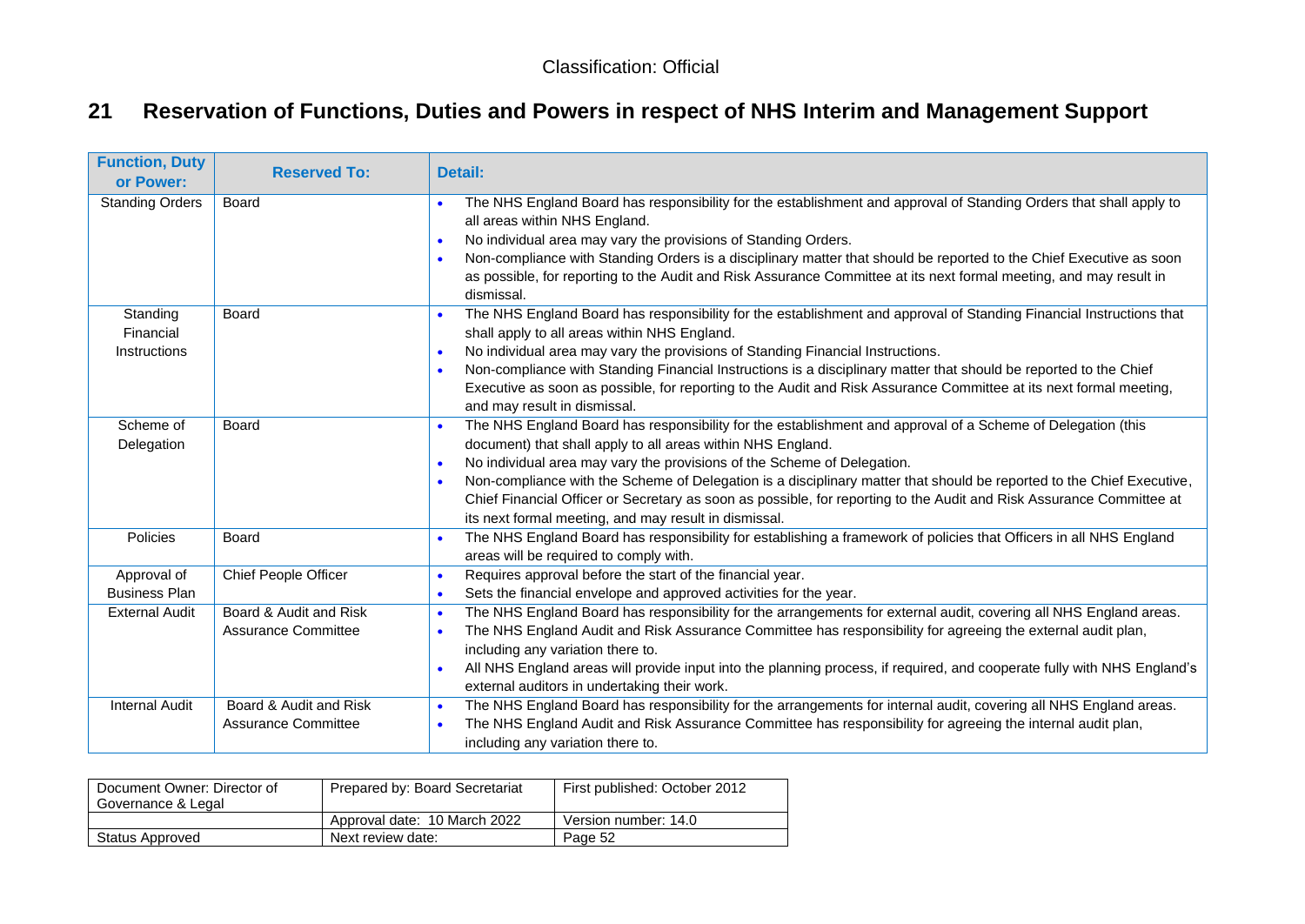| <b>Function, Duty</b><br>or Power: | <b>Reserved To:</b>         | Detail:                                                                                                                                                                                     |
|------------------------------------|-----------------------------|---------------------------------------------------------------------------------------------------------------------------------------------------------------------------------------------|
|                                    |                             | All NHS England areas will provide input into the planning process, including undertaking a local risk and controls<br>assessment and the identification of areas for internal audit focus. |
|                                    |                             |                                                                                                                                                                                             |
|                                    |                             | All NHS England areas will cooperate fully with the NHS England internal auditors in undertaking their work.<br>٠                                                                           |
| <b>Counter Fraud</b>               | Board & Audit and Risk      | The NHS England Board has responsibility for the arrangements for countering fraud, covering all NHS England areas.                                                                         |
| Service                            | Assurance Committee         | The NHS England Audit and Risk Assurance Committee has responsibility for agreeing the counter fraud plan,                                                                                  |
|                                    |                             | including any variation there to.                                                                                                                                                           |
|                                    |                             | All NHS England areas will provide input into the planning process, including undertaking a local risk and controls                                                                         |
|                                    |                             | assessment and the identification of areas for counter fraud focus.                                                                                                                         |
|                                    |                             | All NHS England areas will cooperate fully with NHS England's counter fraud specialists in undertaking their work.                                                                          |
| Appointment of                     | <b>Chief People Officer</b> | The appropriate National Director will appoint each Managing Director on terms that are acceptable to NHS England<br>×                                                                      |
| <b>Senior Partner</b>              |                             | and are in line with the relevant bandings for senior NHS Managers/Directors.                                                                                                               |
| Appointment of                     | <b>Chief People Officer</b> | Where it is decided the appointment of a Director of Finance is required, NHS England will work with the Managing<br>٠                                                                      |
| Director of                        |                             | Director to appoint a Director of Finance on terms that are acceptable to NHS England and are in line with the relevant                                                                     |
| Finance                            |                             | bandings for senior NHS Managers/Directors.                                                                                                                                                 |

# **22 Scheme of Delegation in respect of NHS Interim and Management Support**

| Area:                | <b>Delegated To:</b>         | <b>Functions, Duties and Powers:</b>                                                                                        |
|----------------------|------------------------------|-----------------------------------------------------------------------------------------------------------------------------|
| Corporate            | <b>IMAS Managing Partner</b> | Ensure all Officers are aware of NHS England Standing Orders, Standing Financial Instructions, Schemes of                   |
| Governance           |                              | Delegation and policies (excluding human resources policies) and comply with these on a day-to-day basis.                   |
| Framework            |                              |                                                                                                                             |
| Annual               | <b>IMAS Managing Partner</b> | Preparation of an annual business plan that, once approved, will form the basis of financial and operational delegation     |
|                      |                              | for the financial year.                                                                                                     |
| <b>Annual Report</b> | <b>IMAS Managing Partner</b> | Prepare an annual report at the end of each financial year, detailing activity and financial outturn against the approved   |
|                      |                              | business plan, together with a supporting narrative.                                                                        |
| Governance           | <b>IMAS Managing Partner</b> | Make arrangements for internal governance structures, systems and processes in line with NHS England Standing               |
|                      |                              | Orders, Standing Financial Instructions, Schemes of Delegation and policies and document these within the Operating         |
|                      |                              | Framework.                                                                                                                  |
|                      |                              | Put in place arrangements for a register of interests covering all Officers, including arrangements for notification of new |
|                      |                              | and changed interests and an annual declaration process, in line with NHS England policy and procedure.                     |

<span id="page-52-0"></span>

| Document Owner: Director of<br>Governance & Legal | Prepared by: Board Secretariat | First published: October 2012 |
|---------------------------------------------------|--------------------------------|-------------------------------|
|                                                   | Approval date: 10 March 2022   | Version number: 14.0          |
| Status Approved                                   | Next review date:              | Page 53                       |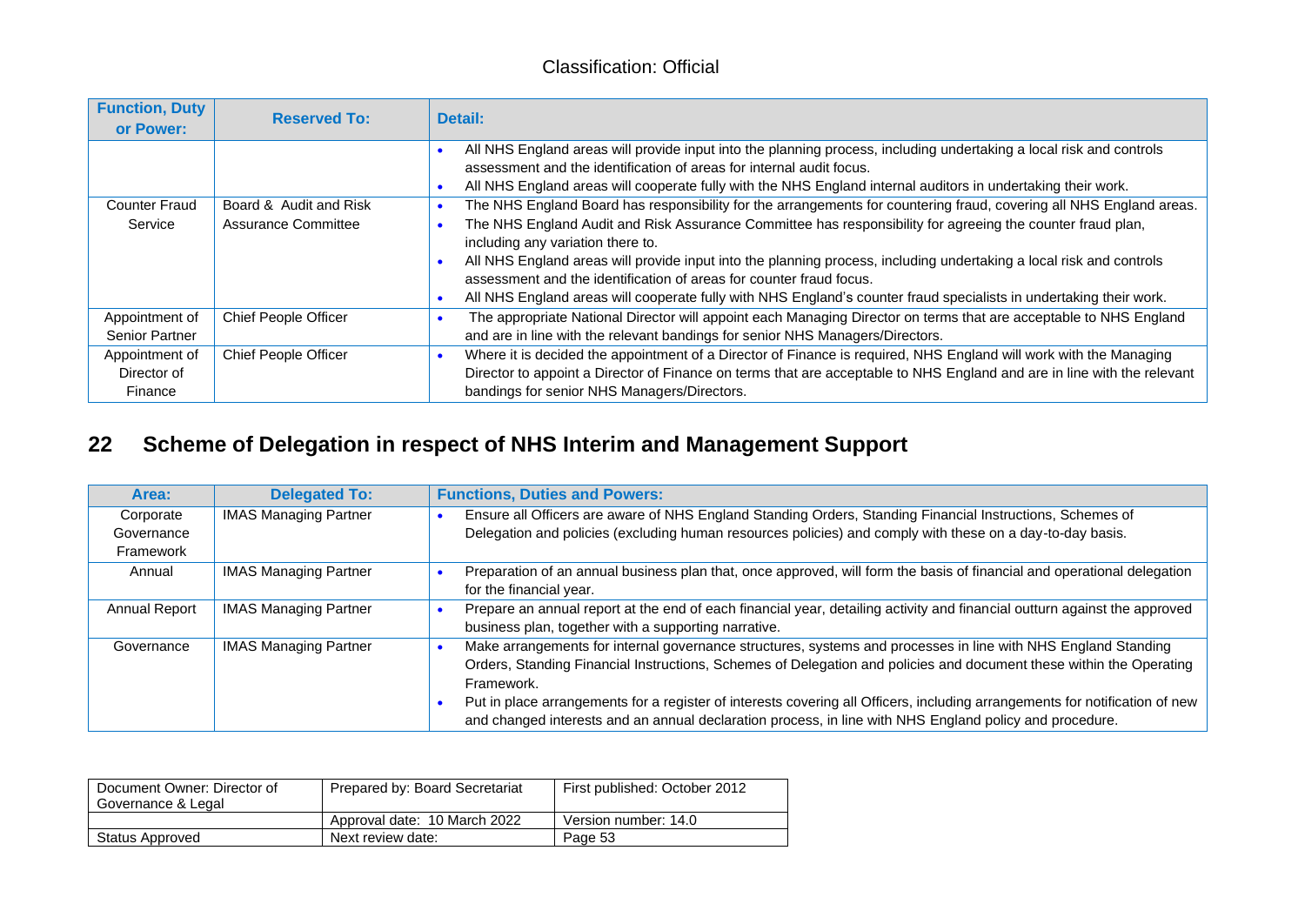| Area:             | <b>Delegated To:</b>         | <b>Functions, Duties and Powers:</b>                                                                                                   |
|-------------------|------------------------------|----------------------------------------------------------------------------------------------------------------------------------------|
|                   |                              | Put in place arrangements for a register of hospitality covering all Officers, including arrangements for notification of<br>$\bullet$ |
|                   |                              | new instances of hospitality and an annual reminder/declaration process, in line with NHS England policy and                           |
|                   |                              | procedure.                                                                                                                             |
| <b>Risk</b>       | <b>IMAS Managing Partner</b> | Subject to the NHS England Risk Management Policy.<br>$\bullet$                                                                        |
| Management        |                              | Risks and incidents should be monitored and investigated locally, and reported 'up' in accordance with the policy.<br>$\bullet$        |
| Organisational    | <b>IMAS Managing Partner</b> | Set structures and processes that will enable the unit to operate under the conditions laid down for it by NHS England.<br>- 0         |
| <b>Structures</b> |                              |                                                                                                                                        |
| Appointments      | <b>IMAS Managing Partner</b> | Responsible for appointment, dismissal and day-to-day line management of staff.<br>$\bullet$                                           |
| New Business      | <b>IMAS Managing Partner</b> | Compete for new business opportunities, on terms and conditions beneficial to the delivery of the unit business plan<br>$\bullet$      |
| Opportunities     |                              | and that secure the long-term business interests of the unit in line with the limits and powers delegated by NHS                       |
|                   |                              | England and approved as part of its annual business plan and control total.                                                            |
| Service Provision | <b>IMAS Managing Partner</b> | Negotiate service partnership with organisations regarding existing or new services, following standard SLA or                         |
| and               |                              | contracting protocols and within financial limits.                                                                                     |
| Development       |                              | Sign contracts in accordance with financial limits.<br>$\bullet$                                                                       |
| Operational       | <b>IMAS Managing Partner</b> | Enter into operational partnerships as an autonomous stakeholder within the local health and social care economy,<br>$\bullet$         |
| Partnerships      |                              | subject to financial limits.                                                                                                           |
| Financial         | <b>IMAS Managing Partner</b> | Ensure compliance with NHS England's financial reporting regime, as notified from time to time.<br>$\bullet$                           |
| Reporting         |                              | Ensure compliance with balance scorecard reporting requirements.                                                                       |

# **23 Reservation of Functions, Duties and Powers in respect of the NHS Sustainable Development Unit**

| <b>Function, Duty</b><br>or Power: | <b>Reserved To:</b> | Detail:                                                                                                                                                                                                                                                                                                                                                                                                                                                                                                                |
|------------------------------------|---------------------|------------------------------------------------------------------------------------------------------------------------------------------------------------------------------------------------------------------------------------------------------------------------------------------------------------------------------------------------------------------------------------------------------------------------------------------------------------------------------------------------------------------------|
| <b>Standing Orders</b>             | <b>Board</b>        | The NHS England Board has responsibility for the establishment and approval of Standing Orders that shall apply to<br>all areas within NHS England.<br>No individual area may vary the provisions of Standing Orders.<br>Non-compliance with Standing Orders is a disciplinary matter that should be reported to the Chief Executive, Chief<br>Financial Officer or Secretary as soon as possible, for reporting to the Audit and Risk Assurance Committee at its next<br>formal meeting, and may result in dismissal. |
| Standing                           | Board               | The NHS England Board has responsibility for the establishment and approval of Standing Financial Instructions that                                                                                                                                                                                                                                                                                                                                                                                                    |
| Financial                          |                     | shall apply to all areas within the NHS England.                                                                                                                                                                                                                                                                                                                                                                                                                                                                       |
| <b>Instructions</b>                |                     | No individual area may vary the provisions of Standing Financial Instructions.                                                                                                                                                                                                                                                                                                                                                                                                                                         |

<span id="page-53-0"></span>

| Document Owner: Director of<br>Governance & Legal | Prepared by: Board Secretariat | First published: October 2012 |
|---------------------------------------------------|--------------------------------|-------------------------------|
|                                                   | Approval date: 10 March 2022   | Version number: 14.0          |
| Status Approved                                   | Next review date:              | Page 54                       |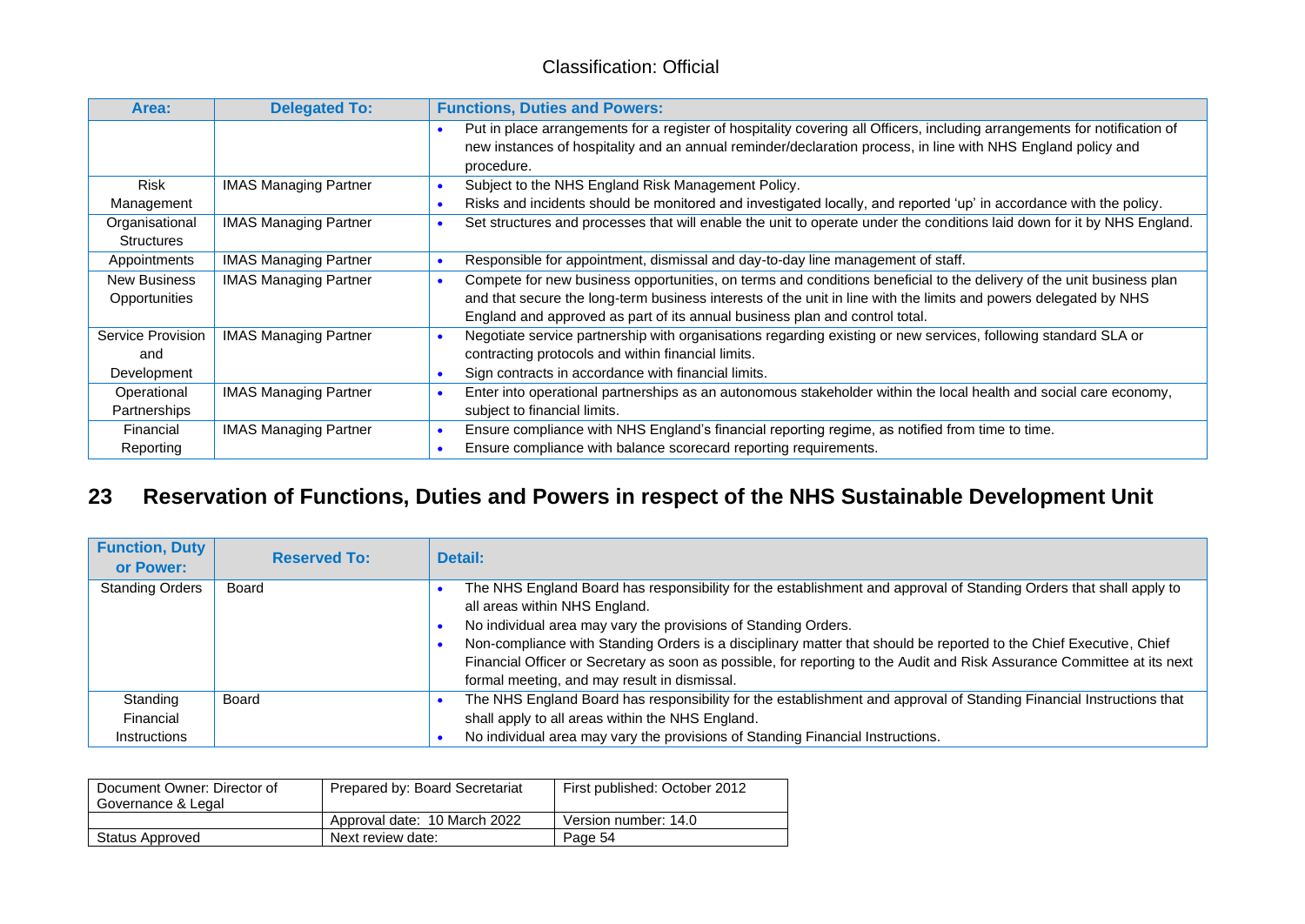| <b>Function, Duty</b><br>or Power: | <b>Reserved To:</b>                  | Detail:                                                                                                                                                                                                                                 |
|------------------------------------|--------------------------------------|-----------------------------------------------------------------------------------------------------------------------------------------------------------------------------------------------------------------------------------------|
|                                    |                                      | Non-compliance with Standing Financial Instructions is a disciplinary matter that should be reported to the Chief<br>Executive, Chief Financial Officer or Secretary as soon as possible, for reporting to the Audit and Risk Assurance |
|                                    |                                      | Committee at its next formal meeting, and may result in dismissal.                                                                                                                                                                      |
| Scheme of                          | <b>Board</b>                         | The NHS England Board has responsibility for the establishment and approval of a Scheme of Delegation (this<br>$\bullet$                                                                                                                |
| Delegation                         |                                      | document) that shall apply to all areas within NHS England.                                                                                                                                                                             |
|                                    |                                      | No individual area may vary the provisions of the Scheme of Delegation.<br>$\bullet$                                                                                                                                                    |
|                                    |                                      | Non-compliance with the Scheme of Delegation is a disciplinary matter that should be reported to the Chief Executive,<br>$\bullet$                                                                                                      |
|                                    |                                      | Chief Financial Officer or Secretary as soon as possible, for reporting to the Audit and Risk Assurance Committee at                                                                                                                    |
|                                    |                                      | its next formal meeting, and may result in dismissal.                                                                                                                                                                                   |
| Policies                           | <b>NHS England</b>                   | The NHS England Board has responsibility for establishing a framework of policies that Officers in all NHS England<br>areas will be required to comply with.                                                                            |
| Approval of                        | National Director for Primary        | Requires approval before the start of the financial year.<br>$\bullet$                                                                                                                                                                  |
| <b>Business Plan</b>               | Care, Community Services and         | Sets the financial envelope and approved activities for the year.                                                                                                                                                                       |
|                                    | Strategy                             |                                                                                                                                                                                                                                         |
| Approval of                        | <b>National Director for Primary</b> | Proposed Operating Framework requires approval before it becomes effective.                                                                                                                                                             |
| Operating                          | Care, Community Services and         |                                                                                                                                                                                                                                         |
| Framework                          | Strategy                             |                                                                                                                                                                                                                                         |
| <b>External Audit</b>              | Board & Audit and Risk               | The NHS England Board has responsibility for the arrangements for external audit, covering all NHS England areas.                                                                                                                       |
|                                    | Assurance Committee                  | The NHS England Audit and Risk Assurance Committee has responsibility for agreeing the external audit plan,<br>including any variation there to.                                                                                        |
|                                    |                                      | All NHS England areas will provide input into the planning process, if required, and cooperate fully with NHS England's<br>$\bullet$                                                                                                    |
|                                    |                                      | external auditors in undertaking their work.                                                                                                                                                                                            |
| <b>Internal Audit</b>              | Board & Audit and Risk               | The NHS England Board has responsibility for the arrangements for internal audit, covering all NHS England areas.<br>$\bullet$                                                                                                          |
|                                    | <b>Assurance Committee</b>           | The NHS England Audit and Risk Assurance Committee has responsibility for agreeing the internal audit plan,<br>$\bullet$                                                                                                                |
|                                    |                                      | including any variation there to.                                                                                                                                                                                                       |
|                                    |                                      | All NHS England areas will provide input into the planning process, including undertaking a local risk and controls                                                                                                                     |
|                                    |                                      | assessment and the identification of areas for internal audit focus.                                                                                                                                                                    |
|                                    |                                      | All NHS England areas will cooperate fully with the NHS England's internal auditors in undertaking their work.                                                                                                                          |
| <b>Counter Fraud</b>               | Board & Audit and Risk               | The NHS England Board has responsibility for the arrangements for countering fraud, covering all NHS England areas.<br>$\bullet$                                                                                                        |
| Service                            | Assurance Committee                  | The NHS England Audit and Risk Assurance Committee has responsibility for agreeing the counter fraud plan,<br>$\bullet$                                                                                                                 |
|                                    |                                      | including any variation there to.                                                                                                                                                                                                       |
|                                    |                                      | All NHS England areas will provide input into the planning process, including undertaking a local risk and controls                                                                                                                     |
|                                    |                                      | assessment and the identification of areas for counter fraud focus.                                                                                                                                                                     |

| Document Owner: Director of<br>Governance & Legal | Prepared by: Board Secretariat | First published: October 2012 |
|---------------------------------------------------|--------------------------------|-------------------------------|
|                                                   | Approval date: 10 March 2022   | Version number: 14.0          |
| Status Approved                                   | Next review date:              | Page 55                       |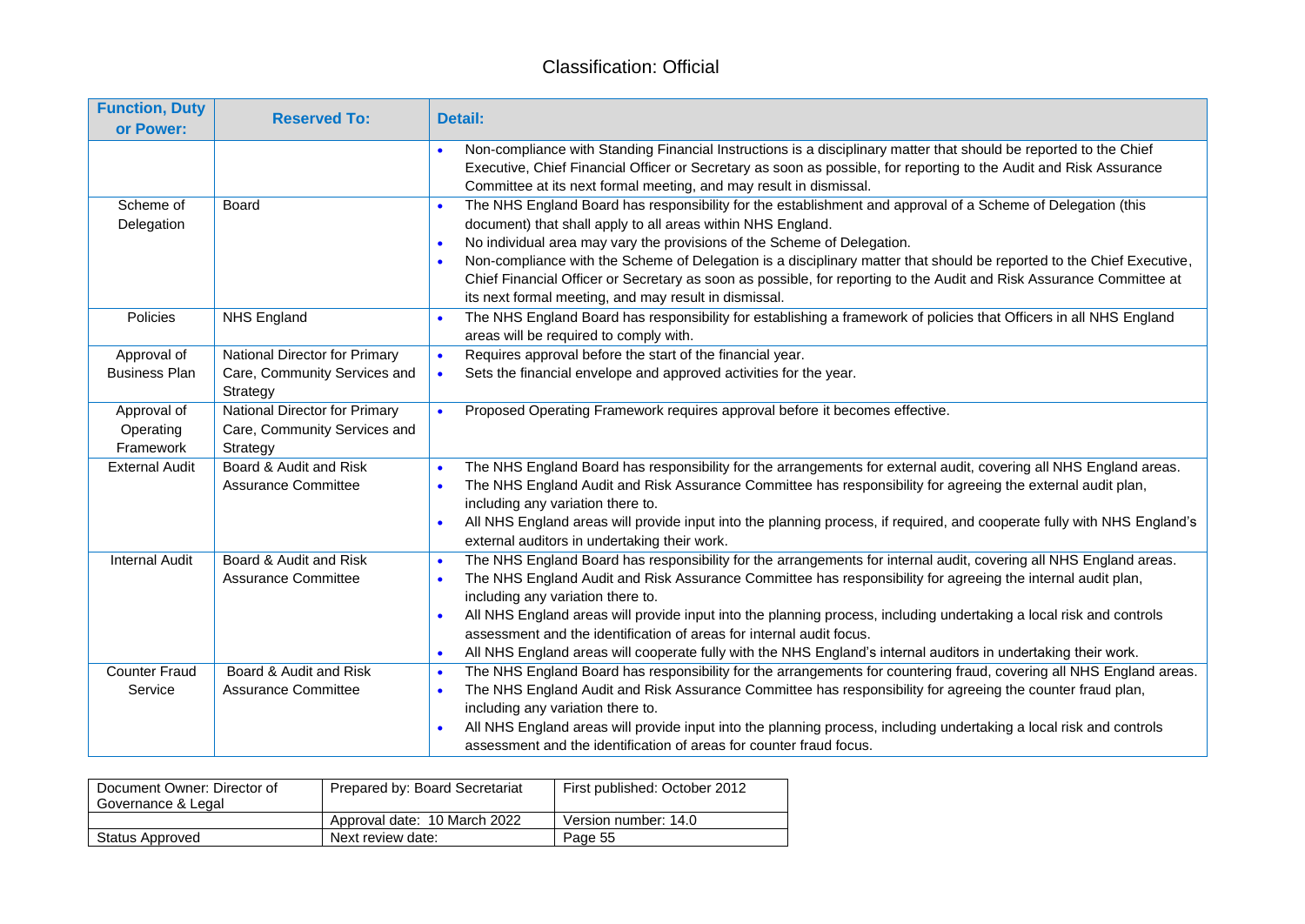| <b>Function, Duty</b><br>or Power: | <b>Reserved To:</b>           | Detail:                                                                                                            |
|------------------------------------|-------------------------------|--------------------------------------------------------------------------------------------------------------------|
|                                    |                               | All NHS England areas will cooperate fully with NHS England's counter fraud specialists in undertaking their work. |
| Appointment of                     | National Director for Primary | The NHS England will appoint each Managing Director on terms that are acceptable to NHS England and are in line    |
| Managing                           | Care, Community Services and  | with the relevant bandings for senior NHS Managers/Directors.                                                      |
| <b>Director</b>                    | Strategy                      |                                                                                                                    |
| Appointment of                     | National Director for Primary | Where it is decided the appointment of a Director of Finance is required, NHS England will work with the Managing  |
| Director of                        | Care, Community Services and  | Director to appoint a Director of Finance on terms that are acceptable to NHS and are in line with the relevant    |
| Finance                            | Strategy                      | bandings for senior NHS Managers/Directors.                                                                        |
|                                    |                               |                                                                                                                    |

### **24 Scheme of Delegation in respect of the Supply Chain Coordination Limited**

|  | <b>Reference:</b> | <b>Delegated To:</b> | <b>Functions:</b> |
|--|-------------------|----------------------|-------------------|
|--|-------------------|----------------------|-------------------|

#### Part 2, Article 7 to the Supply Chain Coordination Limited Articles of Association

| Paragraph 1(a) | <b>Chief Financial Officer</b> | In consultation with the NHS England and NHS Improvement Chief Executive Officers, make recommendations to the                |
|----------------|--------------------------------|-------------------------------------------------------------------------------------------------------------------------------|
|                |                                | Board on any variation of any rights, including class rights, attaching to any shares in the company                          |
| Paragraph 1(b) | <b>Chief Financial Officer</b> | In consultation with the NHS England and NHS Improvement Chief Executive Officers, make recommendations to the                |
|                |                                | Board to issue any shares, or consolidate, subdivide or convert any shares in the company, or create or grant any option or   |
|                |                                | rights to subscribe for shares or convert into shares in the company                                                          |
| Paragraph 1(c) | <b>Chief Financial Officer</b> | In consultation with the NHS England and NHS Improvement Chief Executive Officers, make recommendations to the                |
|                |                                | Board to re-purchase or cancel any shares by the company, or capitalise, repay, reduce or distribute the amount (if any)      |
|                |                                | standing to the credit of its share premium account or capital redemption reserve (if any) or any other reserve, or carry out |
|                |                                | any other reorganisation or reduction of the share capital of the company (excluding for these purposes the payment of any    |
|                |                                | dividend)                                                                                                                     |
| Paragraph 1(d) | <b>Chief Financial Officer</b> | In consultation with the NHS England and NHS Improvement Chief Executive Officers, make recommendations to the                |
|                |                                | Board to devolve or transfer management control to persons outside the Board, (and if approved, the terms of any such         |
|                |                                | devolution shall also require the prior written approval of the shareholder)                                                  |
| Paragraph 1(e) | <b>Chief Financial Officer</b> | In consultation with the NHS England and NHS Improvement Chief Executive Officers, make recommendations to the                |
|                |                                | Board to vary the authorised or issued share capital in the company                                                           |
| Paragraph 1(f) | People, Remuneration and       | Appoint or dismiss any director, the chairman of the company or make any change in the scope of authority of any director     |
|                | Nominations Committee          |                                                                                                                               |

<span id="page-55-0"></span>

| Document Owner: Director of<br>Governance & Legal | Prepared by: Board Secretariat | First published: October 2012 |
|---------------------------------------------------|--------------------------------|-------------------------------|
|                                                   | Approval date: 10 March 2022   | Version number: 14.0          |
| Status Approved                                   | Next review date:              | Page 56                       |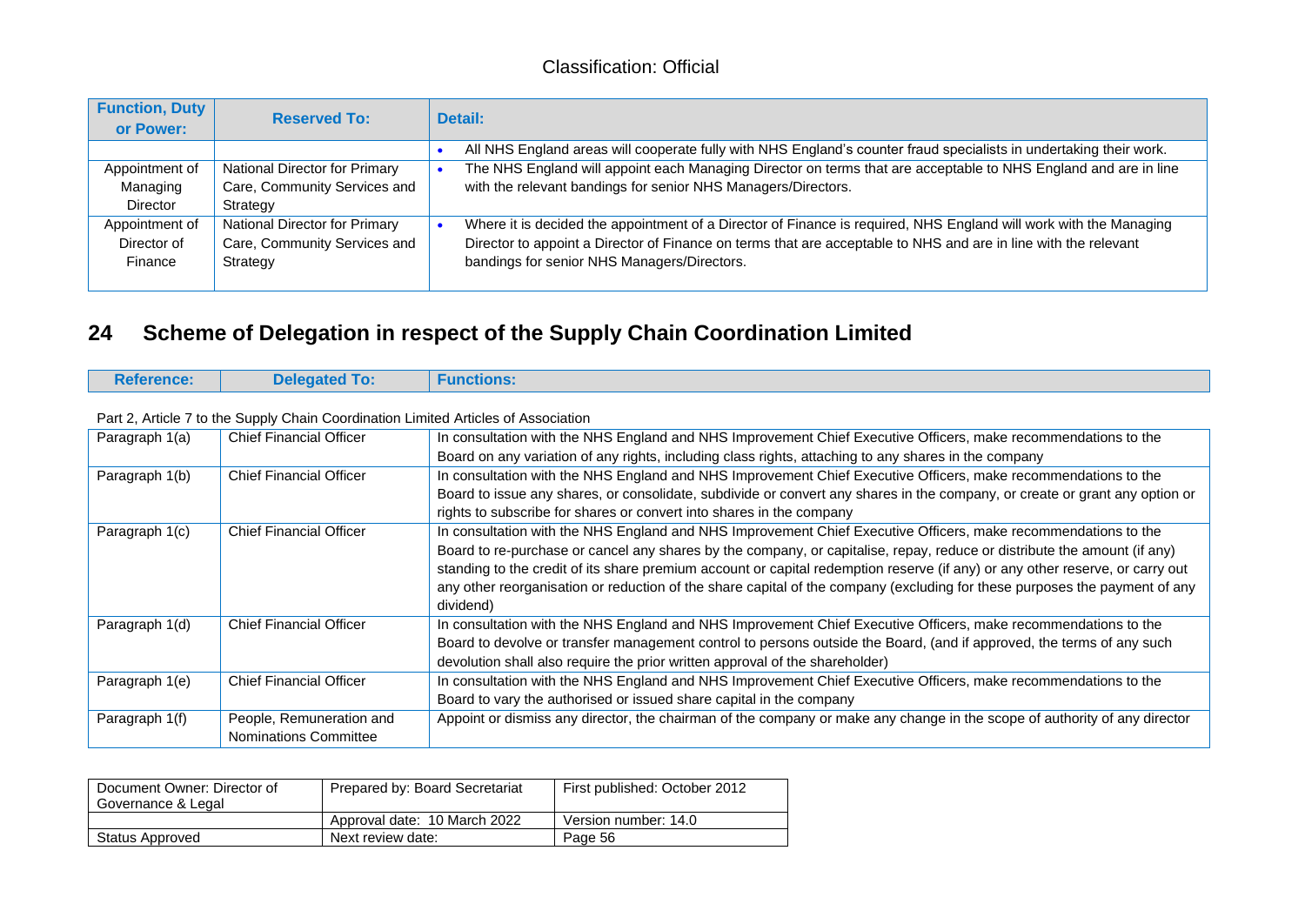| <b>Reference:</b> | <b>Delegated To:</b>           | <b>Functions:</b>                                                                                                                                                                          |
|-------------------|--------------------------------|--------------------------------------------------------------------------------------------------------------------------------------------------------------------------------------------|
| Paragraph 1(g)    | <b>Chief Executive</b>         | In consultation with the NHS Improvement Chief Executive Officer, make recommendations to the Board to introduce new                                                                       |
|                   | <b>Chief Financial Officer</b> | shareholders                                                                                                                                                                               |
| Paragraph 1(h)    | <b>Chief Executive</b>         | In consultation with the NHS Improvement Chief Executive Officer, make recommendations to the Board to make any                                                                            |
|                   | <b>Chief Financial Officer</b> | amendments to the Memorandum or articles                                                                                                                                                   |
| Paragraph 1(i)    | <b>Chief Financial Officer</b> | In consultation with the NHS England and NHS Improvement Chief Executive Officers, make recommendations to the                                                                             |
|                   |                                | Board to make any arrangements with creditors generally or commence any winding-up or dissolution of or appoint any                                                                        |
|                   |                                | liquidator, administrator or administrative receiver of the company or any of its assets unless it shall have become insolvent,                                                            |
|                   |                                | present or cause to be presented or allow any act which would result in the winding up or the presentation of any petition for                                                             |
|                   |                                | the winding up of the company                                                                                                                                                              |
| Paragraph 1(j)    | <b>Chief Financial Officer</b> | In consultation with the NHS England and NHS Improvement Chief Executive Officers, make recommendations to the Audit                                                                       |
|                   |                                | and Risk Assurance Committee and Board to make any change to the general investment criteria to be applied by the                                                                          |
|                   |                                | company or the purposes to which the company applies its resources                                                                                                                         |
| Paragraph 1(k)    | <b>Chief Executive</b>         | In consultation with the Chief Financial Officer and NHS Improvement Chief Executive Officer, make recommendations to                                                                      |
|                   |                                | the Board to make a change to the name of the company                                                                                                                                      |
| Paragraph 1(I)    | <b>Chief Executive</b>         | In consultation with the NHS Improvement Chief Executive Officer, make recommendations to the Board to make any                                                                            |
|                   | <b>Chief Financial Officer</b> | material change to the nature of the Business                                                                                                                                              |
| Paragraph 1(m)    | <b>Chief Executive</b>         | In consultation with the NHS Improvement Chief Executive Officer, make recommendations to the Board to relocate the                                                                        |
|                   | <b>Chief Financial Officer</b> | head office of the company                                                                                                                                                                 |
| Paragraph 1(n)    | <b>Chief Financial Officer</b> | In consultation with the NHS Improvement and NHS England Chief Executive Officers, make recommendations to the                                                                             |
|                   |                                | Board to refinance, securitise and/or sell any existing debt or investment of the company unless falling within the terms of a                                                             |
|                   |                                | protocol or operational model which has been pre-agreed with the shareholder                                                                                                               |
| Paragraph 1(o)    | <b>Executive HR Group</b>      | Make recommendations to the People, Remuneration and Nominations Committee to do any of the following:                                                                                     |
|                   |                                | the fixing or payment of the remuneration of any director or provision of benefits of any nature whatsoever to any<br>(i)                                                                  |
|                   |                                | director, former director or any associate of any director or former director;                                                                                                             |
|                   |                                | the making of any provision for the benefit of any persons which is permitted by section 247 of the Companies Act<br>(ii)<br>2006;                                                         |
|                   |                                | (iii) the establishment or amendment of any pension scheme, or an increase in the amount of contributions to any director<br>or former director or any member of any such person's family; |
|                   |                                | (iv) the grant of any pension rights to any director or former director or any member of any such person's family;                                                                         |
|                   |                                | the establishment or amendment of any profit-sharing, share option, bonus or other incentive scheme of any nature for                                                                      |
|                   |                                | directors or employees, or any increase in the amount of contributions thereto.                                                                                                            |
| Paragraph 1(p)    | <b>Executive HR Group</b>      | Make recommendations to the People, Remuneration and Nominations Committee to, notwithstanding article 7 (1) (o) (i) to                                                                    |
|                   |                                | (v), save as set out in the Business Plan ((approved by the shareholder in accordance with article 7 (1) (u)), agree or vary                                                               |
|                   |                                | the terms of engagement, secondment and/or removal of or the terms of any other agreement relating to any director or                                                                      |

| Document Owner: Director of<br>Governance & Legal | Prepared by: Board Secretariat | First published: October 2012 |
|---------------------------------------------------|--------------------------------|-------------------------------|
|                                                   | Approval date: 10 March 2022   | Version number: 14.0          |
| Status Approved                                   | Next review date:              | Page 57                       |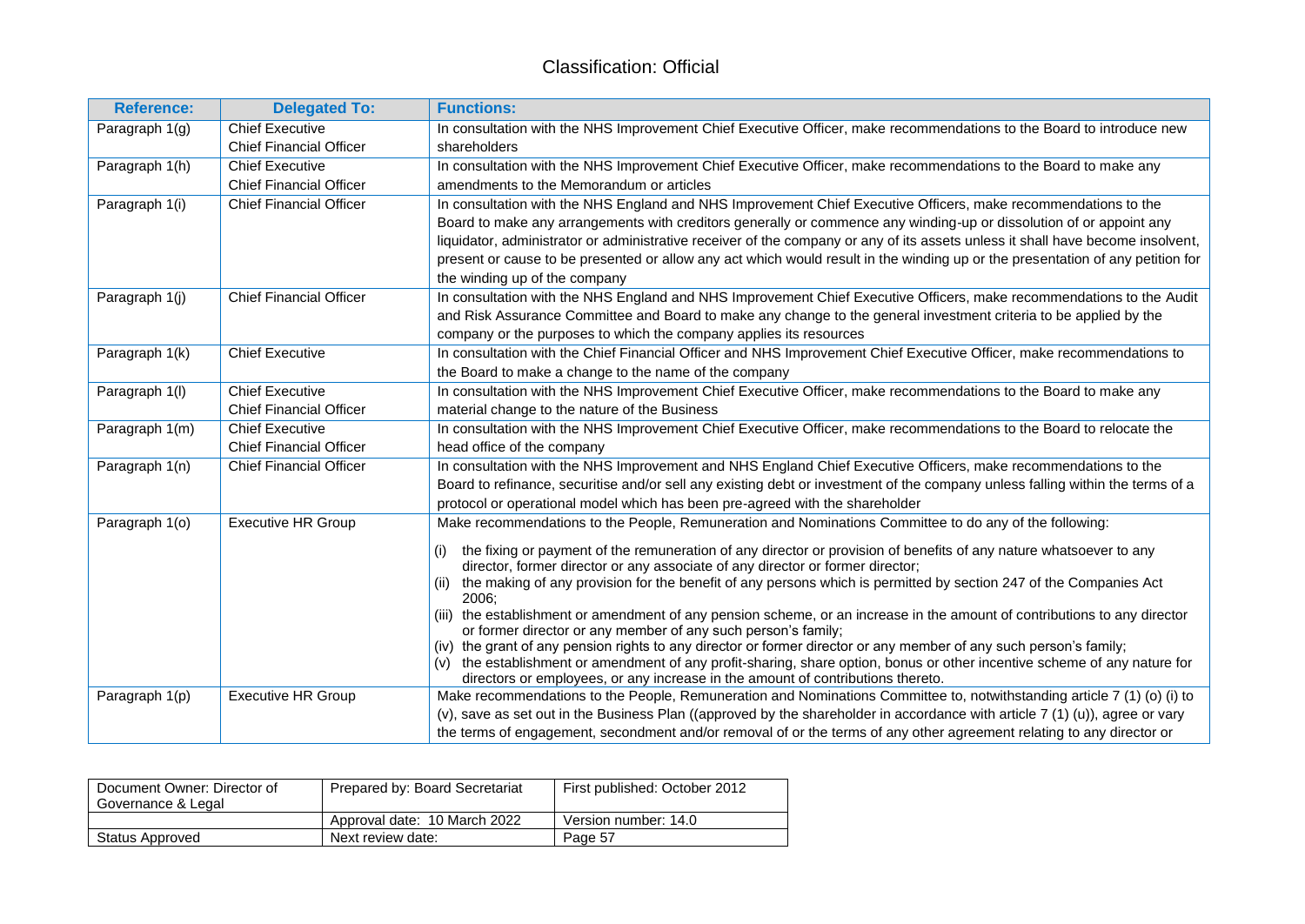| <b>Reference:</b> | <b>Delegated To:</b>                                     | <b>Functions:</b>                                                                                                                                                                                                                                                                                                                                                                                                                                                                                                                                                                                                                                               |
|-------------------|----------------------------------------------------------|-----------------------------------------------------------------------------------------------------------------------------------------------------------------------------------------------------------------------------------------------------------------------------------------------------------------------------------------------------------------------------------------------------------------------------------------------------------------------------------------------------------------------------------------------------------------------------------------------------------------------------------------------------------------|
|                   |                                                          | senior personnel (comprising all those persons, whether employees, secondees, consultants or other professionals whose<br>remuneration exceeds £100,000 per annum)(and in providing or not prior written consent the shareholder shall have regard                                                                                                                                                                                                                                                                                                                                                                                                              |
|                   |                                                          | to HM Treasury's guidance for the approval of senior pay as amended or updated from time to time) ((including in<br>connection with performance ("bonus") arrangements))                                                                                                                                                                                                                                                                                                                                                                                                                                                                                        |
| Paragraph 1(q)    | <b>Chief Executive</b><br><b>Chief Financial Officer</b> | Make recommendations to the Board to enter into any contract that is not within the ordinary course of business of the<br>company                                                                                                                                                                                                                                                                                                                                                                                                                                                                                                                               |
| Paragraph 1(r)    | <b>Investment and Resources</b><br>Group                 | Enter into any single contract (excluding contracts in respect of employees, secondees, and consultants acting in a<br>personal capacity and contracts included in the Business Plan, including the Annual Budget) including any commitment to<br>spend £1,000,000 or more (on an annualised basis during the financial year in which the contract is entered into), making<br>recommendations to the Board on any proposed revenue contracts valued over £15,000,000 and capital contracts valued<br>over £35,000,000 or if the matter is considered to be contentious or meets other Board approval criteria, for example of<br>material changes to business. |
| Paragraph 1(s)    | <b>Chief Executive</b>                                   | In consultation with the Chief Financial Officer and NHS Improvement Chief Executive Officer, make recommendations to<br>the Board to pass any shareholder resolution                                                                                                                                                                                                                                                                                                                                                                                                                                                                                           |
| Paragraph 1(t)    | <b>Chief Executive</b><br><b>Chief Financial Officer</b> | In consultation with the NHS Improvement Chief Executive Officer, make recommendations to the Board to make any<br>material change in the nature or scope of the objects of the companyincluding the introduction or discontinuance of any<br>field of activity and the relocation or expansion of the business of the company, or the commencement of any new business<br>not being ancillary or incidental to such business                                                                                                                                                                                                                                   |
| Paragraph 1(u)    | <b>Chief Executive</b><br><b>Chief Financial Officer</b> | In consultation with the NHS Improvement Chief Executive Officer, make recommendations to the Board to approve the<br>Business Plan (and included therein Annual Budget), and any material amendments to it agreed by the Board                                                                                                                                                                                                                                                                                                                                                                                                                                 |
| Paragraph 1(v)    | <b>National Directors</b>                                | In consultation with the Chief Financial Officer and NHS Improvement and NHS England Chief Executive Officers, make<br>recommendations to the Board to enter into any contract or arrangement that is other than in the furtherance of health and<br>social care and/or does not further the key objectives of the NHS Supply Chain                                                                                                                                                                                                                                                                                                                             |
| Paragraph 1(w)    | <b>Chief Financial Officer</b>                           | In consultation with the NHS Improvement and NHS England Chief Executive Officers, make recommendations to the<br>Board to acquire any shares or other interest in, or make any investment in, another company or business, or incorporate<br>any subsidiary or dispose of any shares or dilute any interest in a subsidiary                                                                                                                                                                                                                                                                                                                                    |
| Paragraph 1(x)    | <b>Chief Executive</b><br><b>Chief Financial Officer</b> | In consultation with the NHS Improvement Chief Executive Officer, make recommendations to the Board to, other than<br>disclosed and approved in the Business Plan, participate in any partnership or joint venture (incorporated or not), or any<br>revenue-sharing or profit-sharing agreement                                                                                                                                                                                                                                                                                                                                                                 |
| Paragraph 1(y)    | <b>Chief Executive</b><br><b>Chief Financial Officer</b> | In consultation with the NHS Improvement Chief Executive Officer, make recommendations to the Board to amalgamate or<br>merge the company with any other company or legal entity                                                                                                                                                                                                                                                                                                                                                                                                                                                                                |
| Paragraph 1(z)    | Audit and Risk Assurance<br>Committee                    | Make recommendations to the Board to declare or make any distribution                                                                                                                                                                                                                                                                                                                                                                                                                                                                                                                                                                                           |

| Document Owner: Director of<br>Governance & Legal | Prepared by: Board Secretariat | First published: October 2012 |
|---------------------------------------------------|--------------------------------|-------------------------------|
|                                                   | Approval date: 10 March 2022   | Version number: 14.0          |
| Status Approved                                   | Next review date:              | Page 58                       |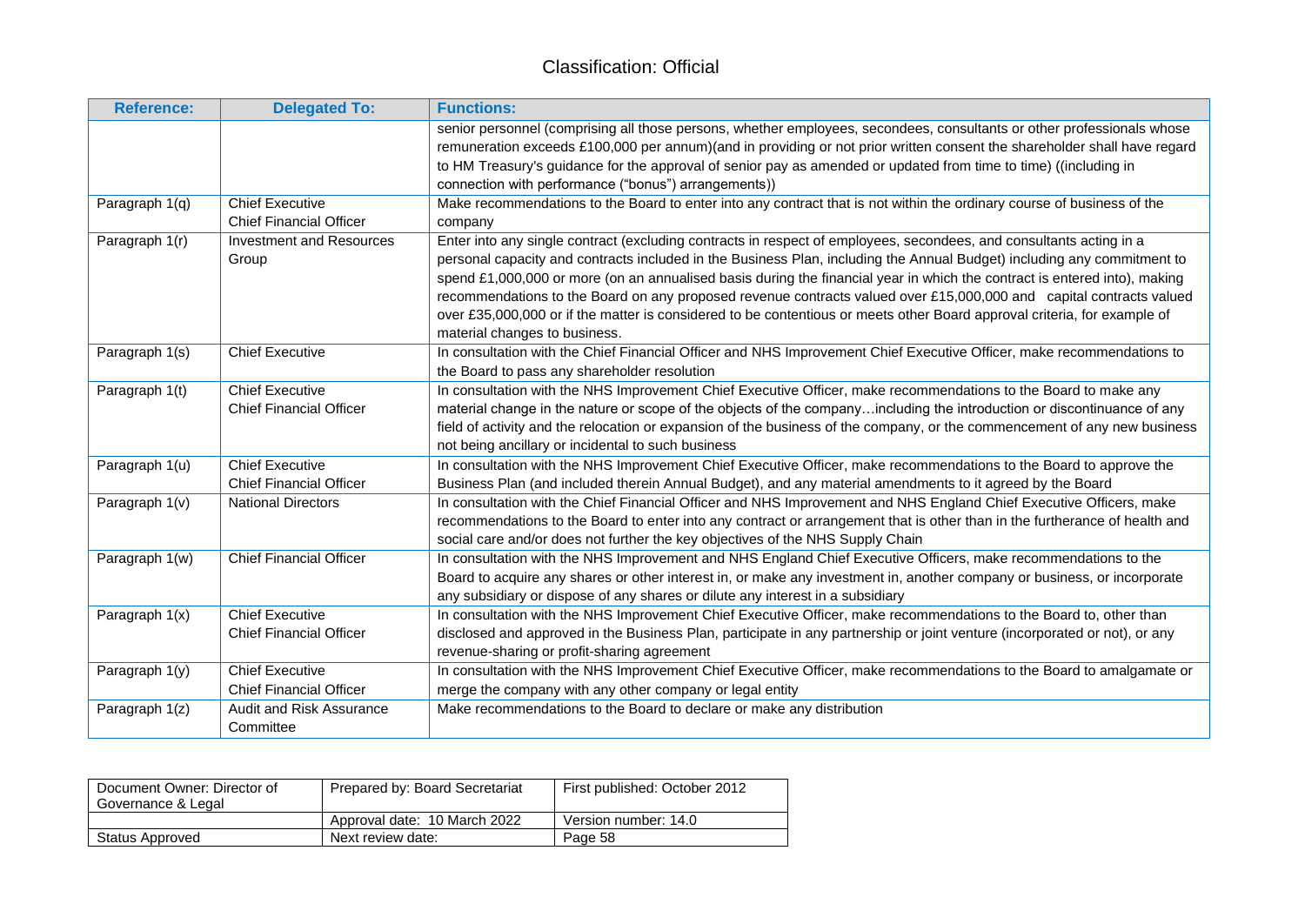| <b>Reference:</b> | <b>Delegated To:</b>           | <b>Functions:</b>                                                                                                          |
|-------------------|--------------------------------|----------------------------------------------------------------------------------------------------------------------------|
| Paragraph 1(aa)   | <b>Chief Financial Officer</b> | Enter into any financing transactions or transactions that can be regarded as financing transactions (for example sale and |
|                   |                                | leaseback arrangements)                                                                                                    |
| Paragraph 1(bb)   | <b>Executive HR Group</b>      | Amend, issue or adopt any expense policy in relation to the company                                                        |
|                   | People, Remuneration and       |                                                                                                                            |
|                   | Nominations Committee          |                                                                                                                            |
| Paragraph 1(cc)   | Audit and Risk Assurance       | Make recommendations to the Board to appoint or remove the Auditors                                                        |
|                   | Committee                      |                                                                                                                            |
| Paragraph 1(dd)   | Audit and Risk Assurance       | Make recommendations to the Board to effect any significant change in the accounting principles and practices for the time |
|                   | Committee                      | being adopted by the company or change the accounting reference date                                                       |
| Paragraph 1(ee)   | <b>Executive HR Group</b>      | In consultation with the Commercial Directorate, make recommendations to the People, Remuneration and Nominations          |
|                   |                                | Committee to appoint or remove the company's Chief Executive Officer                                                       |

| Document Owner: Director of<br>Governance & Legal | Prepared by: Board Secretariat | First published: October 2012 |
|---------------------------------------------------|--------------------------------|-------------------------------|
|                                                   | Approval date: 10 March 2022   | Version number: 14.0          |
| Status Approved                                   | Next review date:              | Page 59                       |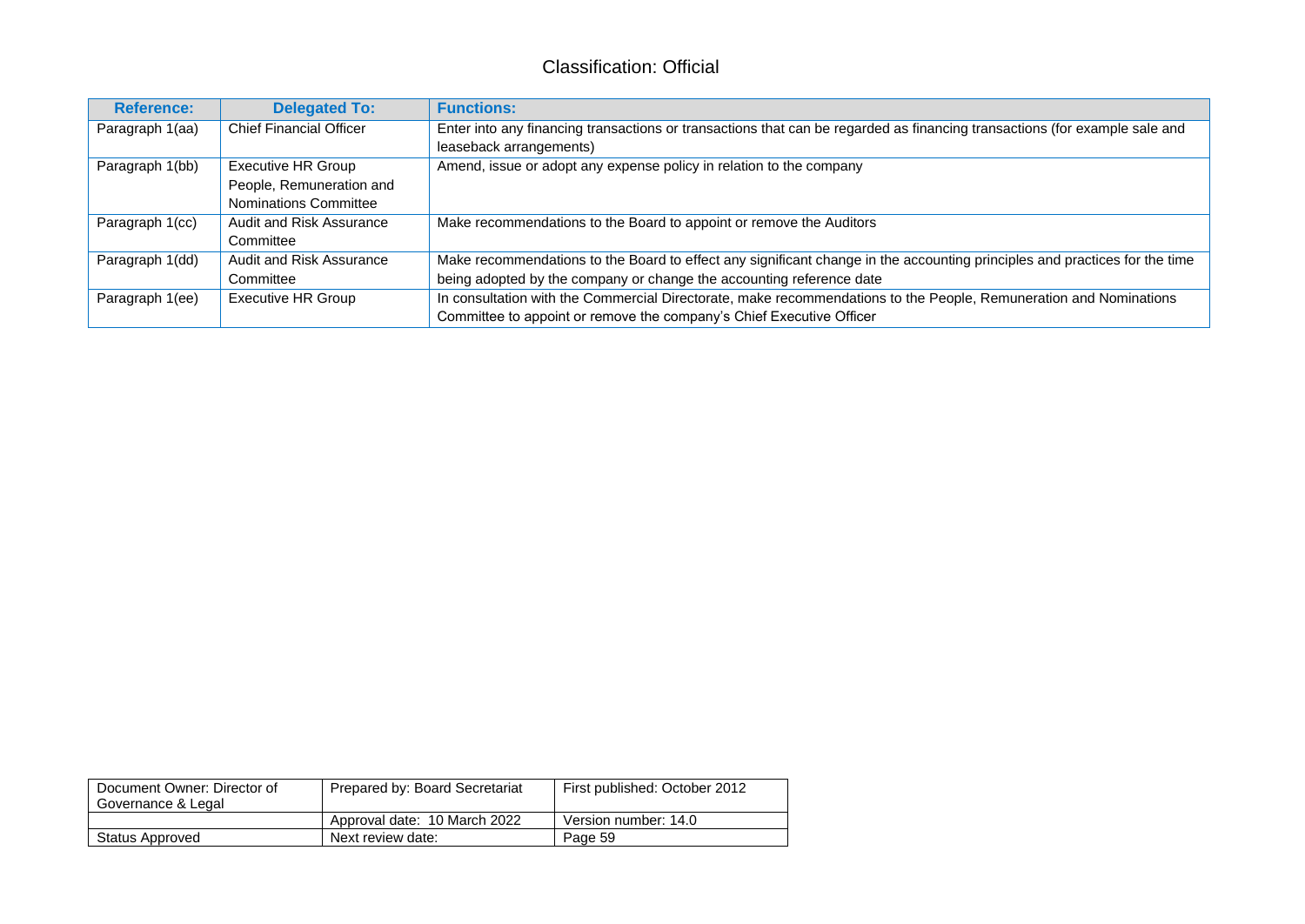### **25 Scheme of Delegation in respect of the NHS Sustainable Development Unit**

| Area:                               | <b>Delegated To:</b>         | <b>Functions, Duties and Powers:</b>                                                                                                     |  |
|-------------------------------------|------------------------------|------------------------------------------------------------------------------------------------------------------------------------------|--|
| Corporate                           | <b>SDU Managing Director</b> | Ensure all Officers are aware of NHS England Standing Orders, Standing Financial Instructions, Schemes of                                |  |
| Governance                          |                              | Delegation and policies (excluding human resources policies) and comply with these on a day-to-day basis.                                |  |
| Framework                           |                              |                                                                                                                                          |  |
| Operating                           | <b>SDU Managing Director</b> | Establish an Operating Framework that details the delegation of functions, duties and powers to Officers, including                      |  |
| Framework                           |                              | financial limits.                                                                                                                        |  |
|                                     |                              | Operationalize the approved Operating Framework.<br>$\bullet$                                                                            |  |
| <b>Annual Business</b>              | SDU Managing Director        | Preparation of an annual business plan that, once approved, will form the basis of financial and operational delegation<br>$\bullet$     |  |
| Plan                                |                              | for the financial year.                                                                                                                  |  |
| Annual Report                       | SDU Managing Director        | Prepare an annual report at the end of each financial year, detailing activity and financial outturn against the approved<br>$\bullet$   |  |
|                                     |                              | business plan, together with a supporting narrative.                                                                                     |  |
| Governance                          | <b>SDU Managing Director</b> | Make arrangements for internal governance structures, systems and processes in line with NHS England Standing<br>$\bullet$               |  |
|                                     |                              | Orders, Standing Financial Instructions, Schemes of Delegation and policies and document these within the Operating                      |  |
|                                     |                              | Framework.                                                                                                                               |  |
|                                     |                              | Put in place arrangements for a register of interests covering all Officers, including arrangements for notification of new<br>$\bullet$ |  |
|                                     |                              | and changed interests and an annual declaration process, in line with NHS England policy and procedure.                                  |  |
|                                     |                              | Put in place arrangements for a register of hospitality covering all Officers, including arrangements for notification of<br>$\bullet$   |  |
|                                     |                              | new instances of hospitality and an annual reminder/declaration process, in line with NHS England policy and                             |  |
|                                     |                              | procedure.                                                                                                                               |  |
| Risk                                | <b>SDU Managing Director</b> | Subject to the NHS England Risk Management Policy.<br>$\bullet$                                                                          |  |
| Management                          |                              | Risks and incidents should be monitored and investigated locally, and reported 'up' as appropriate.<br>$\bullet$                         |  |
| Policy                              | <b>SDU Managing Director</b> | As part of the Operating Framework develop:<br>$\bullet$                                                                                 |  |
|                                     |                              | Human resources policies to address local issues in agreement with the Local Partnership Forum which align with                          |  |
|                                     |                              | the human resources policy framework; and,                                                                                               |  |
|                                     |                              | Governance policies to address local issues not covered by NHS England policies.                                                         |  |
|                                     |                              | The Operating Framework shall include duties on processes for developing policy that will enable the NHS England to<br>$\bullet$         |  |
|                                     |                              | meet its statutory duties regarding patient and public involvement and equality and diversity.                                           |  |
| Organisational<br><b>Structures</b> | <b>SDU Managing Director</b> | Set structures and processes that will enable the unit to operate under the conditions laid down for it by NHS England.                  |  |
| Appointments                        | <b>SDU Managing Director</b> | Responsible for appointment, dismissal and day-to-day line management of staff.<br>$\bullet$                                             |  |

<span id="page-59-0"></span>

| Document Owner: Director of<br>Governance & Legal | Prepared by: Board Secretariat | First published: October 2012 |
|---------------------------------------------------|--------------------------------|-------------------------------|
|                                                   | Approval date: 10 March 2022   | Version number: 14.0          |
| <b>Status Approved</b>                            | Next review date:              | Page 60                       |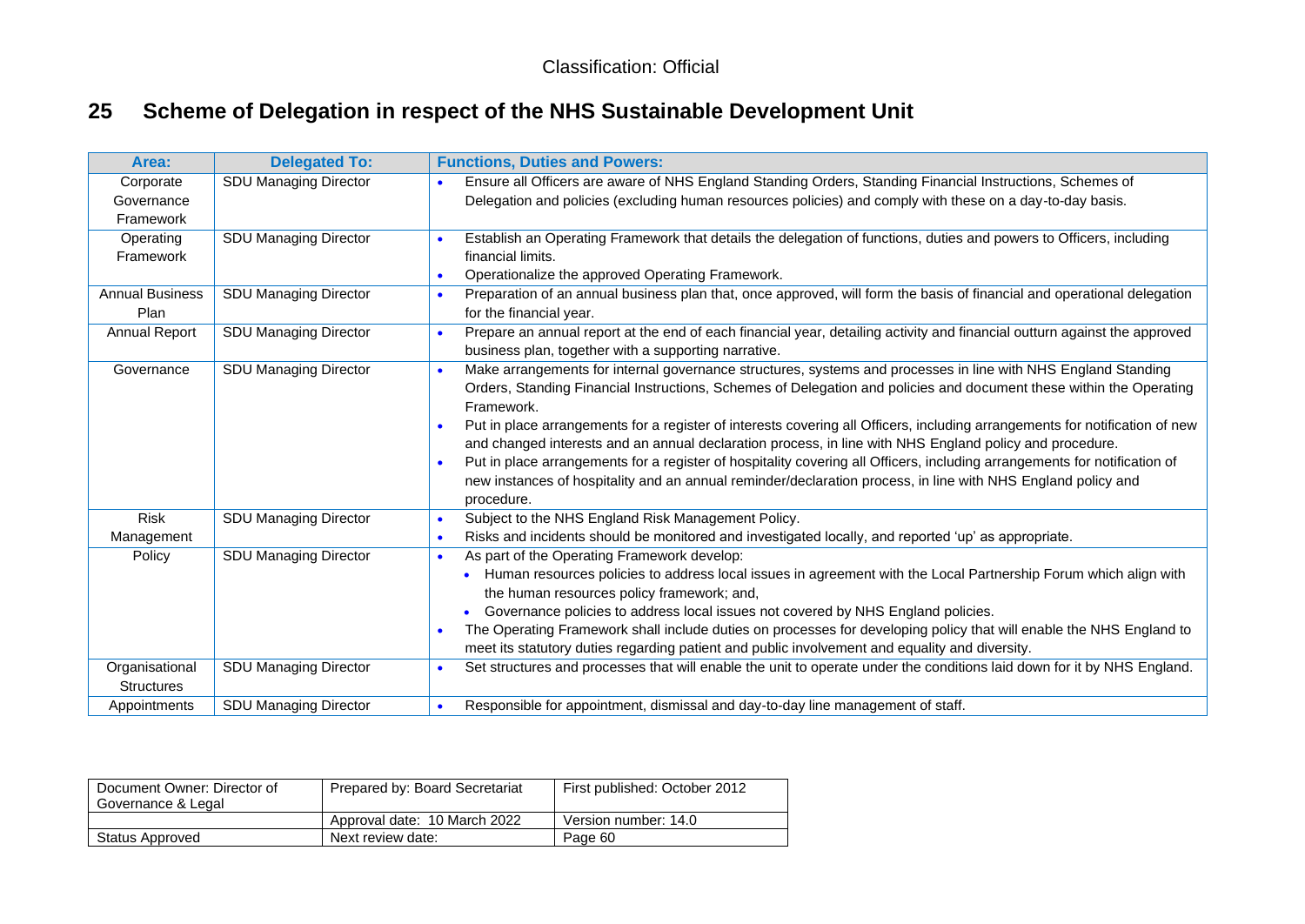| Area:               | <b>Delegated To:</b>         | <b>Functions, Duties and Powers:</b>                                                                                 |
|---------------------|------------------------------|----------------------------------------------------------------------------------------------------------------------|
| <b>New Business</b> | SDU Managing Director        | Compete for new business opportunities, on terms and conditions beneficial to the delivery of the unit business plan |
| Opportunities       |                              | and that secure the long-term business interests of the unit in line with the limits and powers delegated by NHS     |
|                     |                              | England and approved as part of its annual business plan and control total.                                          |
| Service Provision   | <b>SDU Managing Director</b> | Negotiate service partnership with organisations regarding existing or new services, following standard SLA or       |
| and                 |                              | contracting protocols and within financial limits.                                                                   |
| Development         |                              | Sign contracts in accordance with financial limits.                                                                  |
| Operational         | <b>SDU Managing Director</b> | Enter into operational partnerships as an autonomous stakeholder within the local health and social care economy,    |
| Partnerships        |                              | subject to financial limits.                                                                                         |
| Financial           | SDU Managing Director        | Ensure compliance with NHS England's financial reporting regime, as notified from time to time.                      |
| Reporting           |                              | Ensure compliance with balance scorecard reporting requirements.                                                     |

| Document Owner: Director of<br>Governance & Legal | Prepared by: Board Secretariat | First published: October 2012 |
|---------------------------------------------------|--------------------------------|-------------------------------|
|                                                   | Approval date: 10 March 2022   | Version number: 14.0          |
| Status Approved                                   | Next review date:              | Page 61                       |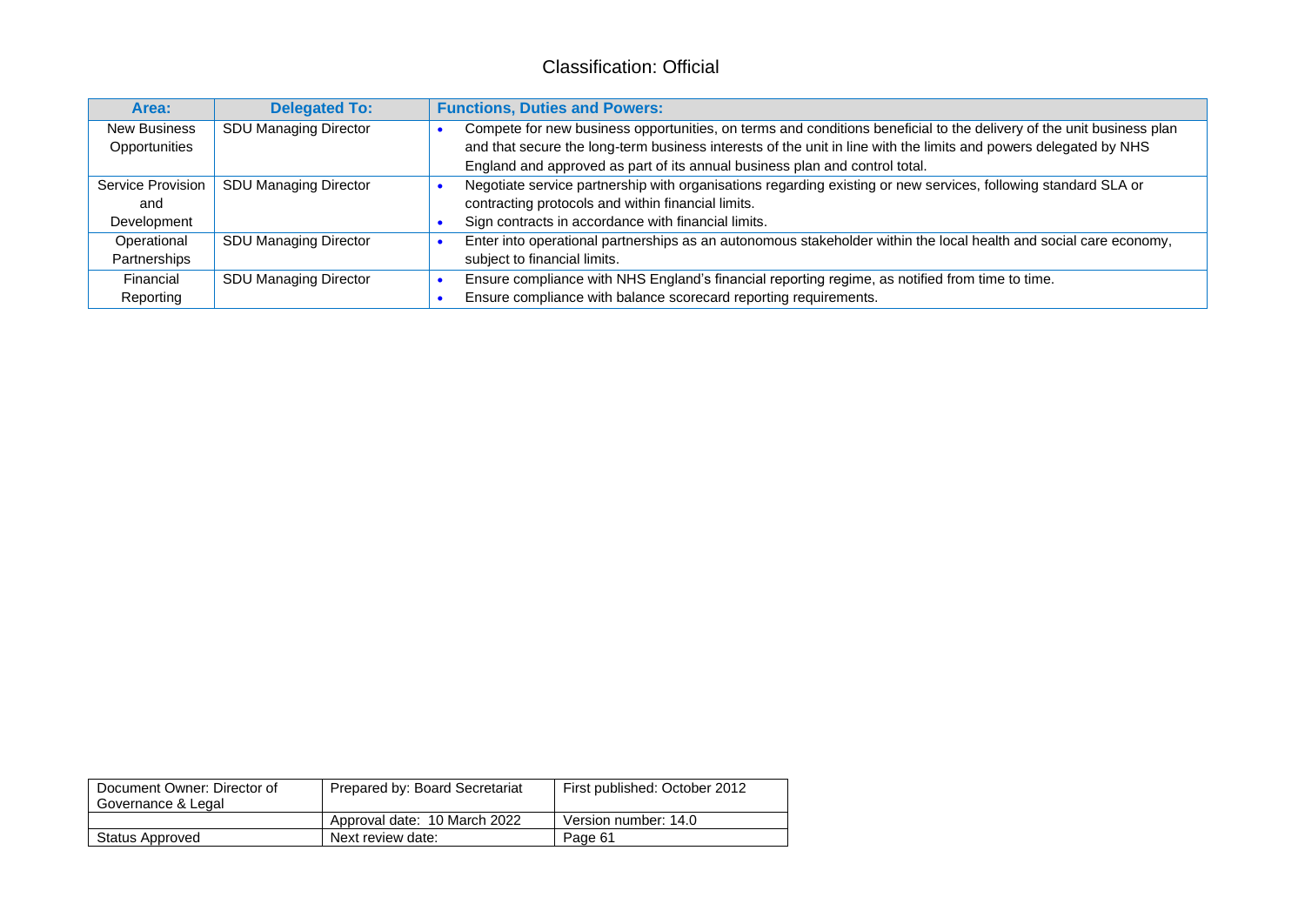| <b>Version</b> | <b>Date</b>       | <b>Author Title</b>                                 | <b>Status</b> | <b>Comment/Reason for</b>                                                                                                   |
|----------------|-------------------|-----------------------------------------------------|---------------|-----------------------------------------------------------------------------------------------------------------------------|
| <b>Number</b>  |                   |                                                     |               | <b>Issue/Approving Body</b>                                                                                                 |
| V01.00         | 01-10-2012        | <b>Board Secretary</b>                              | Approved      | National Director: Policy                                                                                                   |
| V02.00         | 12-04-2013        | Head of Assurance &<br>Procurement                  | Approved      | NHS CB Board                                                                                                                |
| V03.00         | 15-12-2014        | <b>Board Secretary</b>                              | Approved      | Audit and Risk Assurance Committee                                                                                          |
| V04.00         | 20-08-2015        | Director of<br>Governance &<br>Assurance            | Approved      | <b>Corporate Executive Group</b>                                                                                            |
| V05.00         | December<br>2015  | Director of<br>Governance &<br>Assurance            | Approved      | <b>NHS England Board</b>                                                                                                    |
| V06.00         | 31-03-2016        | Director of<br>Governance &<br>Assurance            | Approved      | <b>NHS England Board</b>                                                                                                    |
| V07.00         | 26-05-2016        | Director of<br>Governance &<br>Assurance            | Approved      | <b>NHS England Board</b>                                                                                                    |
| V8.00          | 4-7-2018          | <b>Board Secretary</b>                              | Approved      | <b>NHS England Board</b>                                                                                                    |
| V09.00         | 1-3-2019          | <b>Board Secretary</b>                              | Approved      | Taking account of revisions to Board<br>Governance under new joint working<br>arrangements                                  |
| V10.00         | 29-3-2019         | <b>Board Secretary</b>                              | Approved      | Taking account of revisions to the NHS<br>England operating model under new joint<br>working arrangements                   |
| V10.1          | $15 - 5 - 19$     | Deputy Board<br>Secretary                           | <b>Draft</b>  | Taking account of revisions to the NHS<br>England operating model under new joint<br>working arrangements post 1 April 2019 |
| V10.2          | $31 - 7 - 19$     | <b>NHS England Board</b><br>(Via<br>correspondence) | Approved      | Taking account of further changes in the<br>operating model with effect from 1<br>August 2019                               |
| V11.0          | November<br>2019  | Deputy Board<br>Secretary                           | Approved      | Audit and Risk Assurance Committee                                                                                          |
| V11.1          | March 2020        | Deputy Board<br>Secretary                           | <b>Draft</b>  | Taking account of further revisions to the<br>operating model with effect from 1 April<br>2020                              |
| V11.2          | <b>July 2020</b>  | Deputy Board<br>Secretary                           | <b>Draft</b>  | Reflect changes to board governance<br>framework                                                                            |
| V12.0          | December<br>2020  | Deputy Board<br>Secretary                           | Approved      | Board - to reflect changes to board<br>governance framework                                                                 |
| V13.0          | <b>July 2021</b>  | Senior Board<br>Manager                             | Approved      | Board - to reflect appointment of<br>National Director of Transformation and<br>changes to board governance framework       |
| V14.0          | September<br>2021 | Head of Board<br>Governance                         | Approved      | Board - to reflect transfer of SCCL to<br>NHS England on 1 October 2021 and<br>senior leadership changes.                   |

### **Appendix 1 Version Control Tracker**

| Document Owner: Director of<br>Governance & Legal | Prepared by: Board Secretariat | First published: October 2012 |
|---------------------------------------------------|--------------------------------|-------------------------------|
|                                                   | Approval date: 10 March 2022   | Version number: 14.0          |
| Status Approved                                   | Next review date:              | Page 62                       |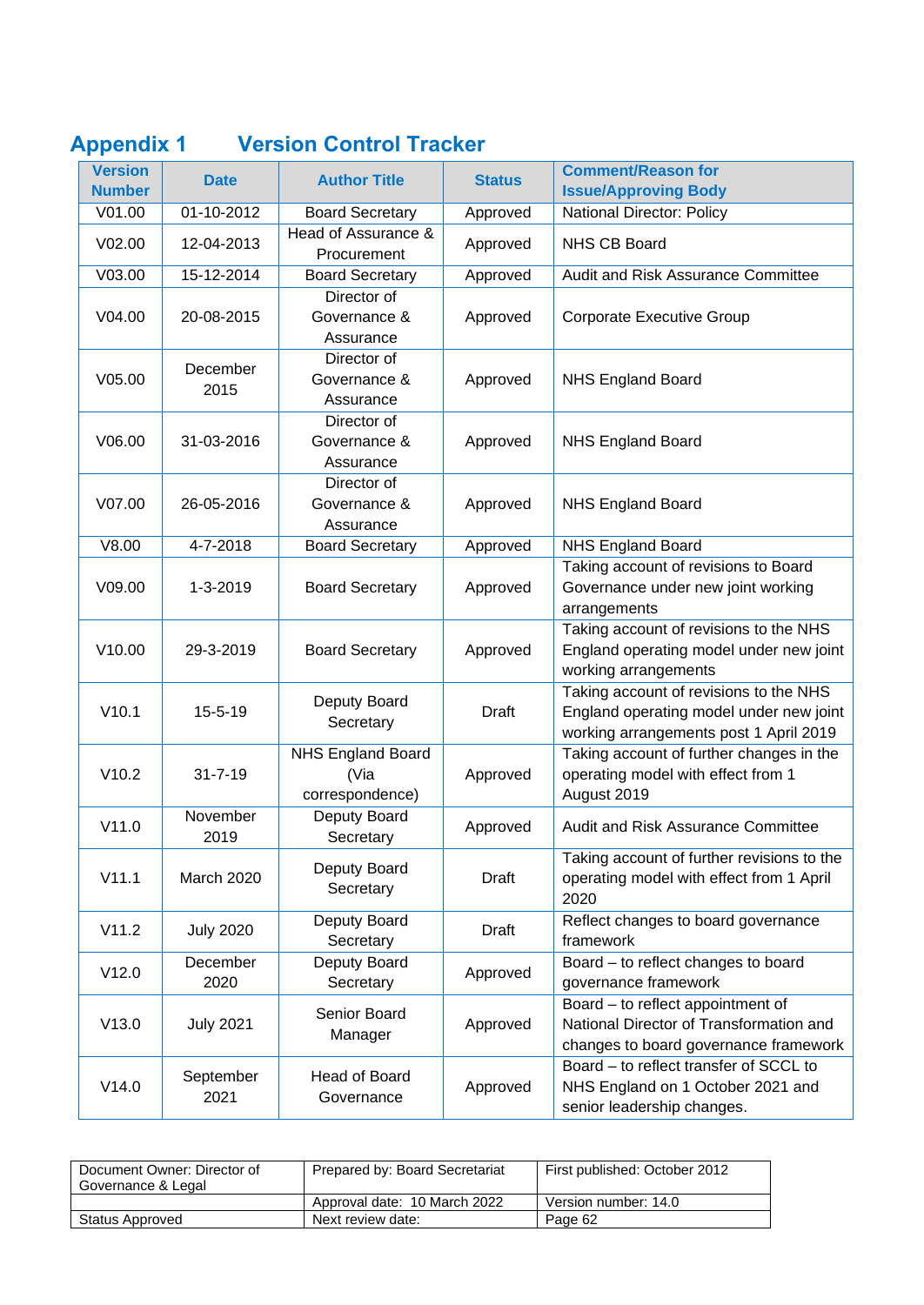| <b>Version</b><br><b>Number</b> | <b>Date</b>      | <b>Author Title</b>         | <b>Status</b> | <b>Comment/Reason for</b><br><b>Issue/Approving Body</b> |
|---------------------------------|------------------|-----------------------------|---------------|----------------------------------------------------------|
| V15.0                           | December<br>2021 | Head of Board<br>Governance |               |                                                          |

### © NHS Commissioning Board 2019

| Document Owner: Director of<br>Governance & Legal | Prepared by: Board Secretariat | First published: October 2012 |
|---------------------------------------------------|--------------------------------|-------------------------------|
|                                                   | Approval date: 10 March 2022   | Version number: 14.0          |
| Status Approved                                   | Next review date:              | Page 63                       |